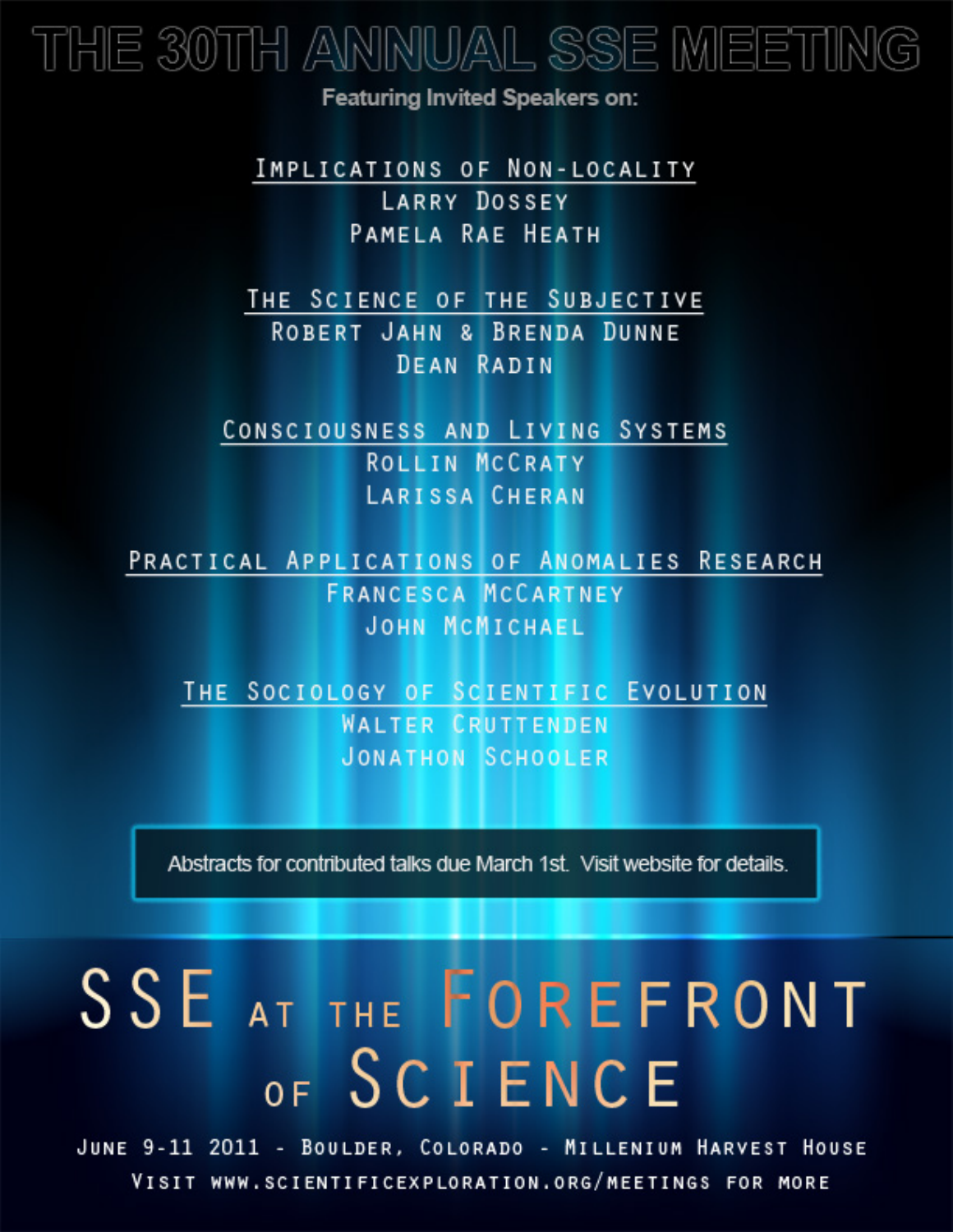

### **Society for Scientific Exploration**

30<sup>th</sup> Annual Meeting – Boulder, CO June 9 – 11, 2011 Millennium Harvest House

*Program and Abstracts* 

## SSE AT THE FOREFRONT OF SCIENCE

Implications of Non-Locality Practical Applications of Anomalies Research Consciousness and Living Systems The Science of the Subjective The Sociology of Scientific Evolution

> Bill Bengston, Program Chair Dominique Surel, Arrangements Chair

> > www.scientificexploration.org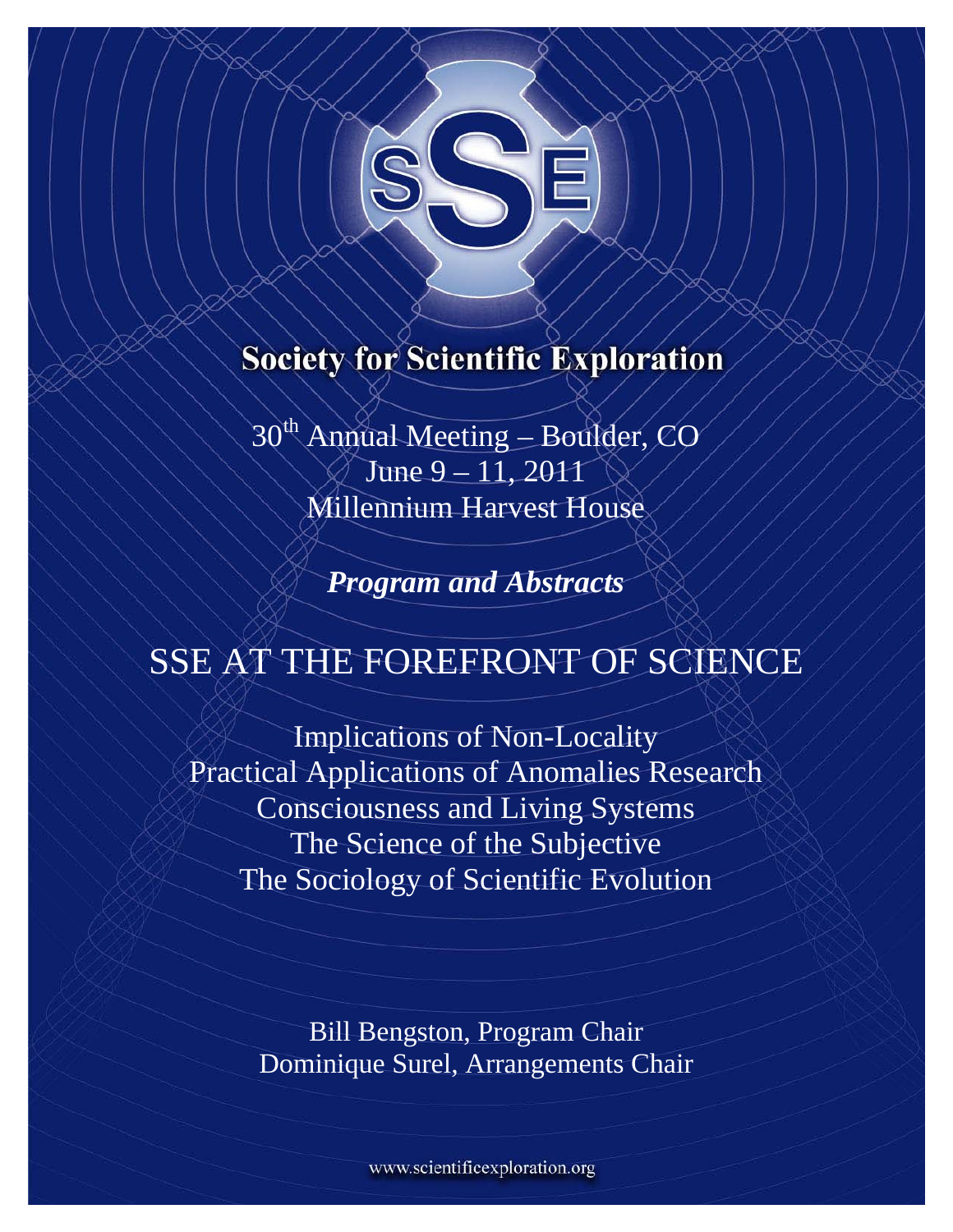#### **Society for Scientific Exploration – 30<sup>th</sup> Annual Meeting**

**Program Committee:** Bill Bengston, Chair, Dick Blasband, Courtney Brown, Adam Curry, Brenda Dunne, Robert Jahn, Dominique Surel **Local Arrangements**: Dominique Surel

#### **WEDNESDAY EVENING, June 8 - Millennium Hotel Gardens**

**6:00 pm -** Opening Reception and Registration. Poster set-up

#### **THURSDAY MORNING, June 9 - Ballroom Theme I: IMPLICATIONS OF NON-LOCALITY**

**9:00** Welcome and Introductions

**9:15** Pamela Rae Heath, *Diverse Perspectives: What Distant Healing, Remote Viewing, and the Afterlife Suggest about Non-Locality*  **9:55** Gary Schwartz, *Photonic Measurement of Apparent Presence of Spirit using a Computer Automated System*  **10:15** Walter Semkiw, *Advances in Reincarnation Research: A Tribute to Ian Stevenson* 

#### **10:35 BREAK**

**11:00** Larry Dossey, *Precognition As Preventive Medicine* 

**11:40** Julie Beischel, Michael Biuso, Mark Boccuzzi, Adam Rock, *Anomalous Information Reception by Research Mediums under Quintiple-Blind Conditions: Can the Mind Exist without the Body?* 

**12:00** Chuck Lear, *The Bell Inequality and Non-Local Causality* (sponsored by Dean Radin)

#### **12:20 LUNCH BREAK - Young Investigators' Meeting**

#### **THURSDAY AFTERNOON - Ballroom Theme II: THE SCIENCE OF THE SUBJECTIVE**

**2:00** Robert Jahn & Brenda Dunne, *Towards a Science of the Subjective* 

**2:40** Mark Boccuzzi, *Three Methods for Examining Experimenter Effects in Investigations of Psychokinesis* (sponsored by Julie Beischel)

**3:00** Maria Syldona, *Science of Subjectivity – Key to understanding the nature of Reality*  **3:20** J. Kenneth Arnette, *Subjectivity is Constitutive: Consciousness is to Energy as Energy is to Matter* 

#### **3:40 BREAK**

**4:00** Dean Radin, *Consciousness and the double-slit interference pattern: Six experiments* 

**4:40** York Dobyns, *Using Parapsychology to Test Fundamental Physics* 

**5:00** Dan Ward, *Planetary Geometry* 

#### **5:20 BUSINESS MEETING**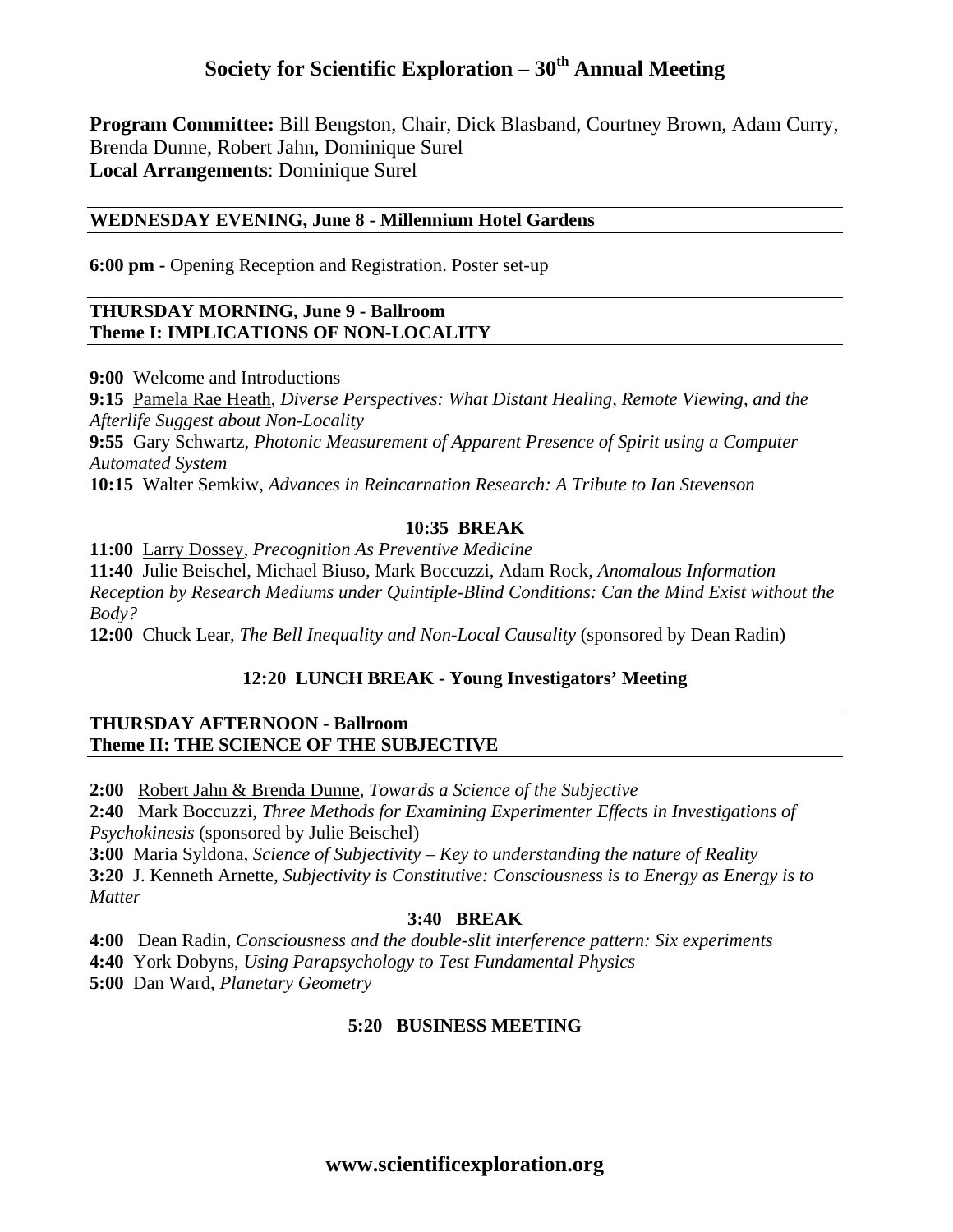#### **FRIDAY MORNING, June 10th - Ballroom Theme III: CONSCIOUSNESS AND LIVING SYSTEMS**

**9:00** Announcements

**9:10** Larissa Cheran, *Beyond Quantum: Consciousness in Action* 

**9:50** Richard Shoup, *How Consciousness is Like Las Vegas - and Where the Real Focus Should Be*  **10:10** Igor Dolgov, *Self Organized Design: The Mechanism Behind Mindless, Yet Intelligent Natural Selection* 

#### **10:30 BREAK**

**10:50** Bill Bengston, *Questioning the Place of Subjective States and Conscious Awareness in Anomalous Healing* 

**11:20** Samuel Sandweiss, *A Case Presentation about the Nature of Consciousness* 

**11:40** Carl Medwedeff, *Chemical Biology in Radionics and Healing* (sponsored by Erik Schultes)

#### **12:00 BREAK**

#### **FIELD TRIP – RED ROCKS PARK**

#### **12:30 - Bus departs at 12:30 sharp Pre-ordered lunch to be picked-up in lobby before boarding the bus 4:00 Bus leaves Red Rocks to return to Hotel (arrive around 5pm)**

**5pm – 7:30** Free time for dinner

#### **FRIDAY EVENING - Ballroom CONSCIOUSNESS, Part II**

- **7:30** Rollin McCraty, *Coherence: Bridging Personal, Social and Global Systems Health*
- **8:10** Roger Nelson, *Similarities of Global and Individual Consciousness*
- **8:30** Garret Moddel, Zixu, Zhu, Adam Curry, *Machine Consciousness: Experimental Evidence*
- **8:50** Glen Rein, *Bio-Information and Non-Local Distant Interactions between Biological Systems*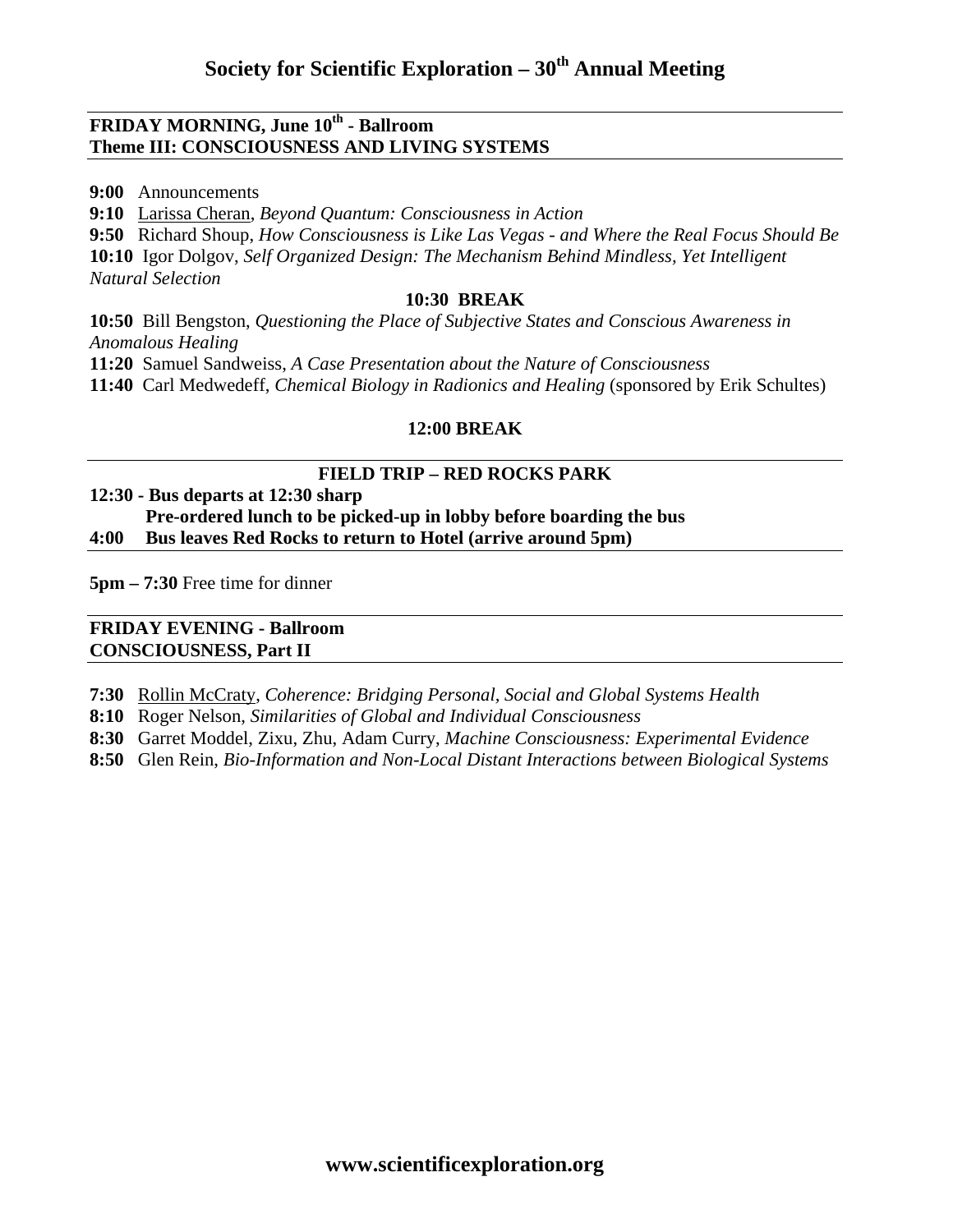#### **SATURDAY MORNING, JUNE 11th - Ballroom Theme IV: PRACTICAL APPLICATIONS OF ANOMALIES RESEARCH**

**9:00** Announcements

**9:10** John McMichael, *Resonant Molecular Signaling: From Theory to Practice* 

**9:50** Joie Jones, Yury Kronn, *Experiments on the Effects of Subtle Energy on the Electro-*

*Magnetic Field: Is Subtle Energy the 5th Force of the Universe?* 

**10:10** Marsha Adams, *Do Atmospheric Aberrations Precede Seismic Activity?* 

**10:30** Courtney Brown, *The Creation of the Asteroid Belt: Using Remote-Viewing Data to Investigate the Exploding Planet Hypothesis* 

#### **10:50 BREAK**

**11:10** Francesca McCartney, *Energy Medicine University: Education at the Frontier of Science* 

**11:50** Dominique Surel, *Transformational Effects of Remote Viewing* 

**12:10** Alexis Champion, *Remote Viewing Software: The Key to Profitability* 

#### **12:30 LUNCH BREAK**

#### **SATURDAY AFTERNOON – Century Room 1st Floor Theme IV: PRACTICAL APPLICATIONS (CONTINUED)**

**2:00** Dale Graff, *Precognition and Synchronicity: Implications for Safety and Survival* 

**2:20** John MacLean, *Premonitions and other Psi in Reliability Engineering* 

**2:40** John Alexander, *Signal to Noise: A Fundamental Problem for Phenomenology* 

#### **Theme V: THE SOCIOLOGY OF SCIENTIFIC EVOLUTION**

**3:00** Jonathan Schooler, *The Decline Effect: Exploring Why Effects Sizes often Decline Following Repeated Replications*  **3:40** Henry Bauer, *From Dawn to Decadence: The Evolution of Modern Science* 

#### **4:00 BREAK**

**4:20** Ron Westrum, *Closed Minds and Battered Kids: How Science Resists Knowledge of Anomalies*  **4:40** Claude Swanson, *Dark Matter, Torsion and ESP Reception*  **5:00** Alexander Trofimov, *Kozyrev's "Remote Viewing" of the Universe*  **5:20** Walter Cruttenden, *The Cosmic Influence: A Framework for Epochal Changes in Consciousness* 

#### **CLOSING BANQUET**

**6:45** - Cocktails **7:30** – Dinner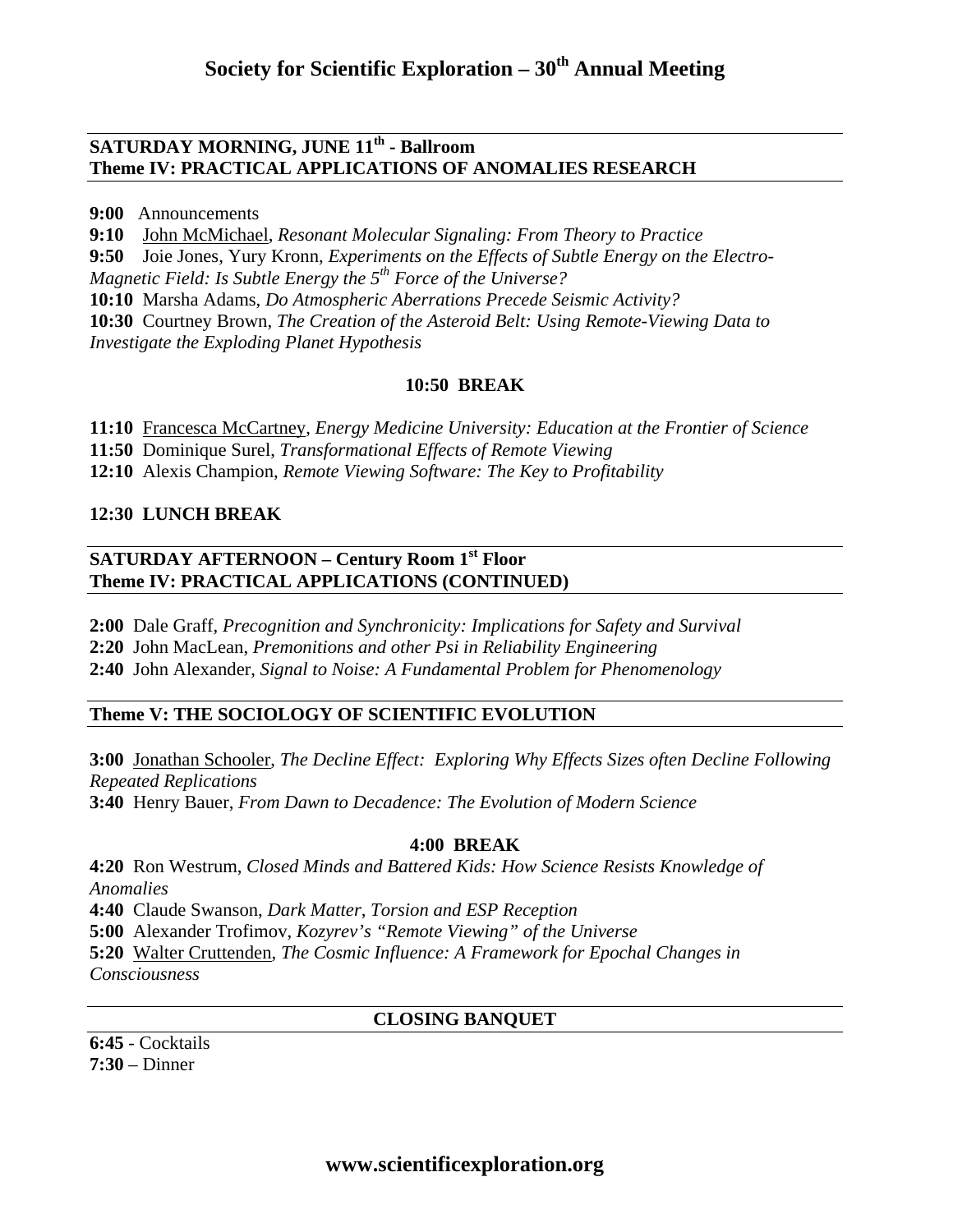#### **Pamela Rae Heath,** *Diverse Perspectives: What Distant Healing, Remote Viewing, and the Afterlife Suggest About Nonlocality*

In the past, nonlocality was only of interest to religion and philosophy. However, recent advances in physics have brought the topic into mainstream science. It behooves us to understand what the possible implications of this could be. One way to get a sense of these, is to move beyond dialectics to empiricism by considering other processes that appear to involved a significant degree of nonlocality: distant healing, remote viewing, and (if channeled messages are to be believed) the afterlife. The latter is particularly interesting, as it is often spoken of as being limitless, without the normal boundaries of space or time. Controlled remote viewing is likewise able to access information across space and time, while distant healing can be timedisplaced and occur at a considerable distance. We will briefly look at what insights these can give us, including what resulted when "the implications of nonlocality" was used as a remote viewing target.

Bio: Pamela Rae Heath has an MD from the University of Texas Medical Branch at Galveston and practiced anesthesiology for nearly 30 years, serving as Chief of Anesthesia in Humana Hospital-Abilene and at Chinle Hospital on the Navaho Reservation. She began having spontaneous psychic experiences in the early 1990s, which led to her returning to graduate school for a doctorate in psychology with a dual specialization in parapsychology and hypnosis. Her dissertation was on mind-matter interaction.

Pamela Heath is a member of the Parapsychological Association, the Society for Psychical Research, and the Society for Scientific Exploration. She has published on experiential research, mind-matter interaction, place memory, and the afterlife. Her books include: *The PK Zone*, *Suicide: What Really Happens in the Afterlife?*; *Handbook to the Afterlife*; and *Mind-Matter Interaction: Historical Reports, Research & Firsthand* Accounts (available from McFarland in 2011).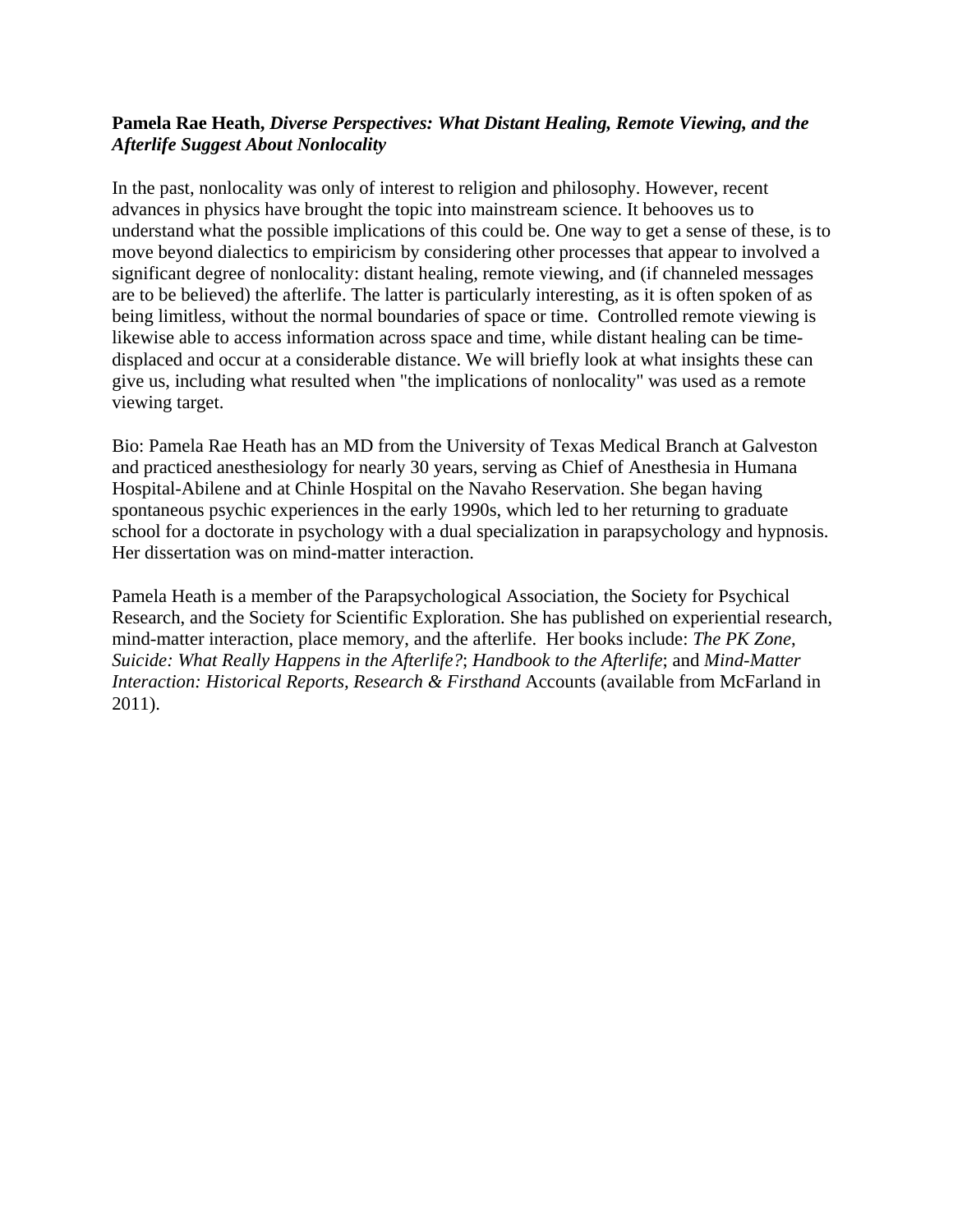#### **Gary E. Schwartz,** *Photonic Measurement of Apparent Presence of Spirit using a Computer Automated System*

Research investigating the potential of detecting the purported presence of spirit (POS) has been hampered by the necessity of employing a human being to collect the data. To infer the presence of alleged spirit, it is essential to remove the simultaneous presence of an experimenter (POE), thereby eliminating his or her physical energy as well as accompanying conscious intentions and expectations. **Objective:** The purpose of these two proof-of-concept experiments was to explore the feasibility of completely automating data collection in the absence of an experimenter to determine if evidence consistent with POS was still obtained. **Design:** A computer automated system was developed making it possible to collect all data in the absence of an experimenter (thereby achieving complete experimenter blinding). In the evenings, the computer would (1) start the experimental run at random times, (2) conduct 30 minute baseline as well as POS trials involving two different alleged spirits, and (3) record background light in a completely dark chamber with a highly sensitive low light Princeton Instruments CCD camera system. **Setting:**  The CCD camera and light-tight recording chamber were housed in a light-tight room; the computer, large screen monitor and speakers were housed in a separate control room **Participants:** The participants were two purported spirits involved in previous POS research using a silicon photomultiplier system (Schwartz, 2010). **Intervention:** The primary intervention was the computer selecting and presenting visual and auditory information inviting Spirit 1 or Spirit 2 to enter the chamber in the absence of experimenter presence and awareness. **Main Outcome Measurements:** The CCD camera provided 512 by 512 pixel images of 30 minute exposures (reflecting a combination of possible background light plus instrument dark noise). The images were imported into image processing software and two dimensional FFT analyses were performed. Average brightness levels of the FFTs were calculated and subjected to repeated measures analyses of variance. **Results:** Compared to pre and post baseline images, the POS trials were associated with reliable increases in the average brightness of the FFT images, suggesting increased structure of the background light as revealed in the FFT's. **Conclusion:** These findings indicate that POE per se is not sufficient to explain the observed POS effects. Future experiments can address the remaining potential psi interpretations (decision augmentation theory [DAT] and retro PK) as well as the source of the observed information (i.e. visible spectrum photons, cosmic rays, and / or the CCD chip itself).

Bio: Gary E. Schwartz is Professor of Psychology, Medicine, Neurology, Psychiatry, and Surgery, and Director of the Laboratory for Advances in Consciousness and Health, at the University of Arizona. He received his PhD in psychology from Harvard University in 1971 and served its faculty until 1976. He was Professor of Psychology and Psychiatry at Yale University and Director of the Yale Psychophysiology Center from 1976 to 1988. His most recent books are The Energy Healing Experiments and The Sacred Promise.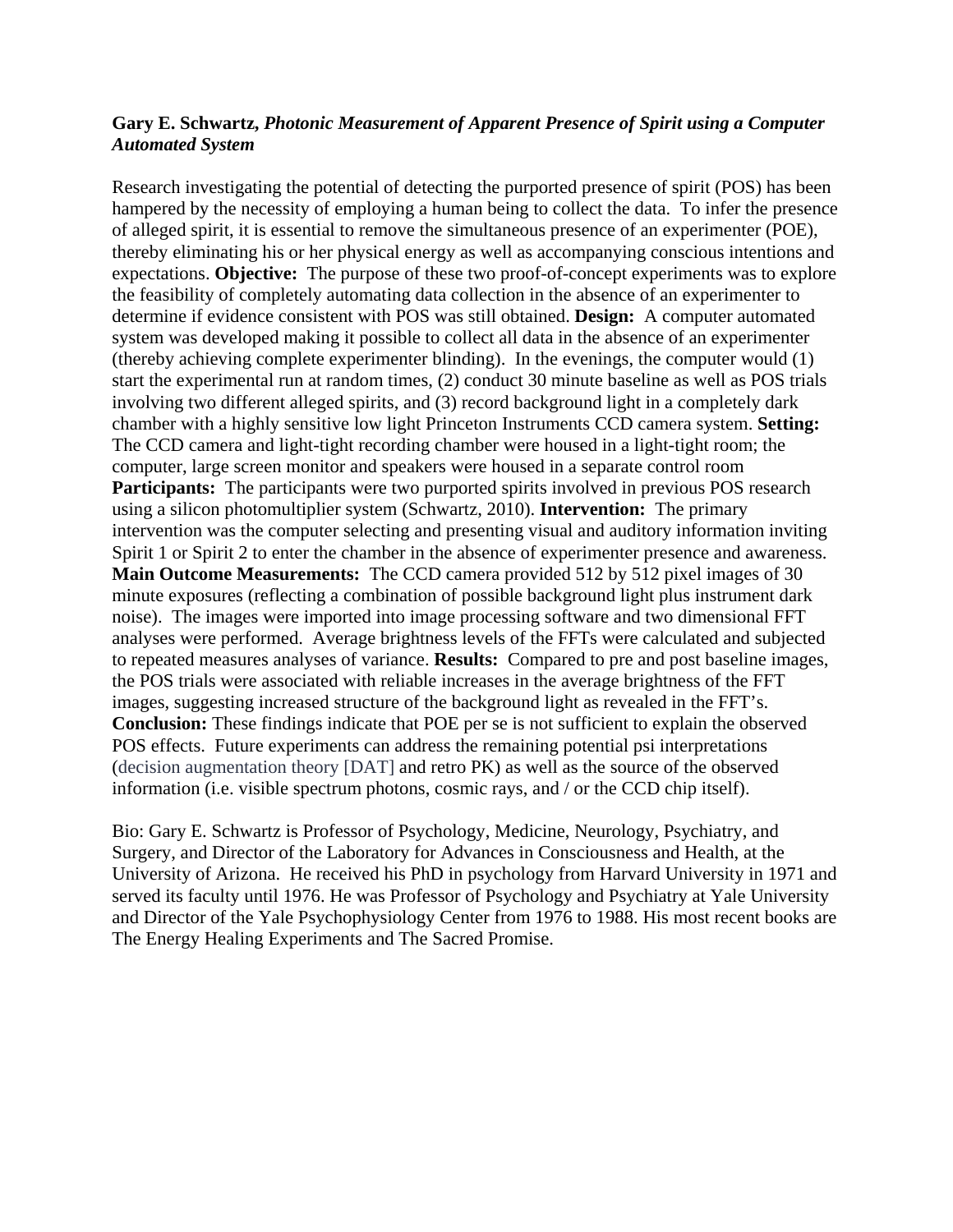#### **Walter Semkiw,** *Advances in Reincarnation Research and a Tribute to Ian Stevenson*

For a period of 40 years, the late Ian Stevenson, MD traveled around the world studying children who had spontaneous past life memories that could be historically and objectively validated. In the last 10 years, reincarnation research has proceeded at an accelerated rate, largely due to the Internet, which has allowed historical research to be conducted more easily, as well as facilitating communication regarding new cases around the world.

Walter will summarize the most important new cases, including the James Huston Jr. | James Leininger case, which has been featured on ABC Primetime, the History Channel and the Oprah Winfrey Network. This case supports several observations made by Ian Stevenson regarding reincarnation cases, including similarity in facial features and innate knowledge conveyed from one lifetime to another, as well as apparent perception from in-between incarnations.

Other important new cases involve police Capt. Robert Snow, Fire Chief Jeff Keene, policewoman Barbro Karlen, neurosurgeon Norm Shealy, MD and those of Penney Peirce, whose string of three researched past lifetimes suggest that a soul can animate more than one physical body at a time, a phenomenon which I have termed "split incarnation." Dr. Stevenson noted this same phenomenon, which he called reincarnation cases with "anomalous dates," as one lifetime would overlap another.

Other principles of reincarnation drawn from cases include xenoglossy and the preservation of past life personalities intact within the soul, renewal of relationships through reincarnation, planning of lifetimes and spirit being involvement in reincarnation cases. Ian Stevenson even reported a case that involved suicide in the prior incarnation, which will be presented.

Walter will also discuss the great societal transformation that objective evidence of reincarnation can bring, as reincarnation research reveals that a person can change religion, race, nationality and ethnic affiliation from one lifetime to another. A case involving the reincarnation of Holocaust victim Anne Frank dramatically demonstrates these observations.

Bio: Walter's books on reincarnation have been published internationally, including his titles *Born Again*, *Return of the Revolutionaries* and *Origin of the Soul and the Purpose of Reincarnation*. He is the President of IISIS (Institute for the Integration of Science, Intuition and Spirit), a reincarnation research nonprofit organization, and editor of www.IISIS.net. He has appeared on CNN and Newsweek.com. Walter is a practicing physician in San Francisco. He trained in psychiatry, is board certified in Occupational Medicine (scoring in the  $99<sup>th</sup>$  percentile) and served as the Medical Director for Unocal 76, a Fortune 500 oil company. Walter went to medical school and received a Masters of Public Health at the University of Illinois, in Chicago. E-Mail: walter@IISIS.net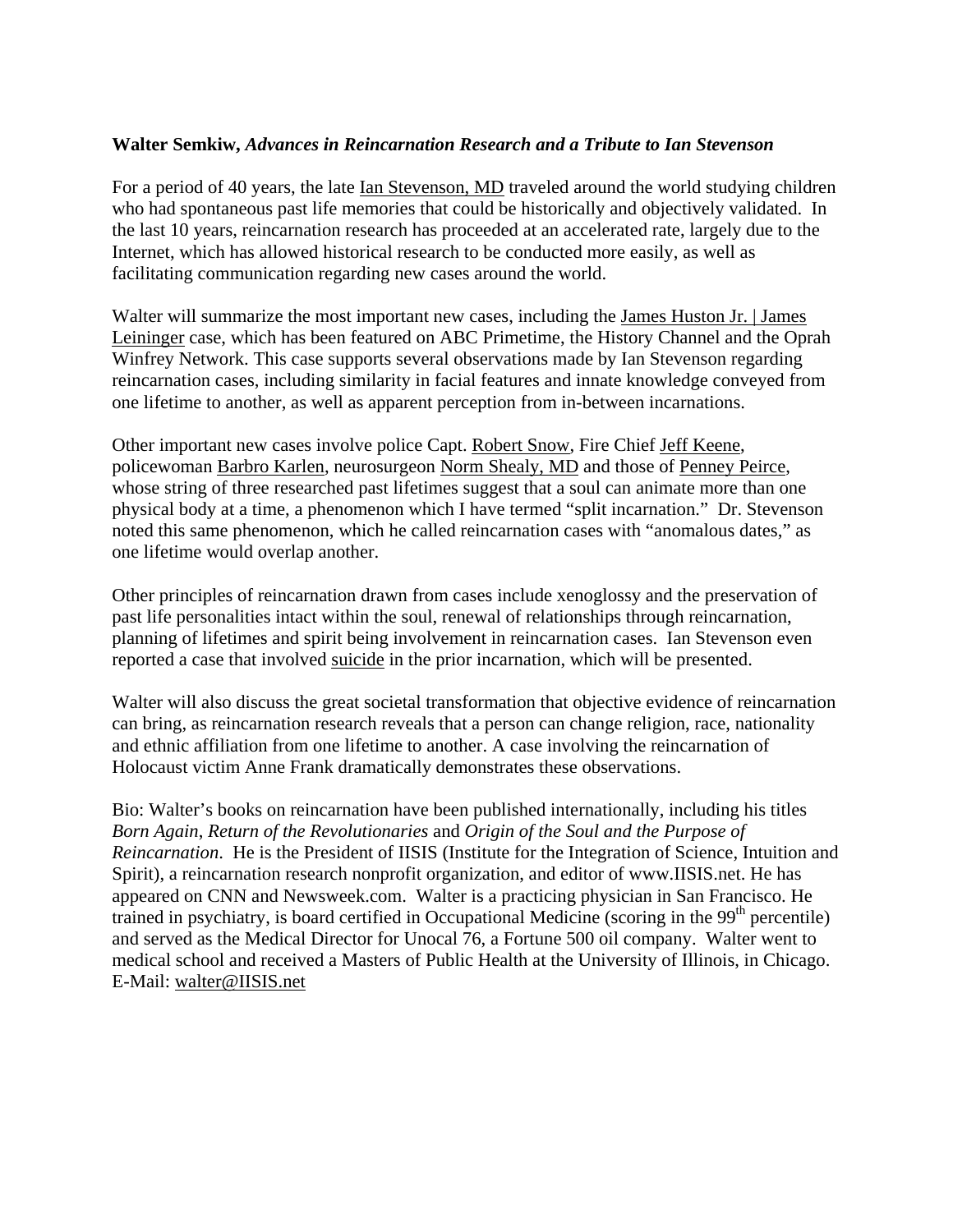#### **Larry Dossey,** *Precognition As Preventive Medicine*

 Abstract: Precognition is an ancient element in human history and has been affirmed in numerous experiments in recent decades. Precognitive experiences or premonitions often warn individuals of approaching dangers and threats to health and survival. This theme is so consistent that precognition can be viewed as a form of preventive medicine — information that, if heeded, contributes to the health and survival of the organism. This presentation will develop this theme through real-life examples and clinical cases.

 Bio: Larry Dossey, MD is a former physician of internal medicine and former Chief of Staff of Medical City Dallas Hospital. He is the author of eleven books dealing with consciousness, spirituality, and healing, including the *New York Times* bestseller *Healing Words: The Power of Prayer and the Practice of Medicine*, and most recently *The Power of Premonitions: How Knowing the Future a*\Can *Shape Our Lives*. His books have been translated into twenty languages. Dr. Dossey is the former co-chairman of the Panel on Mind/Body Interventions, National Center for Complementary and Alternative Medicine, National Institutes of Health. He is the executive editor of the peer-reviewed journal *EXPLORE: The Journal of Science and Healing.* Dr. Dossey lectures around the world. He lives in Santa Fe with his wife Barbara, a nurse-consultant and the author of several award-winning books.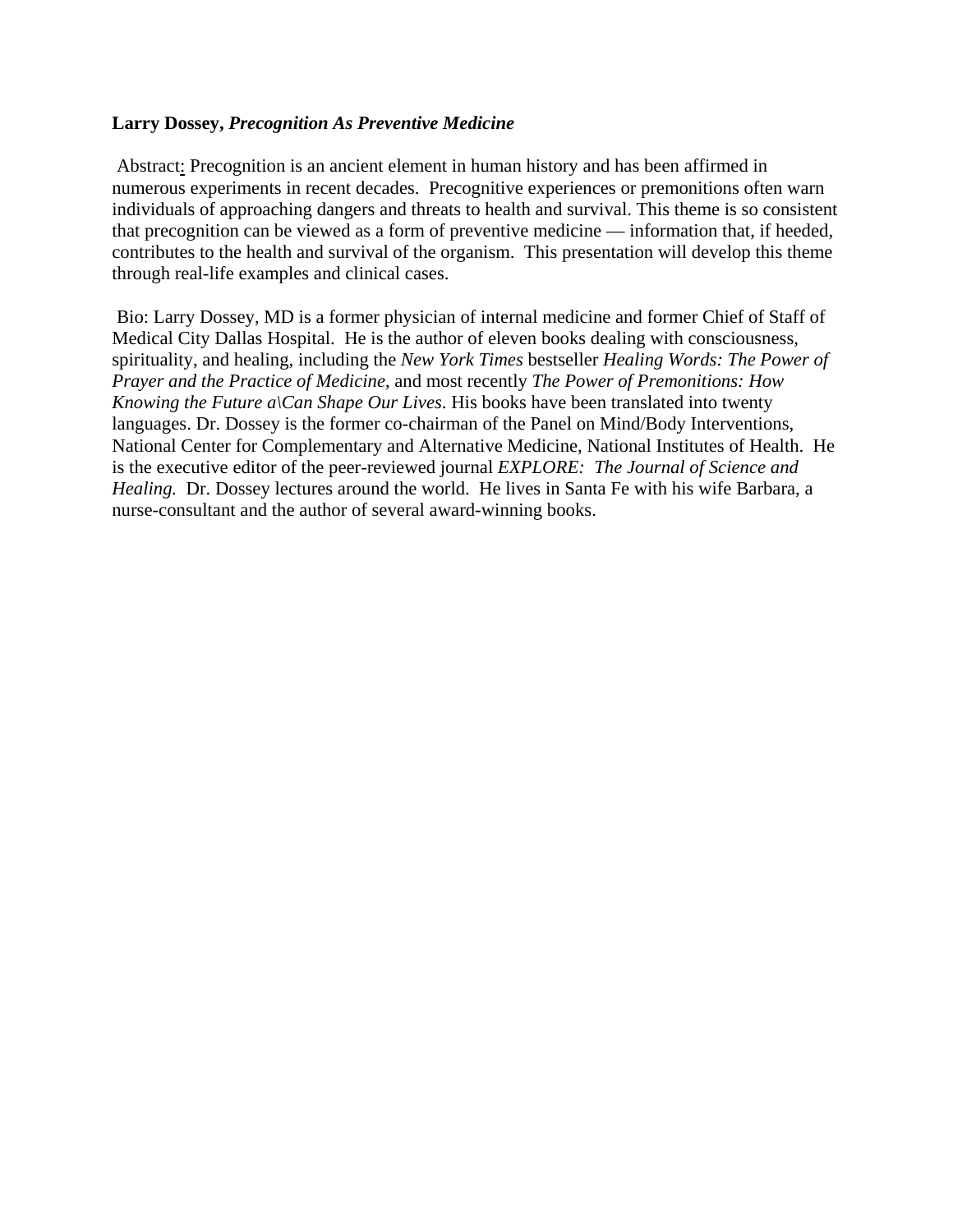#### **Julie Beischel; Michael Biuso; Mark Boccuzzi; Adam Rock**  *Anomalous Information Reception by Research Mediums Under Quintuple-Blind Conditions: Can the Mind Exist Without the Body?*

Continued investigations regarding the survival of consciousness beyond physical death are critical for our understanding of consciousness, the potential of the mind, and the nature of life in general. One of the main survival research methods involves studying mediums-individuals who report regular communication with the deceased. The current ongoing study addresses the research question at the heart of mediumship research: Can mediums report accurate and specific information about the deceased loved ones (termed discarnates) of living people (termed sitters) using anomalous information reception; that is, without any prior knowledge about the discarnates or sitters, in the absence of any feedback, and without using deceptive means? In order to control for all traditional, local, and sensory explanations for the accuracy of the mediums' statements (e.g., cold-reading, cueing, generality, rater bias, fraud), Windbridge Certified Research Mediums (WCRMs) answer specific questions about discarnates during readings performed under quintuple-blind conditions which involve the blinding of the mediums, the sitter-raters, and three experimenters interacting with the participants at various stages of the study. In addition, the WCRMs are not provided with feedback about the scores sitter-raters give the readings in order to address precognition as an explanation for positive results. The item-byitem and whole reading scoring data collected to date as well as the implications of the findings regarding the relationship between the mind and the body will be discussed.

Bio: Julie Beischel, PhD, is Director of Research at the Windbridge Institute for Applied Research in Human Potential ( www.windbridge.org). She received her doctorate in Pharmacology and Toxicology with a minor in Microbiology and Immunology in 2003 from the University of Arizona. She is a full member of the Society for Scientific Exploration and the Parapsychological Association and serves on the scientific advisory boards of the Rhine Research Center and Forever Family Foundation. Dr. Beischel's academic training in several interdisciplinary scientific fields allows her to design and apply traditional research methods to investigating more unconventional phenomena.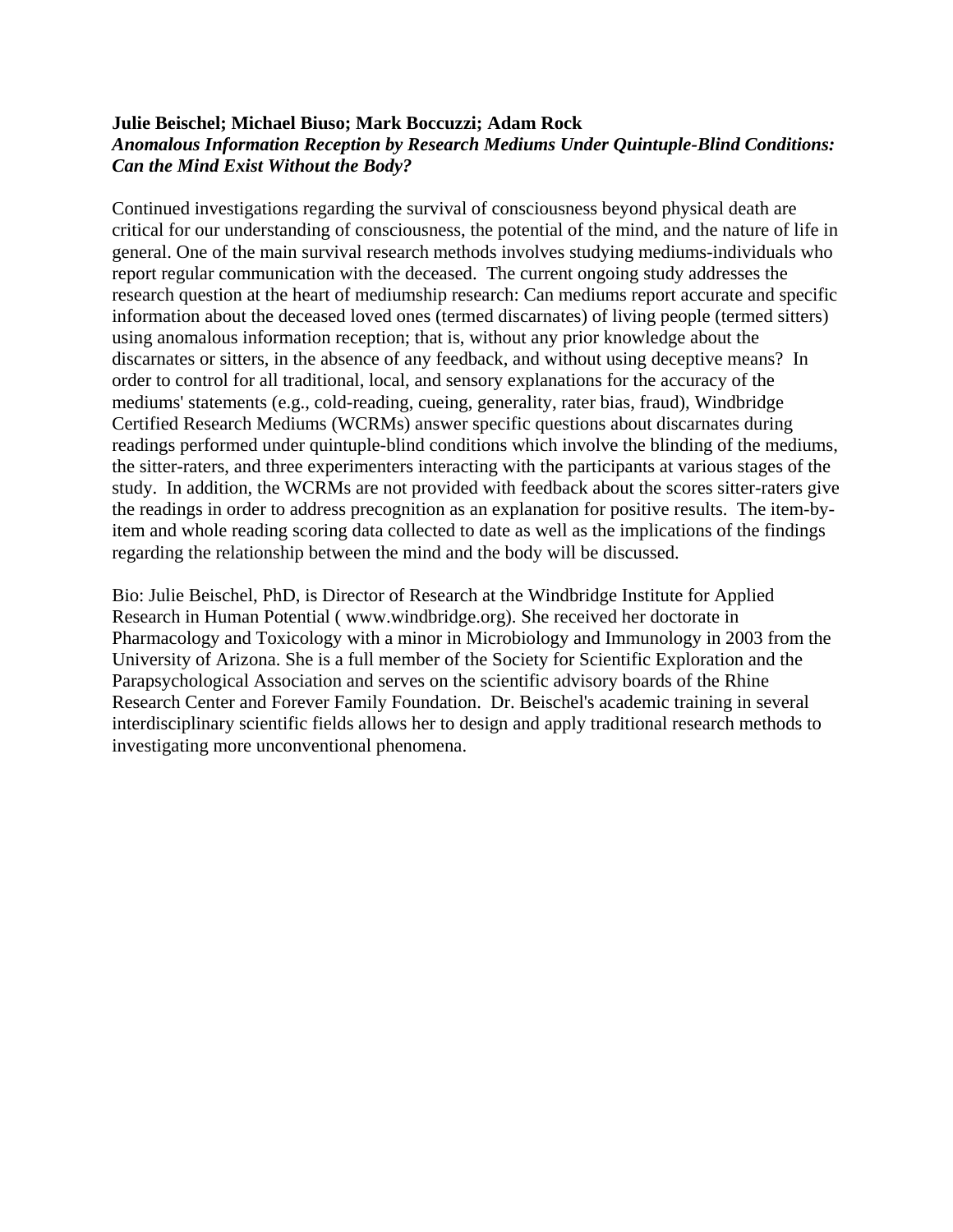#### **Chuck Lear,** *The Bell Inequaltiy and Nonlocal Causality*

Abstract: The Freedman-Clauser experiment in Berkeley and the Aspect experiment in Orsay were the defining physical experiments demonstrating nonlocal causality in quantum mechanics. They each counted coincidence measurements on entangled polarized photons from a common source. Our presentation begins with a brief discussion of the quantum mechanics of polarized photons. We show an example of the changes in the count rates when the polarizers are changed under assumptions of local causality. This causes a contradiction with quantum mechanical predictions. The example uses a logical flow and the algebra of inequalities. It constitutes a conditional proof of the Bell inequality. Next we discuss the experimental background and the events leading up to it. We discuss several hypotheses in explanation, of which our favored is the time reversal of cause and effect. A few of the current physical research avenues of entanglement will be shown.

Bio: Chuck (Charles) Lear is currently an adjunct instructor of undergraduate physics at Weber State University in Ogden, Utah. He has held that position for the last seven years. He retired from TRW at Hill Air Force Base in Ogden in 2000 after a 40-year career as a systems engineer. Most of his work was done for the Air Force ballistic missile programs, and involved propulsion, trajectory analysis, nuclear weapons effects and systems survivability. He is the author of six technical papers in various fields. His devotion to paranormal physics for the past 20 or so years is evidenced by the fact that all his work in the field has been done without financial support. It includes a compendium of the basic physics principles supporting paranormality, work on a consciousness-based description of quantized spacetime, and coordination of efforts to bring Chinese work in the paranormal fields to the attention of western scientists. Mr. Lear holds masters degrees in both physics and engineering from the University of California, and has resided in Ogden with his wife Beverly for the last thirty years.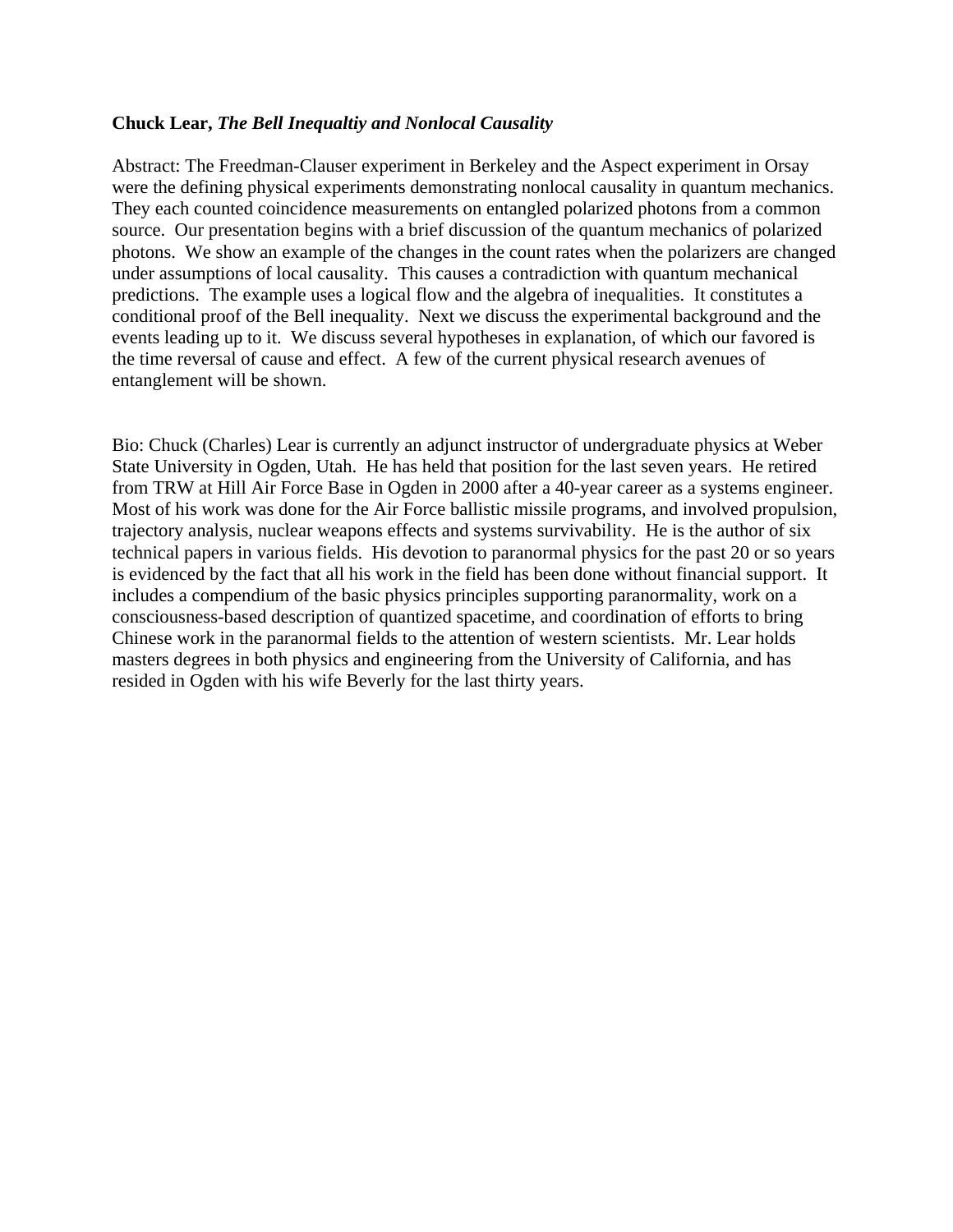#### **Robert Jahn and Brenda Dunne,** *Towards a Science of the Subjective*

Although consciousness-correlated physical phenomena are widely and credibly documented, their appearance and behavior display substantial departures from conventional scientific criteria. Under even the most rigorous protocols, they are only irregularly replicable, and they appear to be insensitive to most basic physical coordinates, including distance and time. Rather, their strongest correlations are with various subjective parameters, such as intention, emotional resonance, uncertainty, attitude, and meaning, and information processing at an unconscious level appears to be involved. If science, by its most basic definition, is to pursue understanding and utilization of these extraordinary processes, it will need to expand its current paradigm to acknowledge and codify a proactive role for the mind in the establishment of physical events, and to accommodate the spectrum of empirically indicated subjective correlates. The challenges of quantitative measurement and theoretical conceptualization within such a ''Science of the Subjective'' are formidable, but its potential intellectual and cultural benefits could be immense, not least of all in improving the reach, the utility, the attitude, and the image of science itself.

Bios: Robert G. Jahn, Ph.D. is Professor Emeritus of Aerospace Sciences and Dean Emeritus of the School of Engineering and Applied Science of Princeton University. He was chairman of the Board of Trustees of Associated Universities, Inc., is a Fellow of the American Physical Society and of the American Institute of Aeronautics and Astronautrics, and has been chairman of the AIAA Electric Propulsion Technical Committee, associate editor of the AIAA Journal, and a member of the NASA Space Science and Technology Advisory Committee. In 1979 he established the Princeton Engineering Anomalies Research (PEAR) laboratory to enable better understanding of the role of consciousness in the establishment of physical reality. The PEAR work has been described in numerous articles in refereed journals and in the books Margins of Reality and Consciousness and the Source of Reality, both co-authored with Brenda Dunne. He is currently Chairman of the Board of the International Consciousness Research Laboratories (ICRL) and Vice President of the Society for Scientific Exploration.

Brenda J. Dunne studied psychology and the humanities at Mundelein College in Chicago and holds a M.S. in developmental psychology from the University of Chicago. From 1979 to 2007 she was Laboratory Manager of the PEAR laboratory at Princeton University, and currently serves as President and Treasurer of International Consciousness Research Laboratories (ICRL) and editor-in-chief of The ICRL Press. She is also Education Officer and a member of the Executive Committee of the Society for Scientific Exploration. With Robert Jahn, she coauthored "Margins of Reality: The Role of Consciousness in the Physical World" and "Consciousness and the Source of Reality: The PEAR Odyssey", was co-editor of "Filters and Reflections: Perspectives on Reality", and has authored or co-authored numerous articles in refereed journals on the work of the PEAR laboratory.

Website: http://www.princeton.edu/~pear, http://www.icrl.org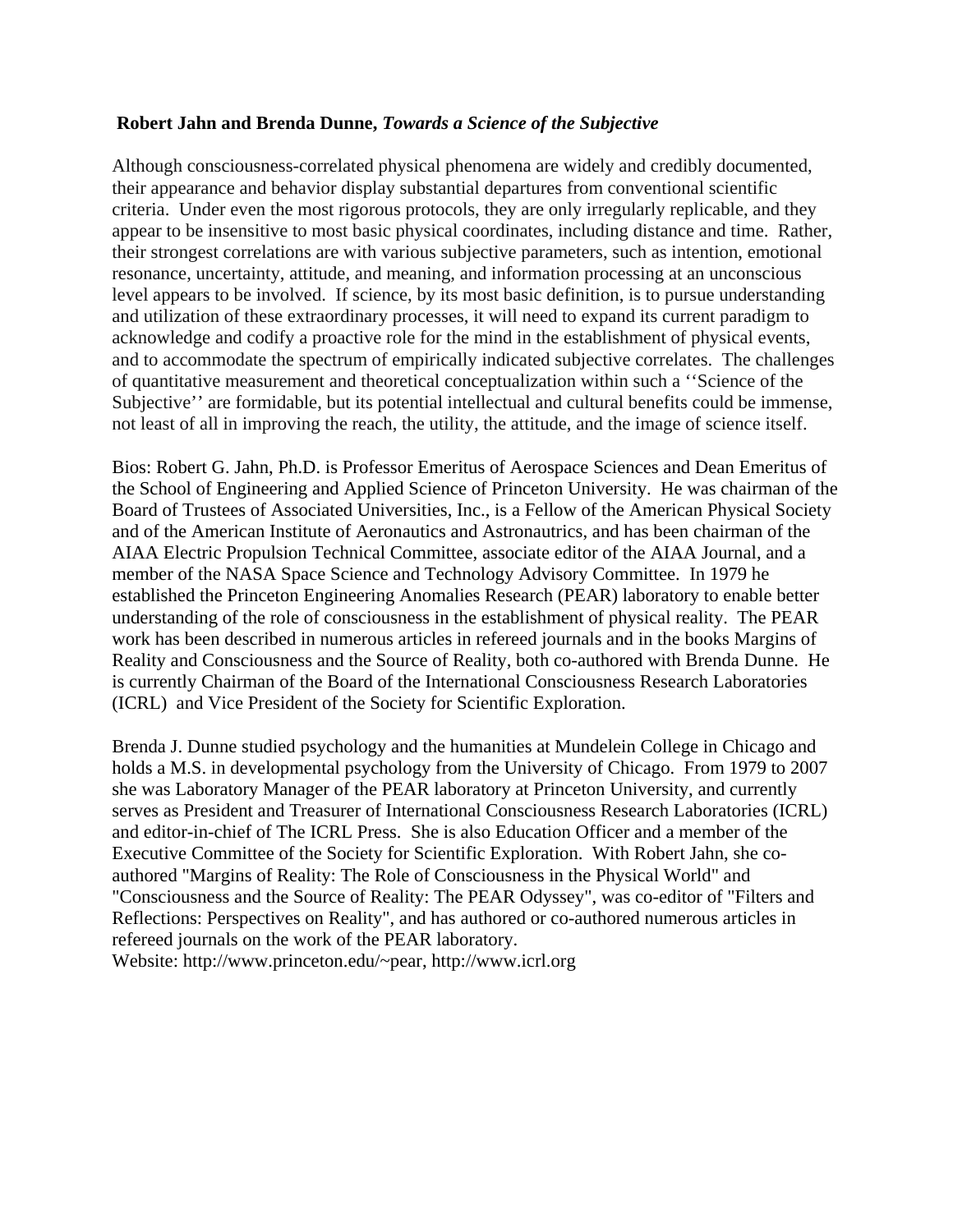#### **Mark Boccuzzi,** *Three methods for examining experimenter effects in investigations of psychokinesis*

When designing experimental methodologies and analyzing study results, it is important to keep in mind the potential impact of the experimenter's consciousness. These effects may result from conscious intention or subconscious desire (the latter of which may oppose the former). This presentation aims to explore the methods and outcomes from three different experiments varying in experimenter belief, desire, and intention. In the first experiment, the output from a random event generator (REG) is collected during forty 30-second trials. Each trial has an overall result of either 'high' (more ones than zeros) or 'low' (more zeros than ones). Software was developed to generate a hidden file containing a list of success criteria (i.e., high or low) for each of the 40 trials. With no outside influence, 50% of the listed criteria should match the outcomes for the respective trials. What happens, though, when the experimenter---who strongly believes in the effect of his consciousness on the outcome---sets the generalized intention that "the experiment is successful"? The second experiment uses no electronic equipment and examines macropsychokinesis in the form of changes in air pressure by employing an air-tight chamber (roughly 1 cubic ft.), the opening of which is tightly fitted with a latex membrane. A small optical mirror is affixed to the membrane so that changes in air pressure within the chamber affect the orientation of the mirror. A tri-pod mounted laser is aimed at the mirror so that the beam reflects to a target roughly 10 feet away and any movement of the membrane due to changes in air pressure can be determined by the shift in the beam visible on the target. In this case, the experimenter does not believe that his consciousness can alter air pressure, but he has confidence that deceased people or other non-physical consciousnesses might be able to cause changes. Will there be a difference between the distance the beam moves during control sessions and sessions in which the experimenter invites the pressure to change? In the third experiment, a target area is designated in a darkened room and bisected with a laser light source. Deceased individuals are invited to attempt to "push" more ambient dust into the visible beam during active periods of data collection. The numbers and position of highlighted airborne particulates are tracked and quantified: digital images of the target area are captured using extended exposures from a remotely triggered, tripod-mounted digital camera and the resulting images from active and control sessions are analyzed using particle analysis software. Will more dust enter the beam during active periods? The data collected to date, conclusions drawn, potential implications, limitations, and value of these research protocols will be discussed.

Bio: Mark Boccuzzi, researcher and Director of Operations at the Windbridge Institute for Applied Research in Human Potential, is currently an associate member of the Parapsychological Association. Mark's research interests include intuition, animal psi, applied psychokinesis, photographic anomalies, distant mental interactions on living systems (DMILS), and instrumental transcommunication (ITC). He is the recipient of a 2011-2012 research grant from the Helene Reeder Memorial Fund for Research into Life after Death for a project titled "Invited Ostensible Discarnate Interactions with Electronic Equipment" and he has served as a researcher on two Windbridge Institute projects funded by the Bial Foundation. Mark's research has been presented at the Toward a Science of Consciousness and the International Society for the Study of Subtle Energies and Energy Medicine (ISSSEEM) conferences and has been accepted for publication in the *Journal of Scientific Exploration.*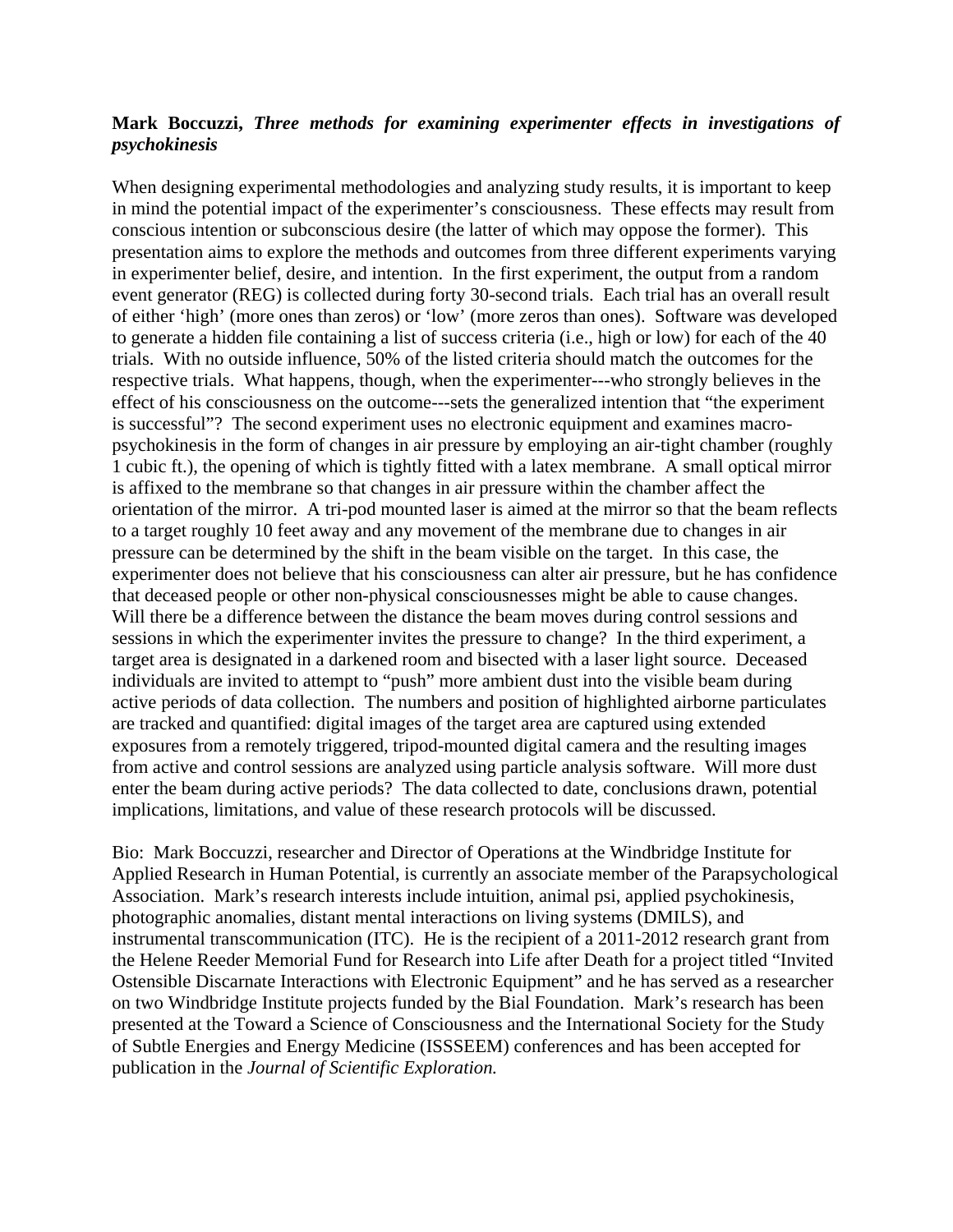#### **Maria Syldona,** *Science of Subjectivity – Key to understanding the nature of Reality*

Emphasis on the subjective in scientific research, especially in research of the unusual or the unexplained is a trend predictive of the future of science as an ultimately more powerful, valuable force in humanity's evolutionary progress. It portends progression toward a science that is beyond a hybrid of the objective and the subjective  $-$  a science of the Real. Real in the sense that an *ultimate* blending, or superposition of the two, could reveal a profoundly more accurate and comprehensive depiction, and result in a deeper understanding – of the true nature of Reality.

Progress in this direction is evident in even some of the most traditional scientific institutions. In 2009, the British Royal Academy (sciences), in collaboration with the British Academy (humanities) stated: "Extraordinary talent remains one of *the big unexplained puzzles*, which will *only be solved by a true collaboration between sciences and humanities*". A much earlier version of incorporating the subjective in objective scientific research of extraordinary or unusual human abilities led to the field of mind/body medicine. Jon Kabat-Zinn, a preeminent pioneer in mind/body medicine, went even a step further in refining the subjective aspect by hiring only researchers who had an established meditation practice. Researchers' prior subjective experiences, of the same type as their subjects were having, combined with the type of personal development achieved as a result of these experiences, was an invaluable asset – as they studied their subjects' progress *with both objective and subjective research methodologies*.

Eastern science traditions encourage such subjective internal developmental work as a means to promoting both a scientist's own evolutionary development, and their concomitant ability to understand research conundrums from a higher perspective. This is of particular importance for studying unusual or unexplained phenomena. Along these same lines, Einstein noted that a problem cannot be solved at the level at which it was created. Eminent scientists from east and west would appear to agree that these phenomena are best studied not simply from an intellectual or mental level of consciousness, but rather from a level of spontaneous apprehension, or intuition – the state from which 'Einstein "A-HA" moments' originate.

This talk incorporates both eastern and western science perspectives, in addressing objective/subjective research design in studying anomalies. Drawing from Eastern science traditions, including Kashmir Shaivism and Patanjali Yoga Sutras, the main focus is the nature of the researcher's subjective personal evolutionary development.

Dr. Syldona's interdisciplinary background encompasses science, engineering, psychology, education and Eastern psychospiritual traditions, at institutions including: Carnegie-Mellon, Stanford and Brown Universities and SUNY Stonybrook. She is Founder/Director of the Institute for Human Psychospiritual Development, in Colorado. Contact information: (email) healingbalance@scienceandspirit.org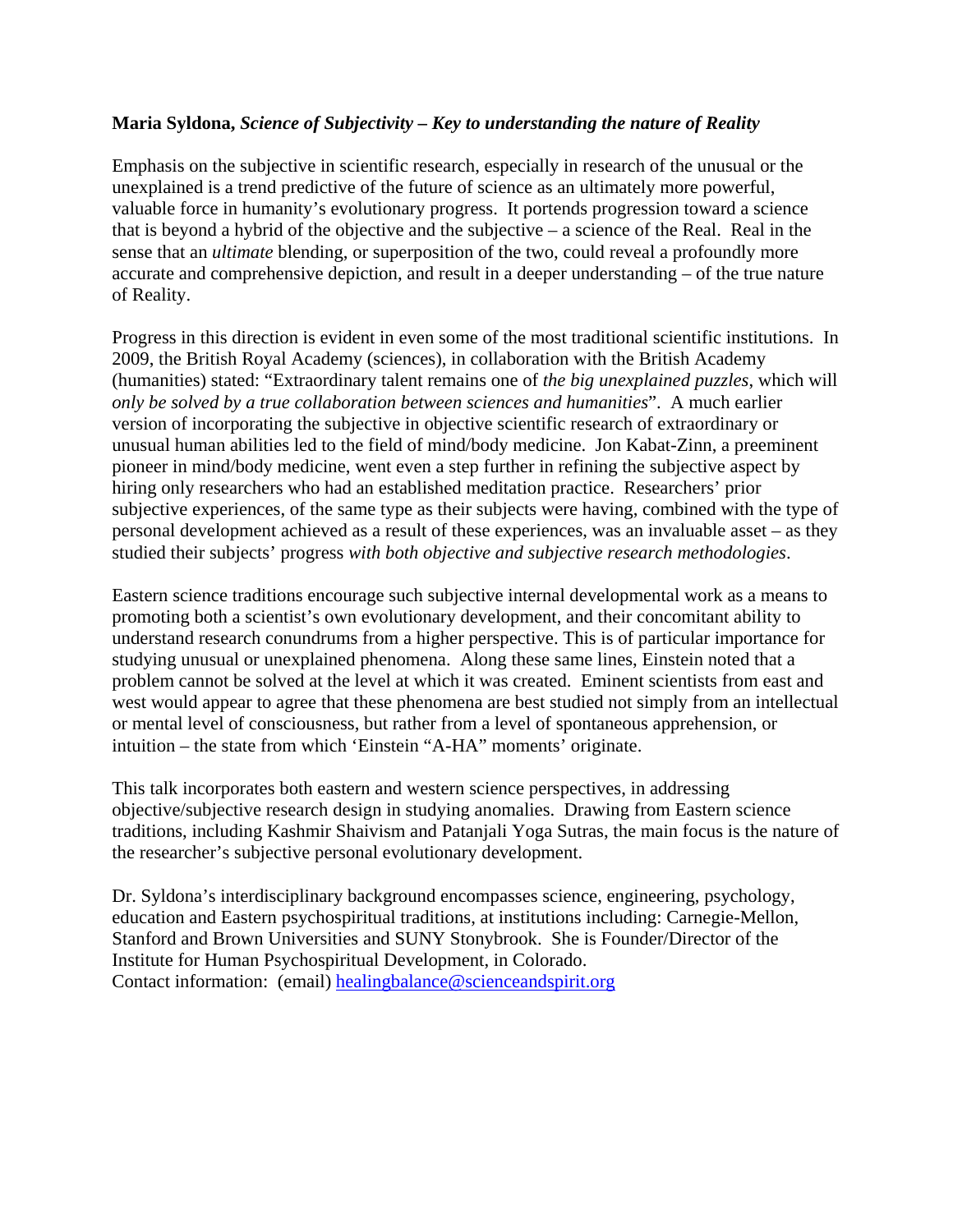#### **J. Kenneth Arnette,** *Subjectivity is Constitutive: Consciousness is to Energy as Energy is to Matter*

There are many facets to the philosophical and scientific study of consciousness, but philosopher David Chalmers has identified a core issue, which he called the *hard problem* of consciousness. To paraphrase, the hard problem is: how can matter—regardless of the degree of complexity of its organization—generate something so radically different from itself, namely, thought, ideas, subjective experience, and consciousness? Indeed, it truly is a puzzle that the most tangible, least ephemeral thing we know—matter—could generate the most ephemeral, least tangible thing we know—consciousness itself. It would seem that in a fully material world, biological mechanisms would proceed on their own, without any accompanying awareness or subjectivity. The hard problem, as stated, reflects the assumption that the brain *does* generate the mind and asks how that can be accomplished. But just as easily, one could make the opposite assumption, that matter *does not* generate consciousness, and the hard problem dissolves (although other problems ensue). Chalmers' own response to the question he posed has been called *naturalistic dualism*: consciousness has a natural ontological status equal to *matter-energy* and *spacetime*, the two other basic components of the universe, and cannot be reduced to the workings of these two. For Chalmers, consciousness is irreducible, but not supernatural. Thus, the brain *does not* generate consciousness or subjectivity, which are nonetheless natural phenomena. While appealing, this view ultimately is not satisfying. It fails to say what consciousness is, beyond irreducible and natural, neither offering nor explaining a mind-brain relationship. Chalmers' response in fact fails to address the relationships among the three basic entities cited above. I propose instead that we turn the entire problem *backwards*: to entertain the notion that *consciousness* is the most fundamental thing, and that everything else is literally constructed from it. Consider as a starting point Einstein's famous equation relating energy to matter. Besides the quantitative information given by this equation, there are some implicit ontological statements. One is that matter is merely a condensed form of energy; matter is *constructed* from energy. (Contemporary string theory suggests two forms resulting from this construction.) Thus, at some point shortly after the Big Bang, energy condensed into matter; the less tangible became the more tangible. Working from this model, dissolution of the hard problem can be accomplished by taking this energymatter relationship one step back: energy is a condensed form of consciousness, analogous to the energy-matter relationship—*consciousness:energy::energy:matter*. This concept has advantages: (1) it is logical in that this is the order of tangibility of the three substances; (2) it is easier to envision a constitutive consciousness-energy relationship than the assumed relationship in which matter produces consciousness; and (3) it incorporates this part of relativity in a consistent and logical way. Consciousness thus is the primordial substance; self-awareness and subjectivity are two of its essential aspects, irreducibility a third. When consciousness condenses into energy, it loses this awareness, partially or, more probably, completely. When energy condenses into matter, any remaining awareness is lost. Therefore self-awareness is not to be found in the realms of matter-energy and spacetime, yet all of this is ultimately constructed from and composed of consciousness. Finally, I will suggest new problems revealed by this perspective, since it is clearly incomplete, and some brief comments on how these ideas relate to some wellknown modern philosophical figures and their positions on the mind-body problem.

J. Kenneth Arnette, Ph.D., L.P.C. Transpersonal Institute for the Scientific Study of the Paranormal, P.O. Box 771091, Memphis, TN 38177-1091; jkarnette@hotmail.com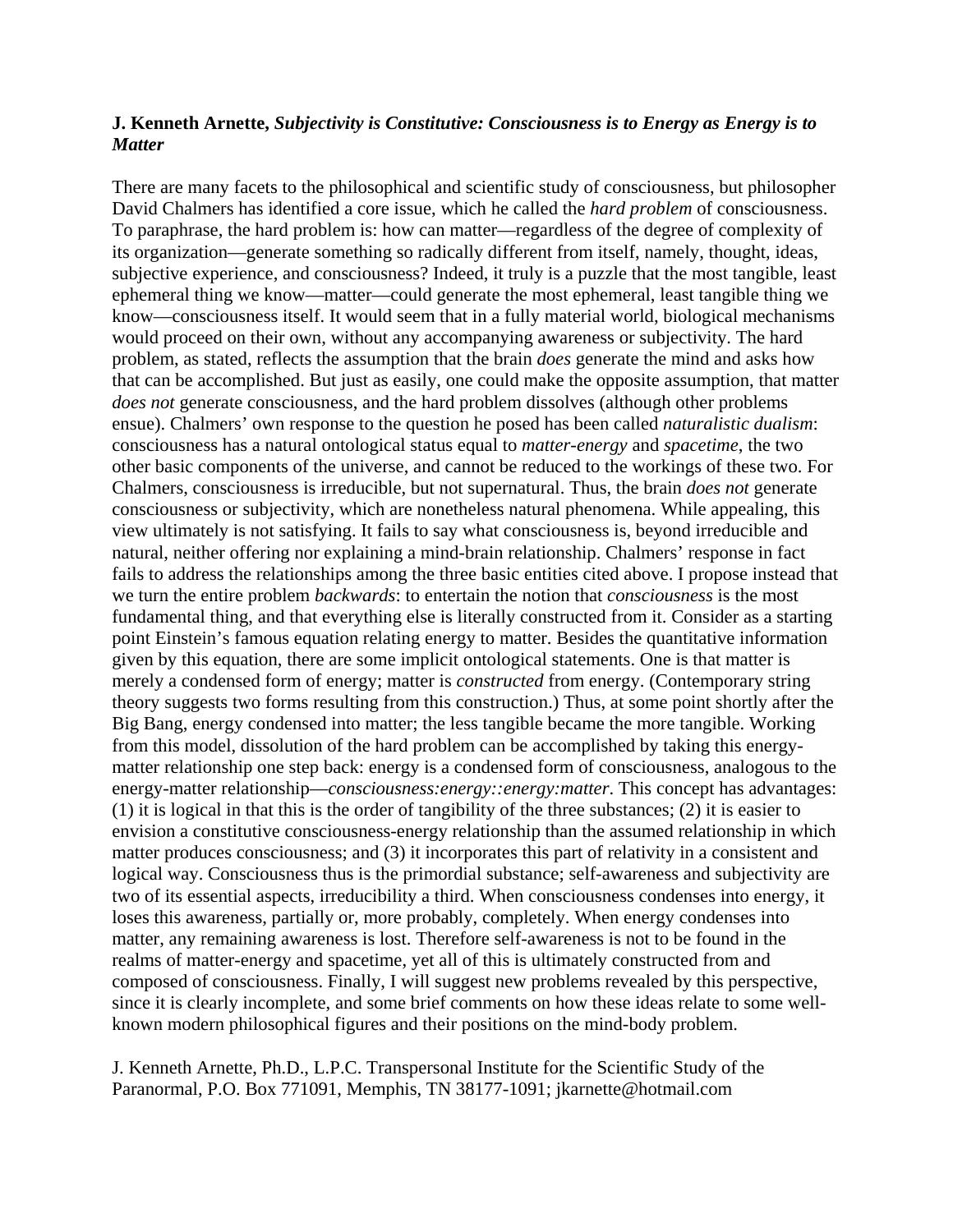#### **Dean Radin,** *Consciousness and the double-slit interference pattern: Six experiments*

Abstract: The hypothesis that consciousness collapses the quantum wavefunction was tested using a double-slit optical system. The principal measurement was the ratio of double-slit to single-slit spectral power associated with the interference pattern. The consciousness collapse hypothesis predicted that this ratio would decrease when participants focused their attention towards the optical system, as compared to when they withdrew their attention.

Six experiments were conducted to test various aspects of the hypothesis. Each study consisted of 40 counterbalanced attention-towards and attention-away periods, with each period lasting from 15 to 30 seconds. Results combined over a total of 250 test sessions indicated that the ratio decreased in accordance with the hypothesis ( $z = -4.0$ ,  $p < 0.00004$ ). Two hundred calibration sessions run without observers present tested hardware, software, and analytical procedures for potential artifacts; those data showed no difference in the spectral ratio ( $z = 0.12$ ,  $p < 0.60$ ). Attention training, electrocortical measurements, and psychological variables associated with the modulation of attention and perception correlated in predictable ways with changes in the interference pattern. The results suggest that the human mind interacts with a double-slit interference pattern in a way that is consistent with an interpretation of the quantum measurement problem, that consciousness collapses the wavefunction.

Bio: Dean Radin, PhD is Senior Scientist at the Institute of Noetic Sciences (IONS) and Adjunct Faculty in the Department of Psychology at Sonoma State University. His original career track as a concert violinist shifted into science after earning a BSEE degree in electrical engineering, *magna cum laude* and with honors in physics, from the University of Massachusetts, Amherst, and then an MS in electrical engineering and a PhD in psychology from the University of Illinois, Urbana-Champaign. For a decade he worked on advanced telecommunications R&D at AT&T Bell Laboratories and GTE Laboratories. For over two decades he has been engaged in consciousness research. Before joining the research staff at IONS in 2001, he held appointments at Princeton University, University of Edinburgh, University of Nevada, and several Silicon Valley think-tanks, including Interval Research Corporation and SRI International, where he worked on a classified program investigating psychic phenomena for the US government.

He is author or coauthor of over 200 technical and popular articles, a dozen book chapters, and several books including the bestselling *The Conscious Universe* (HarperOne, 1997) and *Entangled Minds* (Simon & Schuster, 2006). His technical articles have appeared in journals ranging from *Foundations of Physics* to *Psychological Bulletin*, he was featured in a *New York Times Magazine* article, and he has appeared on television shows ranging from the BBC's *Horizon* and PBS's *Closer to Truth* to *Oprah* and *Larry King Live*. He has presented over a hundred invited lectures at universities including Cambridge, Harvard, Stanford, Princeton, Virginia Tech, and University of California at Davis, at industrial facilities including Google headquarters, and for US government organizations including DARPA and the US Navy. In 2010, he spent a month lecturing in India as the National Visiting Professor of the Indian Council of Philosophical Research, a program in the Indian government's Ministry of Human Resource Development.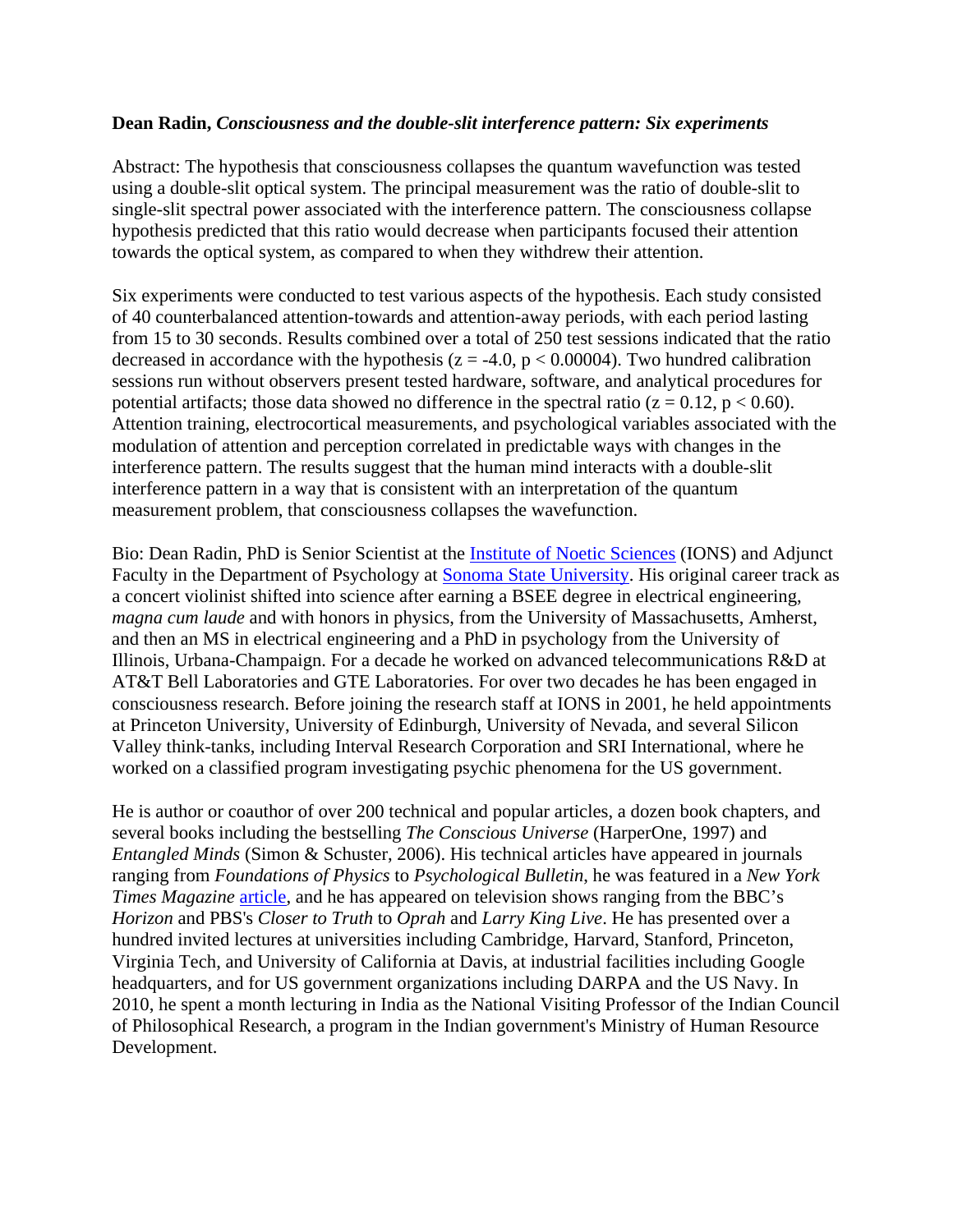#### **York Dobyns,** *Using Parapsychology to Test Fundamental Physics*

Although physicists are by no means the field most hostile to parapsychology, many physicists have chosen to attack parapsychological results on the basis of claims of their impossibility or at least implausibility. Despite this hostility, the reality is that the increasing sophistication and power of parapsychological experiments has recently reached the point where these experiments can be used to test important aspects of physical theory. Two important areas of unresolved theoretical speculation in physics are addressed by parapsychological results published in the last three years.

The quantum measurement problem has been one of the fundamental mysteries of physics since the development of quantum mechanics. The many disparate "interpretations" of quantum mechanics are spawned by our essential ignorance regarding such basic questions as what constitutes a measurement and what actually happens during a measurement. In 2008 Dean Radin of the Institute of Noetic Sciences published experimental results showing that a particular state of focused attention could function as a measuring instrument, to the extent that it could be detected by its effects on quantum interference. The existence of a "measuring instrument" that consists solely of a human mind has the potential to resolve many issues regarding the proper role of consciousness in interpretations of quantum mechanics. Accomplishing this resolution, however, would require many more experiments of the Radin type to establish the limits and properties of the phenomenon.

Retrocausation has been of concern in physics since the appearance of advanced waves in the equations of classical electrodynamics, and began to be taken very seriously with the discovering of metrics in general relativity that allow the existence of closed timelike curves. In 1989 Echeverria, Klinkhammer, and Thorne (EKT) established that spacetimes with closed timelike curves do not generate time paradoxes. Their physical model leads to predictions for the behavior of any system containing retrocausal effects, including those where only information rather than a physical artifact moves from future to past. In 2011 Daryl Bem of Cornell published a series of experiments in presentiment which appear to be the first parapsychological experiments both sufficiently robust and appropriately designed to offer a direct test of the existence of the EKT mechanism. If such a test produced positive results, a secondary consequence more interesting to consciousness researchers than to physicists would be a demonstration that micro-PK is an inevitable consequence of the existence of precognition or presentiment, through a physical mechanism completely unrelated to the DAT hypothesis published in JSE in the 1990s.

Bio: York Dobyns holds a Ph.D. in physics from Princeton University. He spent 20 years at Princeton Engineering Anomalies Research studying the relation of human consciousness to the physical world.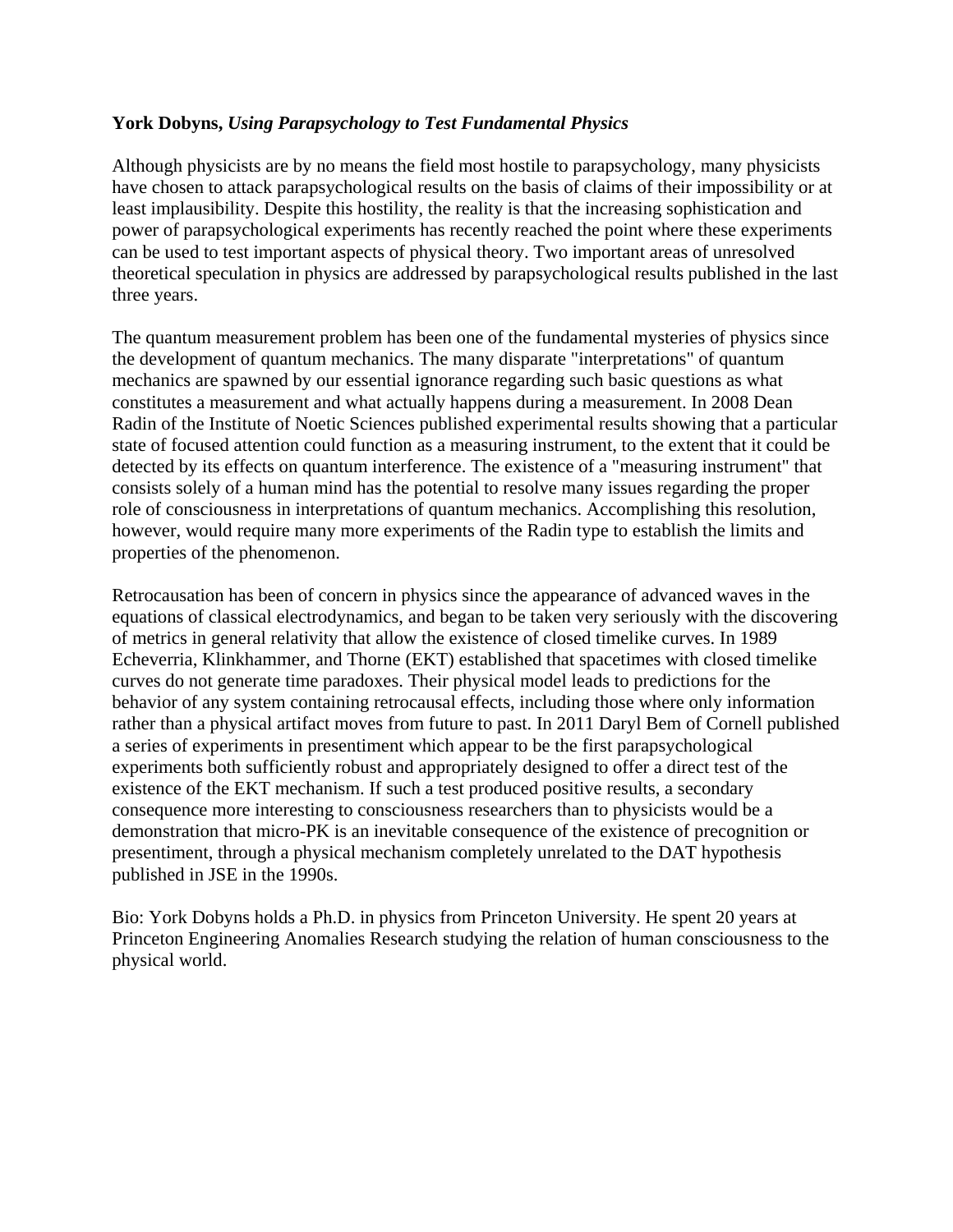#### **Dan Ward,** *Planetary Geometry*

Geometrical relationships among planets and other members of the local solar system go far beyond curious anomalies... they imply non-local interactions that dictate the orbital and physical characteristics of these bodies. Combined with these relationships are consciousness-related aspects associated with the planets, moons, and so forth, and their nomenclature as dictated by the International Astronomical Union. A review of the astounding "coincidences" among planetary orbital and other properties provides clear evidence of geometrical influences upon physical bodies. These influences have the characteristics of non-local interactions. Unfortunately, traditional research into these anomalies have been almost non-existent, due apparently to the implied assumption that only radical solutions will suffice. The idea that planets, moons and other bodies might somehow be required by physical forces to follow certain specific orbits due in part to purely geometrical considerations... has about as much appeal as did quantum limitations on electron and nuclear energy states in atoms at the onset of quantum physics a hundred years ago.

Underlying the proliferation of new information from astronomical research from the discovery of numerous dwarf planets to planetary satellites – is the official naming and nomenclature of these new discoveries in planetary science by the IAU. Such ostensibly innocent naming of celestial bodies, may in fact imply an underlying consciousness in what has become in some cases an acrimonious process. The naming of the dwarf planet, Eris, for example, was supposedly taken from a Greek myth which associates the name Eris with a highly disruptive entity. Inexplicably, the orbital cycle of Eris does in fact correspond to very dramatic and profound, *disruptive* events in the human history of the last several thousand years. Similar anomalies proliferate.

Bio: Dan S. Ward, Ph.D. (nuclear physics) is Chief Scientist of Halexandria Foundation, former Associate Professor of Physics and Civil Engineering at Colorado State University, and Chief Executive Officer of Quantum Genesis, LLC.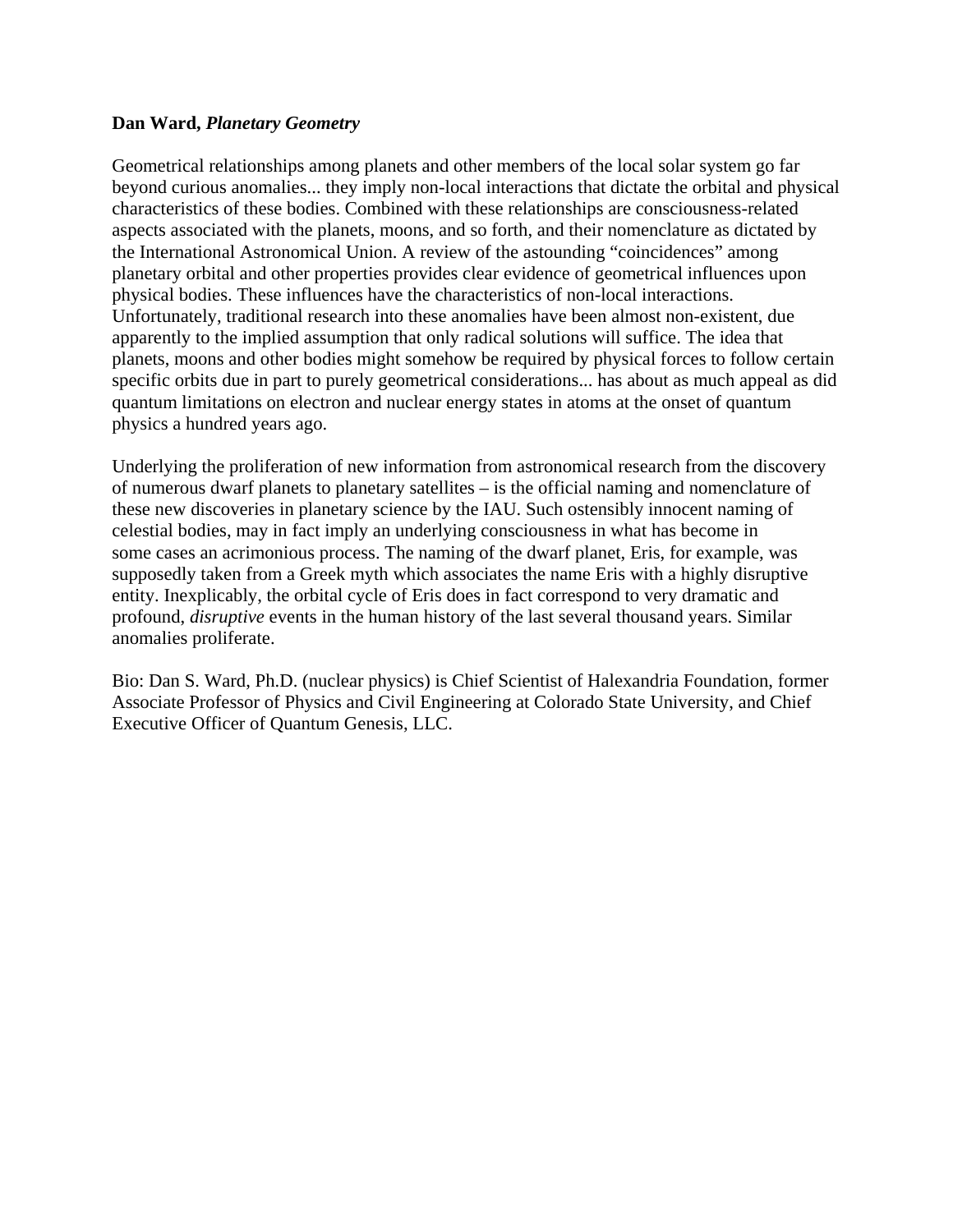#### **Larissa Cheran,** *Beyond Quantum: Consciousness in Action*

Science is unable to explain how mental processes such as creativity, intuition, insight, thinking, emotions and the feeling of being alive arise from electrochemical impulses firing along neural axons. Quantum physics cannot accommodate feelings in the symbols of its differential equations. Neuroscientists can see the activity in distinct areas of the brain, but how is this constructed and bound together in unitary experiences and feelings still remains elusive. How can the nonmaterial mind influence the material body? Is consciousness the substrate of both, conceiving, forming and becoming biology, so interaction happens naturally? It was said that the non-physical cannot be measured by employing physical instruments. However, experiments using high-frequency vibrational fields can detect the strong effects of human intention on populations of neuron cells grown to form a living neural network on the surface of a highresolution sensing device. It is a perfectly measurable, quantifiable interaction.

Bio: Larissa-Emilia Cheran, PhD is a Senior Research Scientist at the University of Toronto, Canada. She has been working in the field of biomedical applications of microsystem technologies since 1990, with her early work focusing on the study of the bioelectronic interface in biosensors and bioelectrodes. She has since coordinated innovative biosensors research within an interdisciplinary group of medical researchers, physicians, neuroscientists, biologists, biophysicists, chemists, physicists, engineers and mathematicians, promoting an integral approach for the advanced scientific research in biology and medicine, and conducting experiments on living neuron networks cultured on microsensors surfaces in cooperation with neurologists and neuroscience researchers. Working with the Biosensors Group at the University of Toronto, she invented the Scanning Kelvin Nanoprobe, an extremely high resolution instrument measuring quantum properties of matter, which has permitted exploration of the influence of neurotrophic factors on the neural networks produced by biological neurons and has opened a revolutionary new research direction. Currentl interests include the study of biosensing techniques in monitoring stem cell differentiation for neurogenesis, neuroregeneration and brain repair applications, as well as the biophotonic properties of neuron cells in living retinal tissue. She is the author or coauthor of more than 70 papers, 2 patents and three books, and is particularly interested in the study of quantum biology, the science of consciousness, human psychology and behavior, art, music and culture, and in the integration of science and spirituality.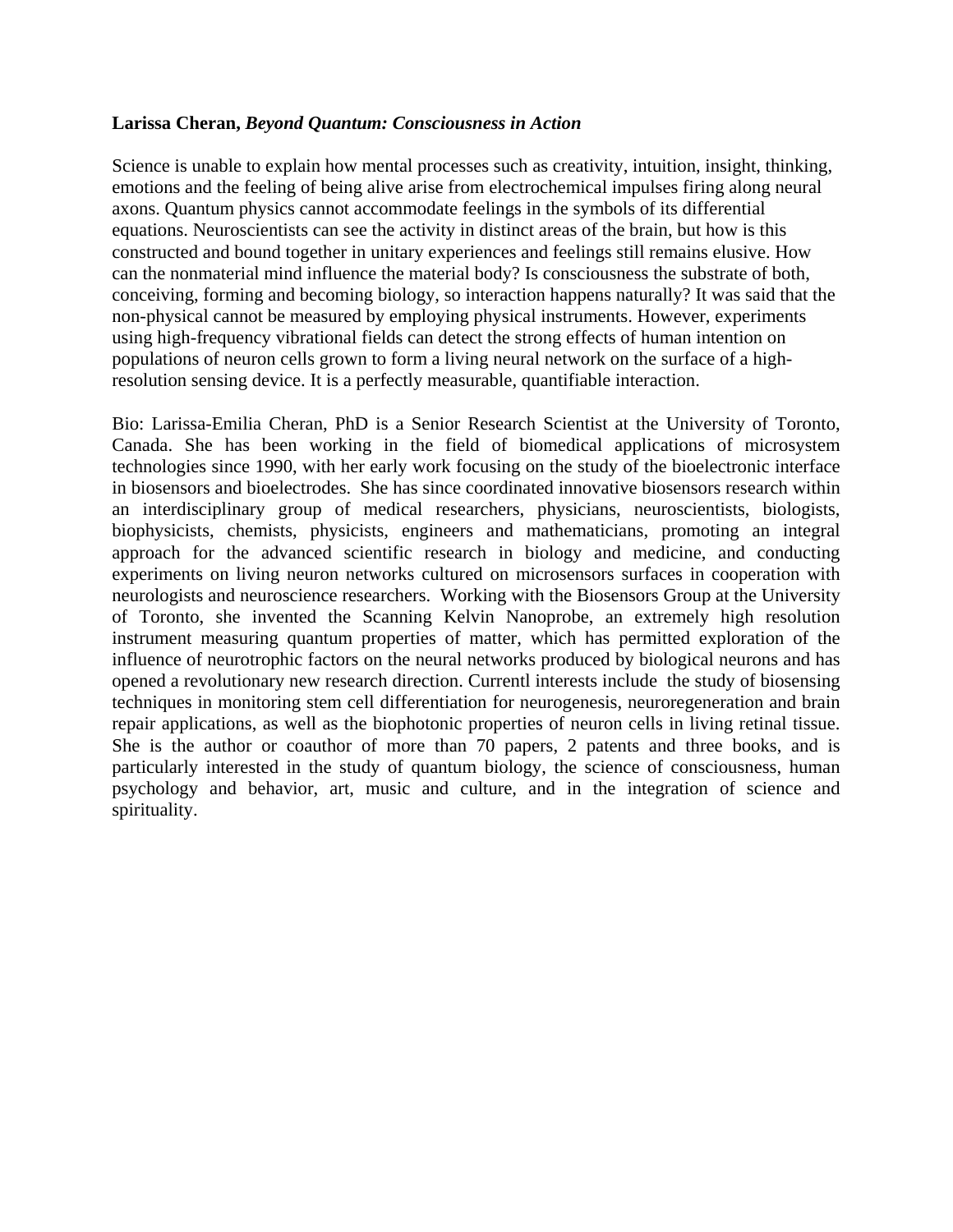#### **Richard Shoup,** *How Consciousness is Like Las Vegas -- and Where the Real Focus Should Be*

Many scientists, this author included, are deeply frustrated with the thinking and discourse that currently surrounds the concept of "consciousness". In this talk, we discuss various meanings and definitions attributed -- generally unspecified or unspoken -- to consciousness, and how this lack of clarity leads to confusion with other concepts such as awareness, creativity, and experience, as well as with quantum measurement, psychic phenomena, and the existence of a personal identity. We discuss why it is a common misinterpretation of quantum mechanics to attribute the "creation" of physical reality to consciousness. Finally, we present several phenomena that genuinely ARE of interest in this regard, which do present serious evidence for the Self, and which deserve much more attention from science.

Bio: Richard Shoup obtained his B.S.E.E. and Ph.D. Computer Science from Carnegie Mellon University. In 1970, he became one of the earliest employees at the Xerox Palo Alto Research Center, where he built one of the first digital painting and animation systems for video and graphic arts. For his pioneering computer graphics work, Shoup later received both an Emmy and an Academy Award. Shoup left Xerox in 1979 to co-found Aurora Systems, an early manufacturer of digital videographics and animation systems. In 1993, Shoup joined Paul Allen's Interval Research Corporation in Palo Alto, and in 2000, he co-founded the Boundary Institute, a small non-profit research group studying foundations of physics, mathematics, and computer science.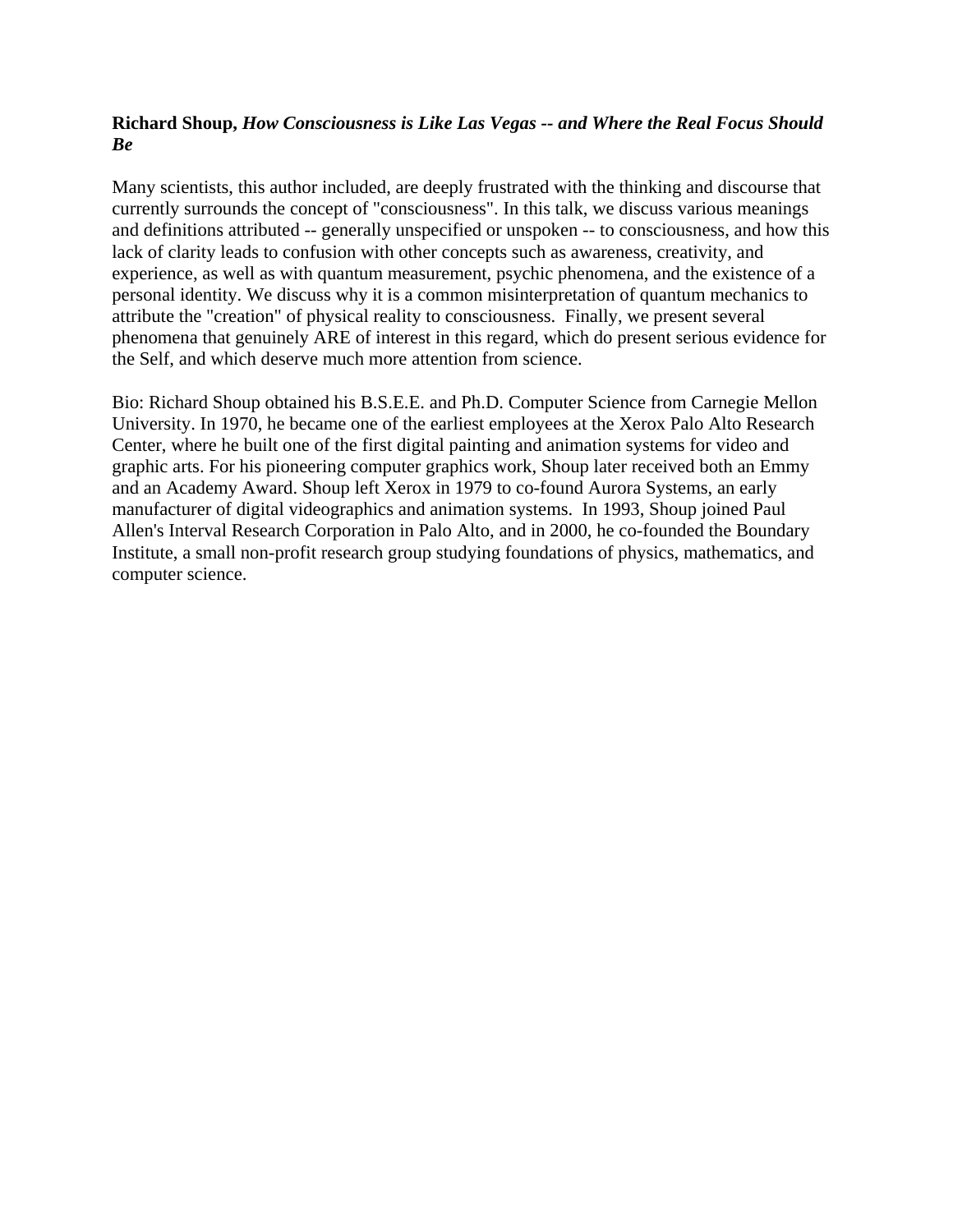#### **Igor Dolgov***, Self-Organized Design: The Mechanism Behind Mindless, Yet Intelligent Natural-Selection*

 Igor Dolgov Department of Psychology, New Mexico State University – id@nmsu.edu Abstract: The proponents of the intelligent design thesis argue, amongst other things, that the incredible variety of amazingly designed creatures on planet earth must imply the existence of an intelligent designer. This is a modern-day version of the watchmaker analogy, the classic and ineffective teleogical argument for the existence of God. The typical objection to this analogy is that complex artifacts /creatures can be produced by a mindless natural process, as exemplified by the infinite monkey theorem. In the present work, I present an argument for a mindless natural process, self-organization, to be the origin of an evolutionary process that appears intelligent. Additionally, I present a technique for computing the spectral coefficient of a timeseries of mutations which would determine the degree to which the advantageous and deleterious mutations are self-organized. Rather than being a true objection to the watchmaker argument as applied to Earth's biodiversity, this viewpoint illustrates that a mindless natural process could also be intelligent, and allows for natural selection and intelligent design to be mutually inclusive.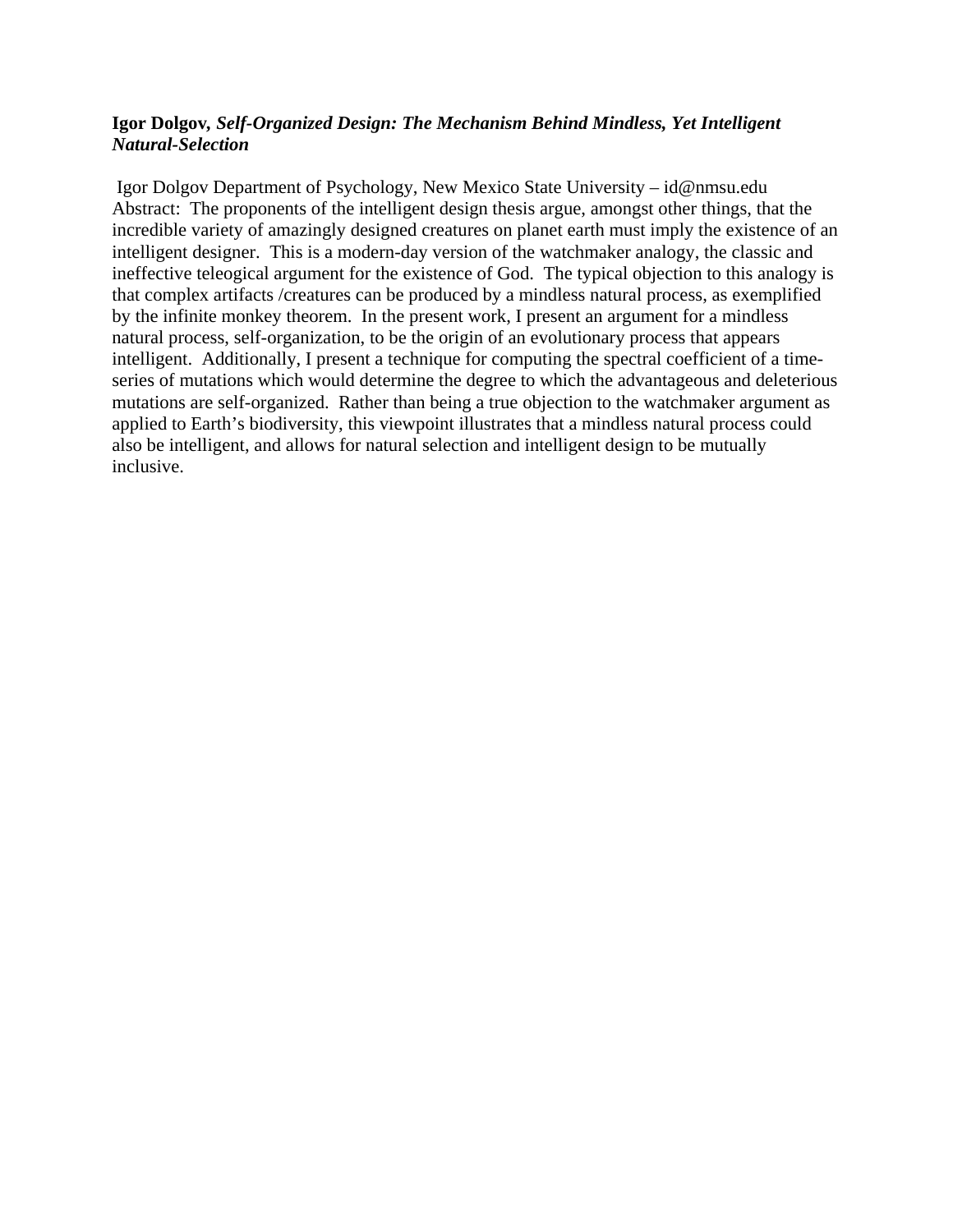#### **William F. Bengston,** *Questioning the Place of Subjective States and Conscious Awareness in Anomalous Healing*

Data from experiments which tested 1) the effect of healing with intent on cancerous laboratory mice, and 2) fMRI brain correlates to healing, are selectively summarized to address the question of whether there is a connection between conscious states of mind and healing efficacy. The alternative and complementary medical community has enthusiastically embraced spirituality and selected altered states of consciousness as positive corollaries to healing. A transcendent experience of wonder is often taken as a sign that a larger force can work through both the healer and healee to produce medically verifiable improvements that would not otherwise occur. Similarly, it is widely assumed that both the healer and healee's state of mind can have direct and powerful implications for healing efficacy.

In these experiments, however, volunteer healers with no previous experience or belief in healing with intent were successful in producing full lifespan cures in mouse cancer models that are normally fatal. Further, fMRI brain data indicate a non-conscious response in the brain of the healer to the need for healing. Successful healing has been produced by volunteers who have experienced a wide range of subjective sense of connection (and lack of connection) to their experimental mice, and fMRI data indicate a strong and reliable difference in healer brain output in which the healer and experimenter were blinded as to the health needs of experimental animal subjects.

While it may initially seem reasonable to conclude that the subjective sense of connection may not be necessary to affect healing, methodological complications resulting from an apparent resonant bonding between experimental and control groups render interpretation problematical. These resonant bonds are interpreted as fluid, with the potential of being either strengthened or weakened by both consciousness and shared experience.

Bio: Bill Bengston is a professor of sociology at St. Joseph's College in New York, and President of the SSE. His research has produced the first successful full lifespan cures of transplanted mammary cancer and methylcholanthrene induced sarcomas in experimental mice by "energy healing" techniques that he helped to develop. He has also investigated assorted correlates to healing such as geomagnetic micropulsations and EEG harmonics and entrainment. wbengston@sjcny.edu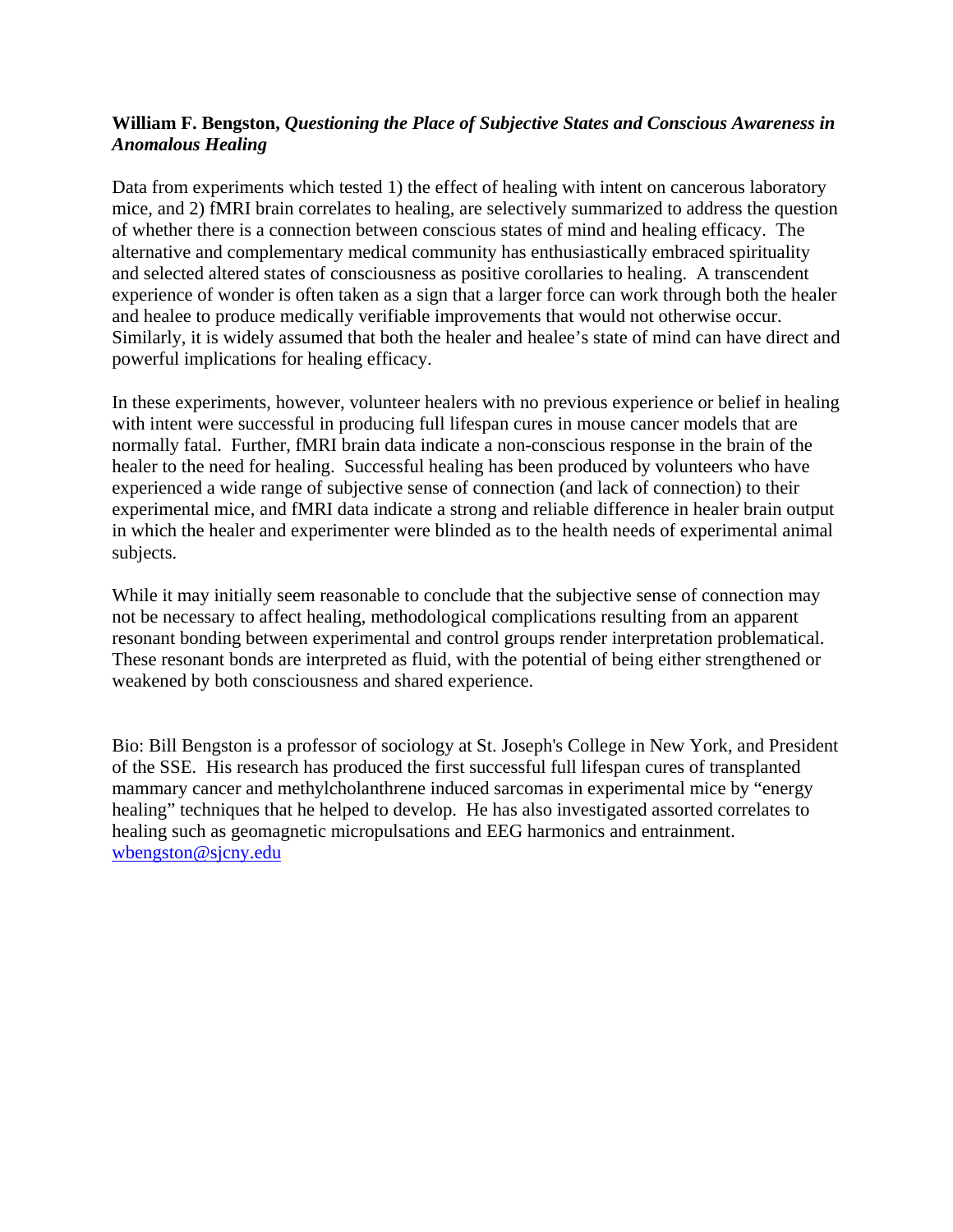#### **Samuel H. Sandweiss,** *A Case Presentation About The Nature Of Consciousness (***sponsored by Bernard Haisch)**

Is consciousness an outgrowth of the physical brain -- or is it something more fundamental, perhaps the primary substance of reality? This centrally important and relevant question in science today is addressed by the following case.

In June – July**,** 1983**,** in San Diego, CA, I observed and videotaped remarkable phenomena in the course of treating a 32-year-old female Caucasian patient who suffered from a severe pain (headaches)/pseudo-seizures disorder. Having dropped out of high school and without having had any prior knowledge of Sanskrit, my patient spontaneously began to speak Sanskrit fluently, write it down phonetically, and translate it into English. The spontaneous Sanskrit productions expressed insights from mystical Indian thought about the nature of reality and consciousness. Two Sanskrit scholars verified that most of the words were clearly Sanskrit, some were distortions that closely resembled Sanskrit words, and a very few were English. They felt that it would be impossible for the patient to have learned this language simply to impress a psychiatrist – let alone be able to express such spiritually sophisticated ideas.

What made this case even more remarkable was that *vibuthi* (a spiritually significant ash) and *amrita* (a spiritually significant nectar) formed on the face of the patient and on pictures in the home of caregivers when the patient was present. These phenomena were witnessed and described on camera by reliable observers, and videotaped by me**.**

This case provides compelling information about the possibility that consciousness extends beyond our physical brain and personal life experience, as my patient communicated information she had no plausible way of knowing otherwise. Although these phenomena cannot be explained by Western scientific concepts, the Sanskrit notes clearly declare the primacy of consciousness consistent with Vedantic teachings. Also, *vibuthi* and *amrita* are produced or materialize in a way not understood by contemporary science, suggesting that consciousness can create matter.

I would like to present this case by showing video clips of these unusual phenomena**,** while commenting about their possible significance to our understanding of the relationship of matter and consciousness.

Samuel H. Sandweiss, M.D., is a practicing psychiatrist for over 40 years and is currently living in San Diego, California USA. He has been a Medical Director of a psychiatric clinic and has taught at the University of California San Diego School of Medicine in the position of Assistant Clinical Professor in the Department of Psychiatry. He has been a consultant to the Dialysis and Kidney Transplantation Program at the Univ. of California San Diego School of Medicine, and has consulted with geriatric programs and with Hospice. Dr. Sandweiss has been interested in the relationship of spirituality and psychiatry and how spiritual practices affect the mind and expand consciousness and love.

Bio: author of three books about Sathya Sai Baba, *Sai Baba: The Holyman And The Psychiatrist*, *Spirit And The Mind*, and the recently published *With Love, Man is God* -- Dr. Sandweiss has also served on the Sathya Sai Baba Council of the United States since it's beginning in 1975. He and his wife Sharon have hosted a Sai Baba Center in their home for over 37 years and they oversee Birth Day Publishing Company, which publishes books about Sai Baba by Western authors.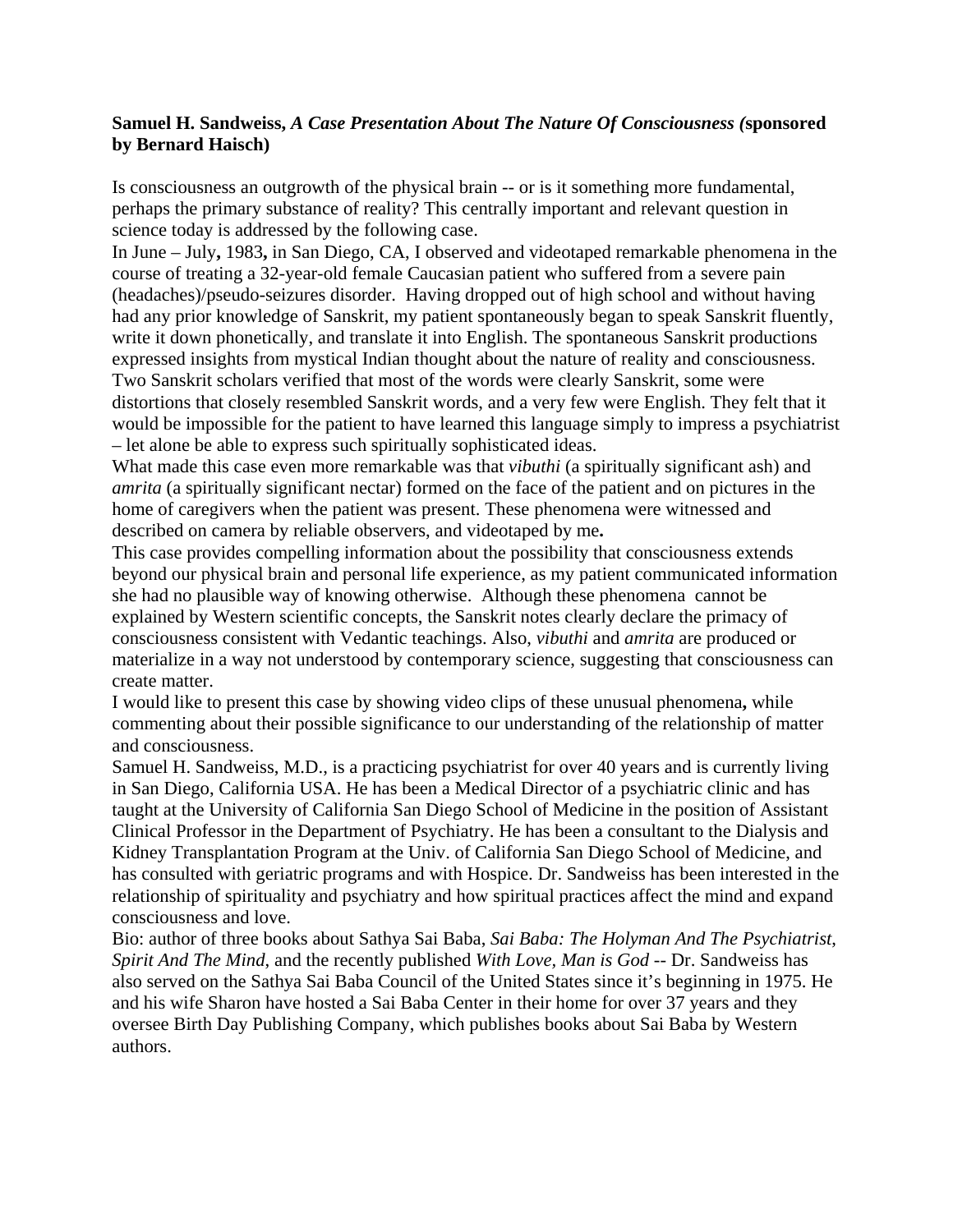#### **Carl G. Medwedeff,** *Chemical Biology in Radionics and Healing*

The emerging field of Chemical Biology may provide new explanations for non mainstream life science phenomena. In particular, a number of seemingly disparate and unconventional biomedical observations, including those in; radionics; "healing" (cancer reversal etc.); electromagnetic olfaction in insects and developmental processes, may be associated with common biochemical pathways. Though yet to be studied in detail, these phenomena share plausible mechanisms involving small molecule interactions, chiral and non chiral catalysis, and quantum electron tunneling. These observations and biochemical mechanisms will be presented, focusing on their conceptual overlap, with the ultimate goal of formulating testable hypotheses.

Additionally an examination of the process of assembling "Chains of Thought" from the conceptual intersections presented, will be examined with two reasons in mind. First of all, in order to present a more complete picture of the phonomena discussed and their relationship to each other and second to demonstrate how an even larger set of phenomena might be linked to the those presented, in the hope of encouraging the examination of the phenomena presented in an increasingly interdisciplinary manner.

Bio: Carl G. Medwedeff is an independent researcher with an interest in non mainstream medicine and its history. He lives in south eastern Michigan and has a B.A. in French from Eastern Michigan University.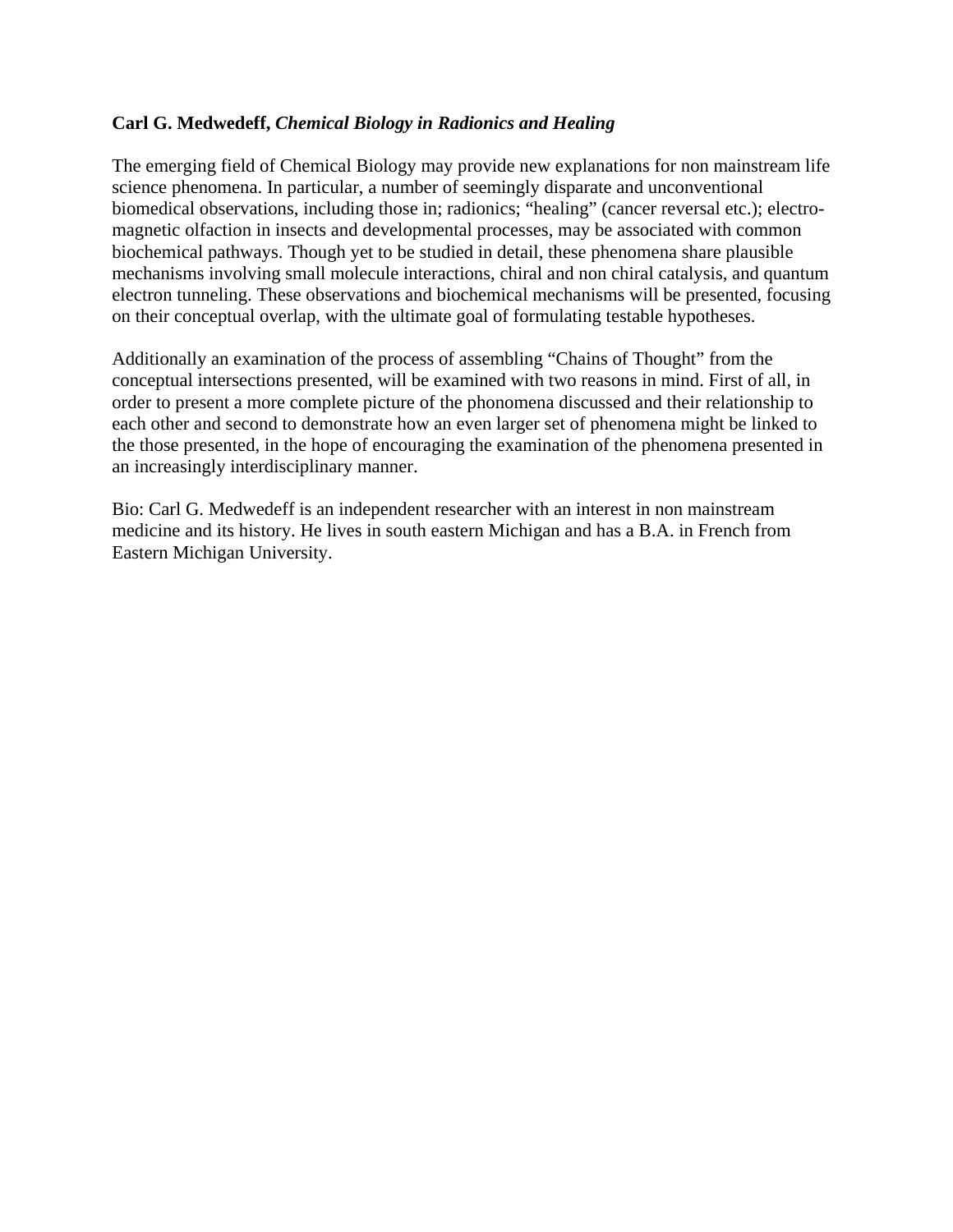#### **Rollin McCraty,** *Coherence: Bridging Personal, Social and Global Systems Health*

This presentation will focus on interconnectivity between people, people and animals, and with the earth itself. Topics covered include: heart coherence and how it facilitates intuition, data showing that the frequencies and resonances in the earth's magnetic field overlap with both heart and brain rhythms and impact human health and behaviors. An overview of the Global Coherence Initiative and how new magnetic sensors are being utilized to study the earths energetic systems will be discussed. Learn more about how important it is that people take responsibility for their own energy and elect to use such creative energy influxes to create deeper connections and more caring interactions with each other and Mother Earth.

Bio: Rollin McCraty, Ph.D. of Boulder Creek, California, has been with the Institute of HeartMath since its creation in 1991. He is IHM's executive vice president and director of research. A psychophysiologist, Dr. McCraty's research interests include the physiology of emotion, with a focus on the mechanisms by which emotions influence cognitive processes, behavior, and health. A fellow of the American Institute of Stress, McCraty is a member of the International Neurocardiology Network, American Autonomic Society, Pavlovian Society and Association for Applied Psychophysiology and Biofeedback. He and his team regularly participate in studies with scientific, medical and educational institutions worldwide, including Stanford University, Arizona State University, Wake Forest University, and Clemson University. His research has appeared in many journals, including the *American Journal of Cardiology*, *Journal of the American College of Cardiology*, *Stress Medicine* and *Biological Psychology*. www.heartmath.org.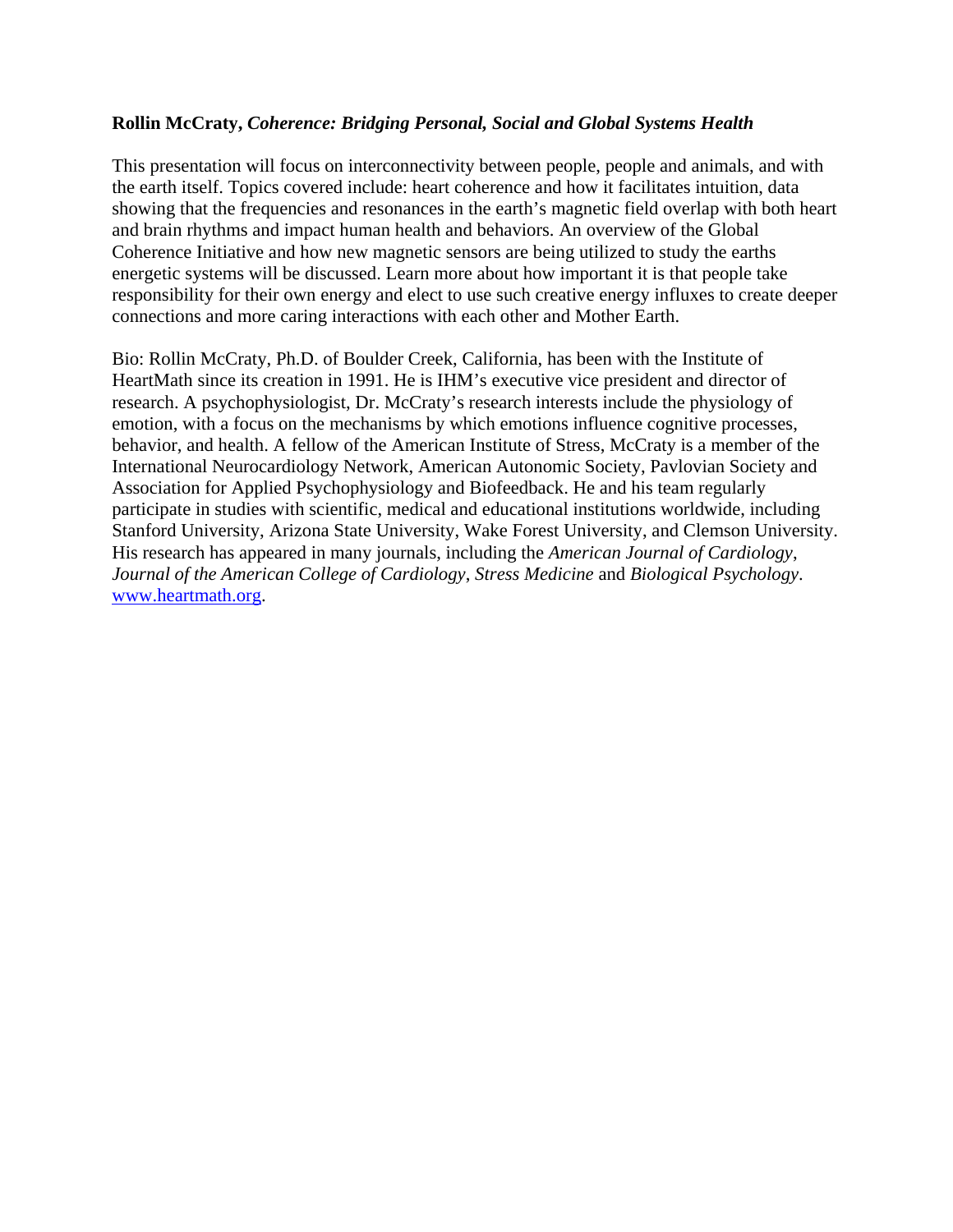#### **Roger Nelson,** *Similarities of Global and Individual Consciousness*

When we categorize test events on scales ranging from estimated numbers of people involved to the nature of the emotions evoked, we expect to see differences in effect size if the hypothesis proposed by the Global Consciousness Project (GCP) is valid. A tentative but sensible prediction is that, as with our individual reactions to what happens to us, there will be distinct responses to well-defined types of events – some producing large effects on average, and others little or none. By asking what matters, some insight can be gained into the fundamental nature of the GCP effects. To the degree identifiable qualitative characteristics are associated with reliable correlations, we should be able to select future events to maximize effect size, leading to more powerful statistics and a better foundation for quantitative modeling.

We report on three structural categories; on four probes to assess the effect of emotions; on one distinction relating to the source or direction of attention; and on a categorization of events by type. We find that the number of people engaged by an event is a strong predictor of effect. On the other hand, being surprised by an event as opposed to knowing it is coming matters little. A purported "experimenter effect" is addressed by asking who chooses the events, but the definition of terms and interpretation of results are complicated.



Emotional content definitely matters, with the rated level or intensity of emotion being a powerful predictor. In contrast, while we might wish to see positive, uplifting events making a stronger impression, their effects look quantitatively very much like those of negative events. Because the database is large, with more than 350 formal events accumulated over 12 years, we can make sound effect size estimates in many categories, despite an average effect size (about 1/3 sigma) which is too small for individual events to be reliably interpreted. We can even look at particular emotions of special interest, for example, fear or compassion. While our category analysis isn't a direct source of material needed for quantitative modeling, it yields subjective insights that provide a qualitative understanding of what "global consciousness" might be like.

Bio: Roger Nelson is the founder and director of the Global Consciousness Project (GCP), a long-running international collaboration of 100 researchers studying interactions of human consciousness and the environment. His professional training is in experimental psychology, perception, memory, and psychophysiology, and includes a background in physics and engineering. Nelson was Research Coordinator for the Princeton Engineering Anomalies Research (PEAR) laboratory at Princeton University from 1980 to 2002. He founded the Global Consciousness Project in 1997 to further expand our scientific understanding of mind in the physical world. His recent work integrates consciousness research and parapsychology, and looks to quantum physics with a focus on information fields and entanglement to help explain anomalous effects of human consciousness.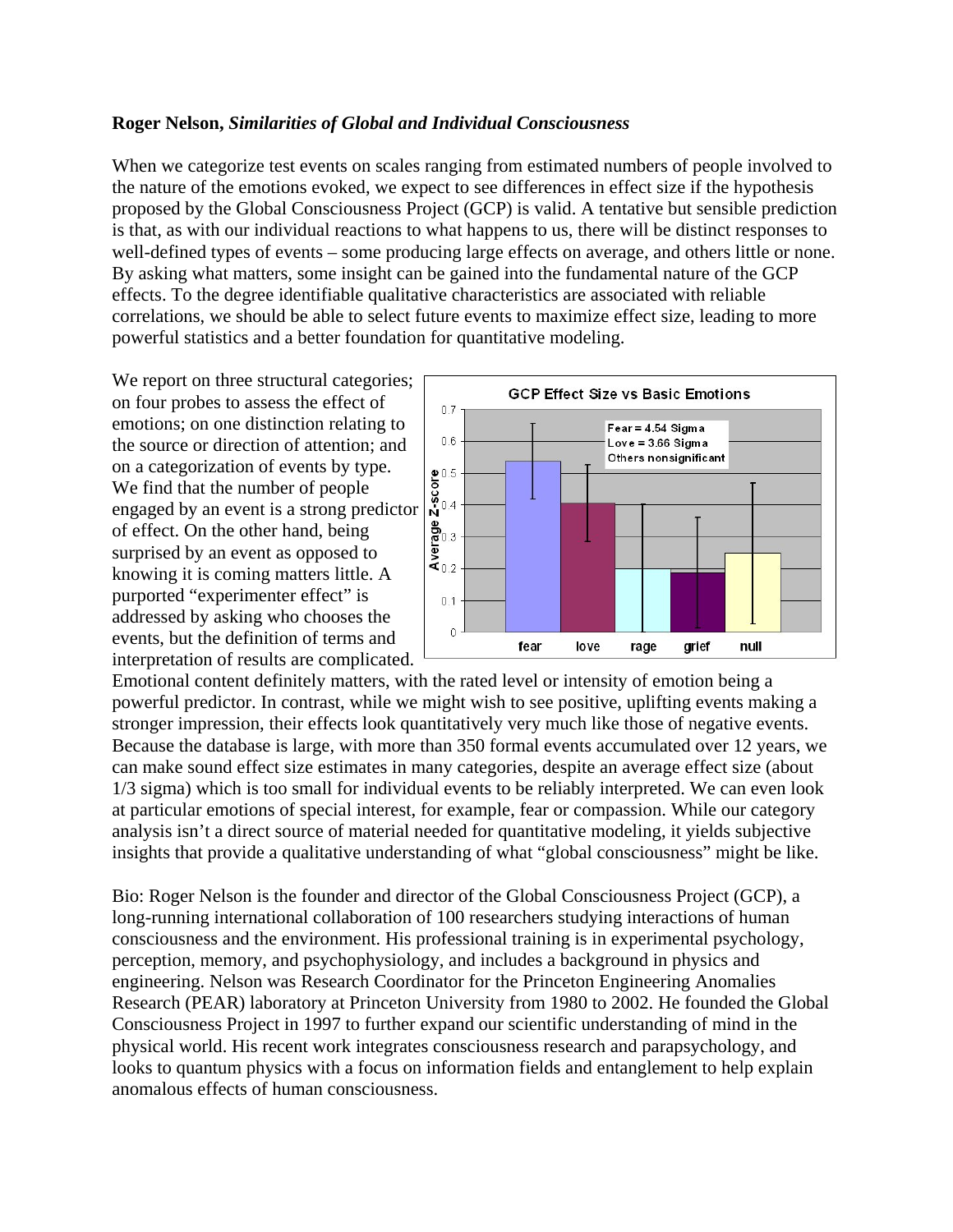#### **Garret Moddel, Zixu Zhu, Adam M. Curry,** *Machine Consciousness: Experimental Evidence*

Over the years psi research has been linked inextricably with consciousness, which is considered be a fundamental characteristic of living systems. In all facets of psi interactions through space and time – remote sensing, presentiment, telepathy, and psychokinesis – either the agent or the receiver, or both, are alive and consciousness.

The link between psi and consciousness is so firm that when psi effects have been found in lower life forms, that finding has been used as evidence that these life forms are conscious. We presume that it is because dogs are conscious that they can be aware of when their owners decide to come home. Finches exhibit precognition of an image of a crawling snake. There is even some evidence that earthworms have sufficient consciousness to anticipate vibrations.

Inanimate systems, on the other hand, have shown psi effects only when interacting with animate systems, as in mind-matter interactions. Electronic random event generators are subject to influence or access by the consciousness of individuals or groups.

Must one of the parties in a psi interaction be living? If not, is that evidence for machine consciousness? We have developed a system in which two Psyleron electronic random number generators are linked to produce a psi interaction. The results provide evidence in deciding whether inanimate systems exhibit a fundamental characteristic of consciousness.

Bios: Garret Moddel is a professor of Electrical, Computer, and Energy Engineering at the University of Colorado. Along with quantum engineering of new energy conversion technologies, his research group investigates psi phenomena. Recently he served as president of the SSE, and prior to that, president & CEO of Phiar Corporation, a high-tech start-up company. Garret earned a BSEE degree from Stanford and MS and PhD degrees in Applied Physics from Harvard.

Zixu Zhu is currently a PhD student in the Quantum Engineering Laboratory at the University of Colorado at Boulder, developing new geometric diodes for rectenna solar cells. He received his bachelors degree in Electrical Engineering from Brigham Young University in 2008.

Adam Curry is a technology entrepreneur interested in the practical applications of anomalies. His primary focus is Psyleron, a company developing mind-matter interaction products based on the discoveries of the Princeton Engineering Anomalies Research lab. Adam is also the SSE webmaster, and lives in the Bay area.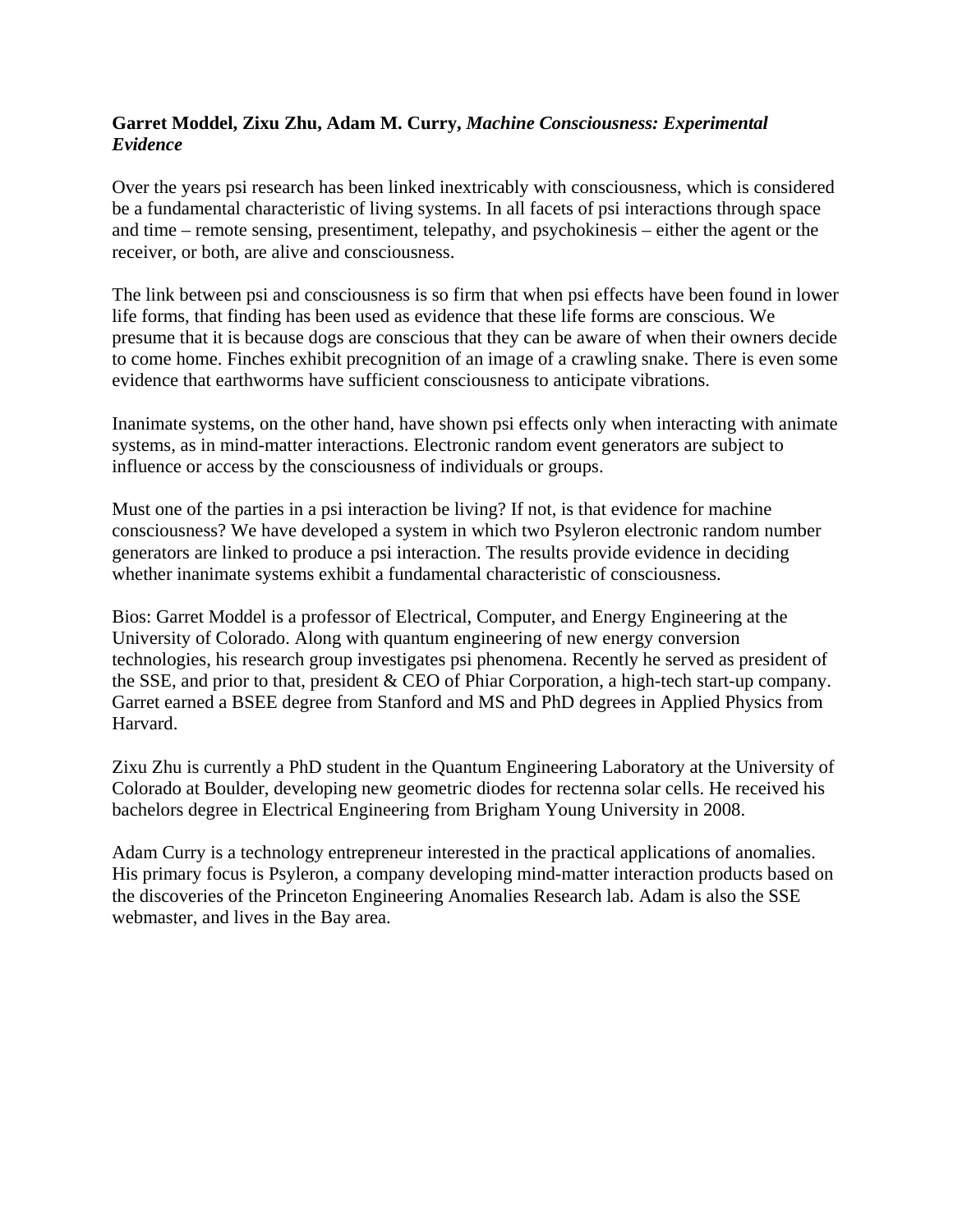#### **Glen Rein,** *Bio-Information and Non-Local Distant Interactions Between Biological Systems*

Anomalous non-local interactions between biological systems cannot be explained by any existing scientific traditional paradigm. New experimental data clearly indicate that bio-information can be transferred (via coherent light) between two biological systems.

Experimental evidence is now available demonstrating the macroscopic quantum properties of biological systems including coherent excitations, quantum coherence, quantum tunneling and singlephoton phenomenon. Non-local interactions between humans has been demonstrated clinically using intercessory prayer and healing at a distance. At the cellular level, new data indicates that light can carry bio-information between cellular systems. Garieaev demonstrated that a laser, passed through a salamander embryo, could carry genetic bio-information and deliver it to a frog embryo. DNA in the frog embryo could decode this information and use it to mature into a salamander. Around the same time, the author did a similar experiment, except used a chemical drug as the source of information. In these experiments, a laser was passed over powdered MAO inhibitor and projected onto nerve cells in tissue culture. Although the unmodulated laser had no effect on MAO enzyme activity when measured in the treated cells, a modulated laser did in fact alter the enzyme activity. However, the net effect was not to inhibit the enzyme, but to increase its activity. Thus the information carried by the laser did not duplicate the drug, but produced the opposite, homeopathic effect on the enzyme. More recently Sargsyan extended both of these studies using a Bioscope device which utilizes light reflected at a glass surface with a black paper backing. When a biological system is placed l5 mm away from the far side of the reflecting surface, bio-information is transferred and carried by the light. Using a photodiode to measuring the fluctuations in the intensity of the modulated light, Sargsyan obtained frequency information about the original biological system. The results suggest the presence of a quantum holographic energy/information system, which underlies/permeates all matter.

These anomalous results can be readily explained if we consider distant communication between two biological systems as a coherent interaction between two quantum systems. Accordingly, several theoretical models have been proposed based on the quantum properties of biological systems. These involve quantum entangelment, quantum superposition and the spontaneous collapse of the wave function. It is proposed here, that quantum fields are emitted and detected by each quantum system which carry and transfer quantum information between biological systems.

Bio: Glen Rein has a PhD in biochemistry, was an Assistant Professor at Mt. Sinai Med School & didproduct development in a Fortune 500 Company for 14 years. Currently doing contract and original biomedical/biophysics research under Quandum Biology Res Lab. Quantum Biology Lab; Ridgway, CO 81432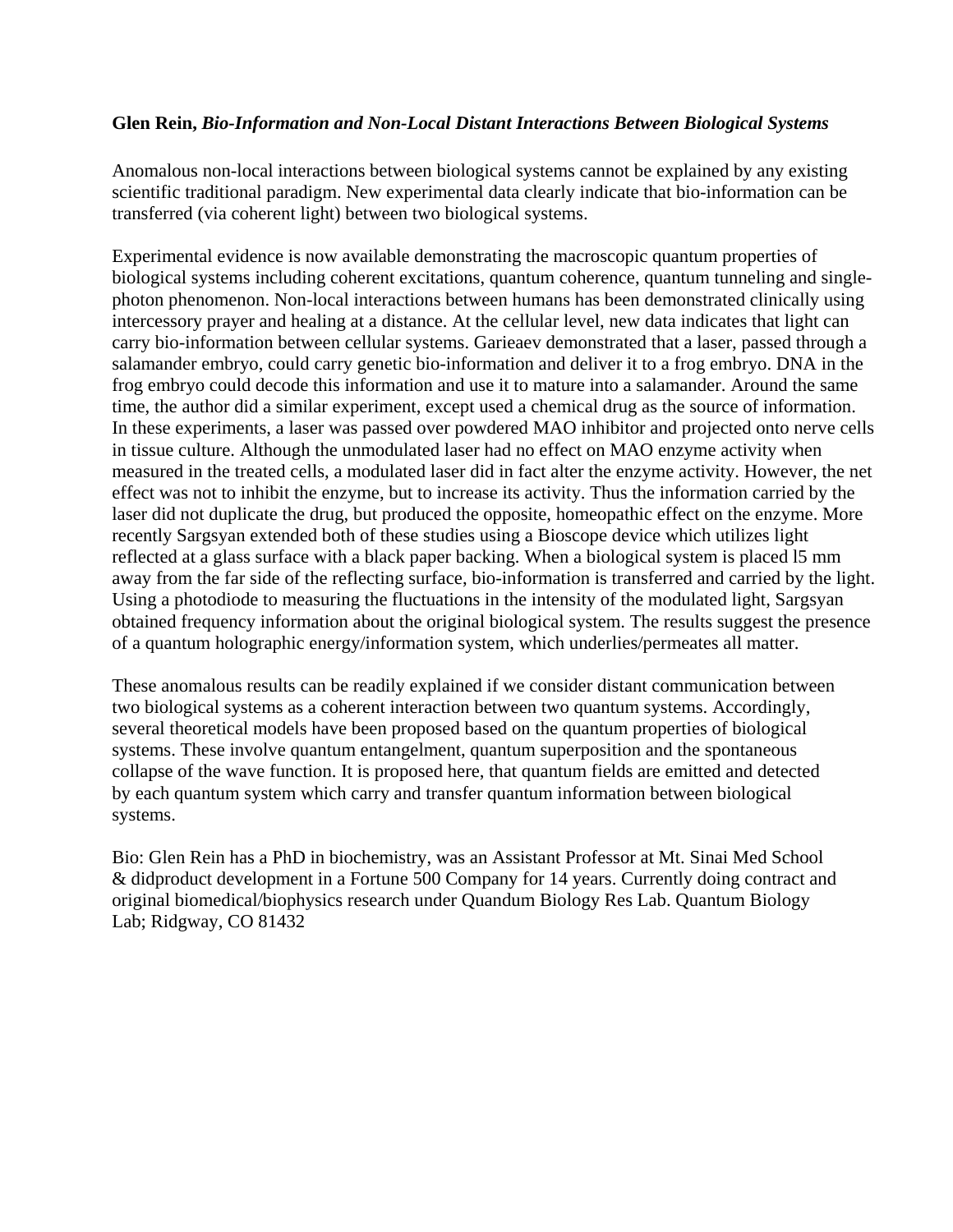#### **John McMichael,** *Resonant Molecular Signaling: From Theory to Practice*

Good health is dependent on the appropriate transfer of information within and between cells. The informational and molecular disharmonies associated with disease can be reversed using appropriate therapeutic signals that stimulate the return to the normal state without adverse effects. One such signal molecule, SLO, has demonstrated clinical utility in a broad spectrum of indications that would at first glance appear to be unrelated. The underlying common thread that links these disorders is representative of the targets to which resonant molecular signals are directed.

Bio: John McMichael received his PhD in immunology and virology from Oregon State, and did post-doctoral work at the Wistar Institute. He was head of the infectious disease section of one of the country's largest private veterinary research and diagnostic labs. A former professor, he is currently president of Beech Tree Labs, Inc., a private research and development lab focused on discovery and early development of novel therapeutic agents for the human and veterinary health care markets. John is married, has two grown children, and lives on a working upstate New York farm.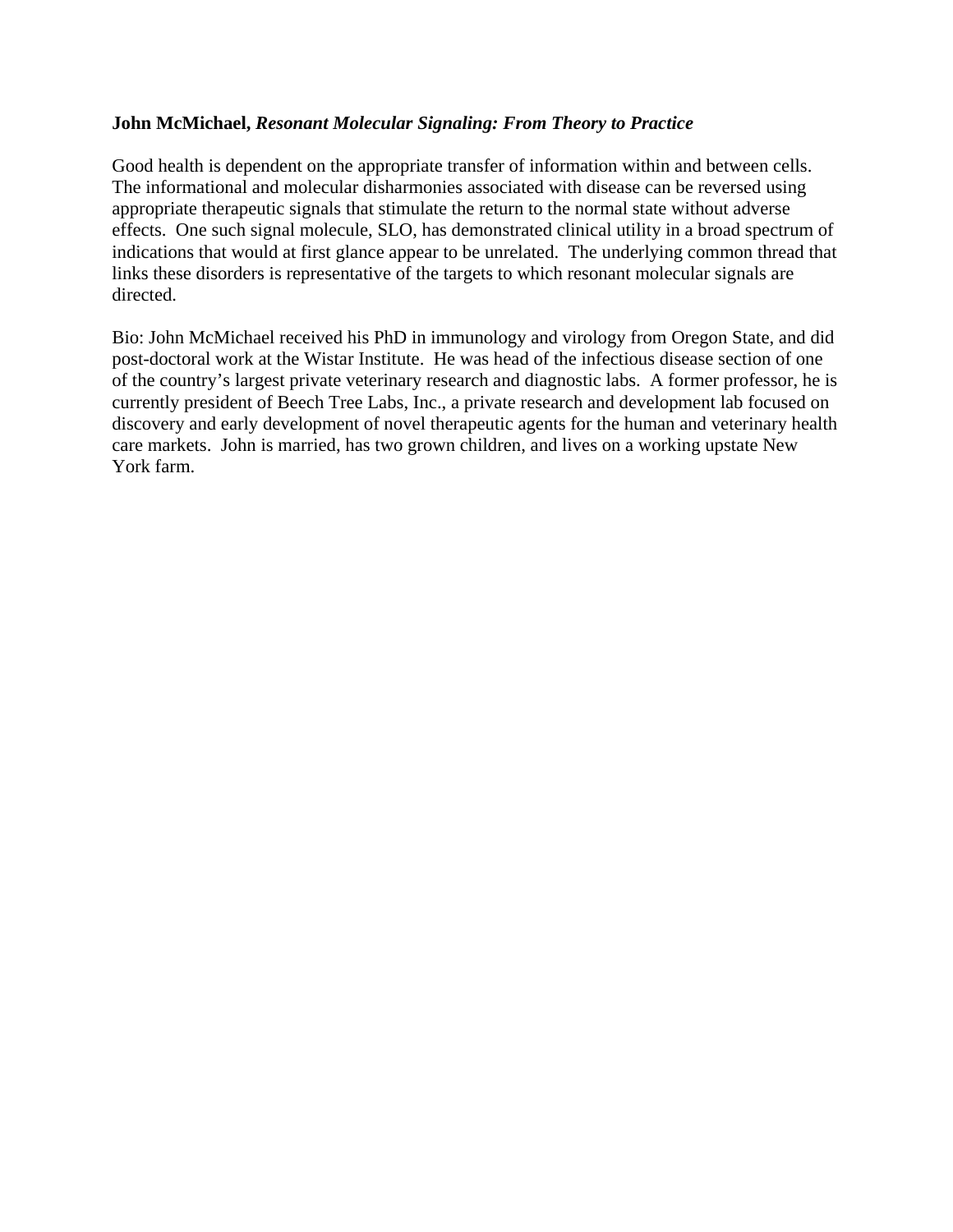#### **Joie P. Jones and Yury Kronn,** *Experiments on the Effects of Subtle Energy on the Electro-Magnetic Field: Is Subtle Energy the 5th Forceopf the Universe?*

The discovery of changes in the radioactive decay rate (RDR) as a result of solar activity raises a fundamental question: what kind of unknown energy field is the cause of this phenomenon? A hint about the answer to this question can be found in experiments which report changes in RDR under the influence of Subtle Energy/Chi transmitted by a human being.

These experiments demonstrate that the force of SE/Chi can alter the action of one of the four fundamental forces of the Universe, the "Weak Force" (WF). According to the Electro-Weak theory, the WF and Electromagnetic Force have the same roots. This raises another fundamental question: Is it possible that SE can also alter the EM field?

*The experiments presented in our report demonstrate that the energy of the EM field present in the area surrounding a small disk of man-made quartz was diminished by more than 34% when the quartz disk was "infused" with a specific SE pattern generated by Vital Force Technology.*  Conclusion: Subtle Energy is one of the fundamental forces of the Universe and can affect the action of the whole Electro-Weak Force.

This result calls for more experiments to attempt to change the RDR using various technologically generated Subtle Energy patterns. The fact that only certain patterns of SE affect the EM field indicates that the action of SE greatly depends on the information encoded in a particular energy pattern. This phenomenon was also observed in our experiments reported in Society for Scientific Exploration –  $27<sup>th</sup>$  Annual Meeting, 2008.

Joie Jones, PhD - Joie Jones received the BA and MA degrees from the University of Texas at Austin (1963 & 1965) and the PhD degree in physics from Brown University (1970). Since 1977, he has been Professor of Radiological Sciences at the University of California Irvine. His list of publications contains over 400 items, including 4 books and 50 patents. Dr. Jones has a wide range of professional interests. In recent years, Dr. Jones has become interested in the critical evaluation of both diagnostic and therapeutic medicine modalities, particularly in the areas of complementary and alternative medicine and subtle energy medicine. His landmark studies of acupuncture using contemporary medical imaging and of Pranic Healing using conventional laboratory methods are providing a scientific understanding and basis for these ancient healing methods. Dr. Jones also serves or has served as a consultant to a number of private corporations and government agencies, including the United Nations, the Carter and Obama Administrations.

Bios: Yury Kronn, PhD - Yury Kronn is a researcher, theoretician and inventor in the field of subtle energy and subtle energy technologies. He was educated as a quantum radiophysicist in the former Soviet Union, at Gorky University and the Lebedev Institute of Physics and continued his education with extensive research into the ancient sciences and Eastern Medical Traditions. After coming to the U.S. in 1988, Dr. Kronn invented Vital Force Technology, a "quantum field" technology comprised of a tunable-plasma-based generator that can produce and formulate subtle energy patterns, a storage system, and an infusing system that can imprint these subtle energy patterns into almost any substance. His list of publications includes 1 book, over 80 articles, 4 patents in Russia and 1 in the US.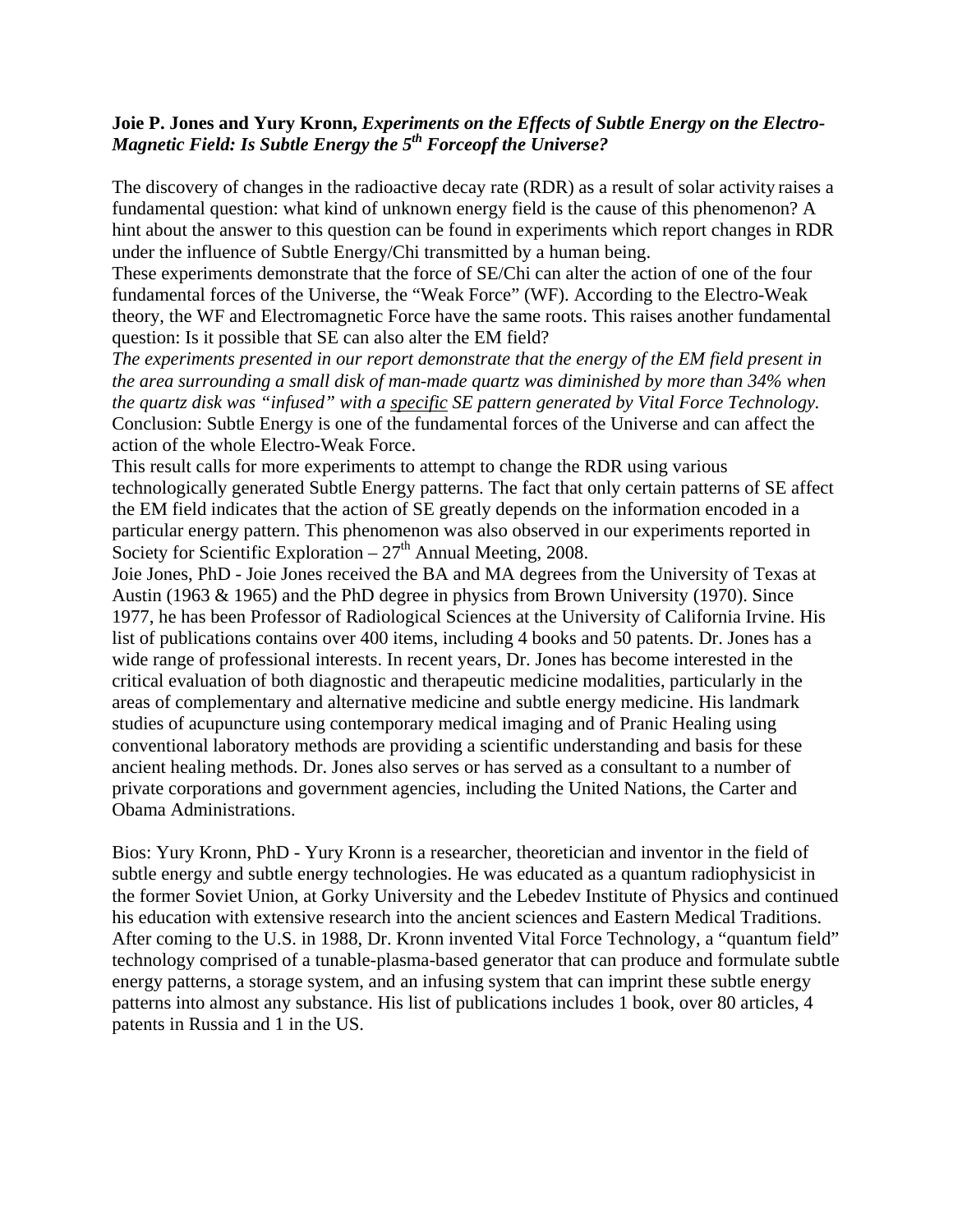#### **Marsha Adams,** *Do Atmospheric Aberrations Precede Seismic Activity?*

Many anecdotal accounts exist of aberrant atmospheric colors, rainbows, and light flashes prior to seismic activity but few have been recorded. A collection of optical anomalies which occurred prior to seismic activity will be presented. These include: this author's film pictures from the early 1980's that show reddish hue sky color changes prior to local earthquakes in the San Francisco Bay Area. A "fire rainbow" in Sichuan China that occurred just 30 minutes before the 2008, M7.8 earthquake. Flashes of light recorded on video in a clear sky prior to an earthquake swarm near the CA-OR border. An anomalous mirage seen from the air over the San Francisco Bay area the day after the Livermore 1980, M5.8 quake. Dramatic changes in the sky color in Sedona Arizona, prior to the April 4, 2010 Guadalupe Victoria Baja M7.2 quake (approximately 250 miles from Sedona). Subsequent similar sky color changes prior to major Baja aftershocks and other notable seismic activity. Various components of the optical spectrum will be explored as well as possible mechanisms for the aberrations.

Bio: Marsha Adams is the President of the non-profit International Earthlight Alliance (IEA). IEA's goal is to make science more user-friendly through the study of anomalies. Originally trained in chemistry and biology she broadened her knowledge to geophysics and specializes in interdisciplinary research. In her 13 years in medical research, she has published several pioneering papers such as co-authoring a publication with Stanford's Norman Shumway that launched the popularity of coronary bypass surgery. She pioneered the concept that earthquakes could be forecast by monitoring extremely low frequency EM, and constructed the first civilian monitoring station to do so in the late 1970s. She was part of the Remote Viewing (RV) project at SRI International (where she also worked as a Sr. systems analyst) . She published two papers showing that RV results were influenced by the ambient geomagnetic field.

Marsha Adams investigates influences of the measurable geophysical environment on biological processes. She has examined databases of tens of thousands of cases of biological data correlating them with solar-terrestrial activity. She goes on world wide expeditions to measure sacred sites, earthlight sites, effigy mounds, Mexican pyramids, geopathic zones, and even crop circles. She has assembled a geophysical observatory in Sedona, AZ to study earthlights and other anomalies that exist in the area.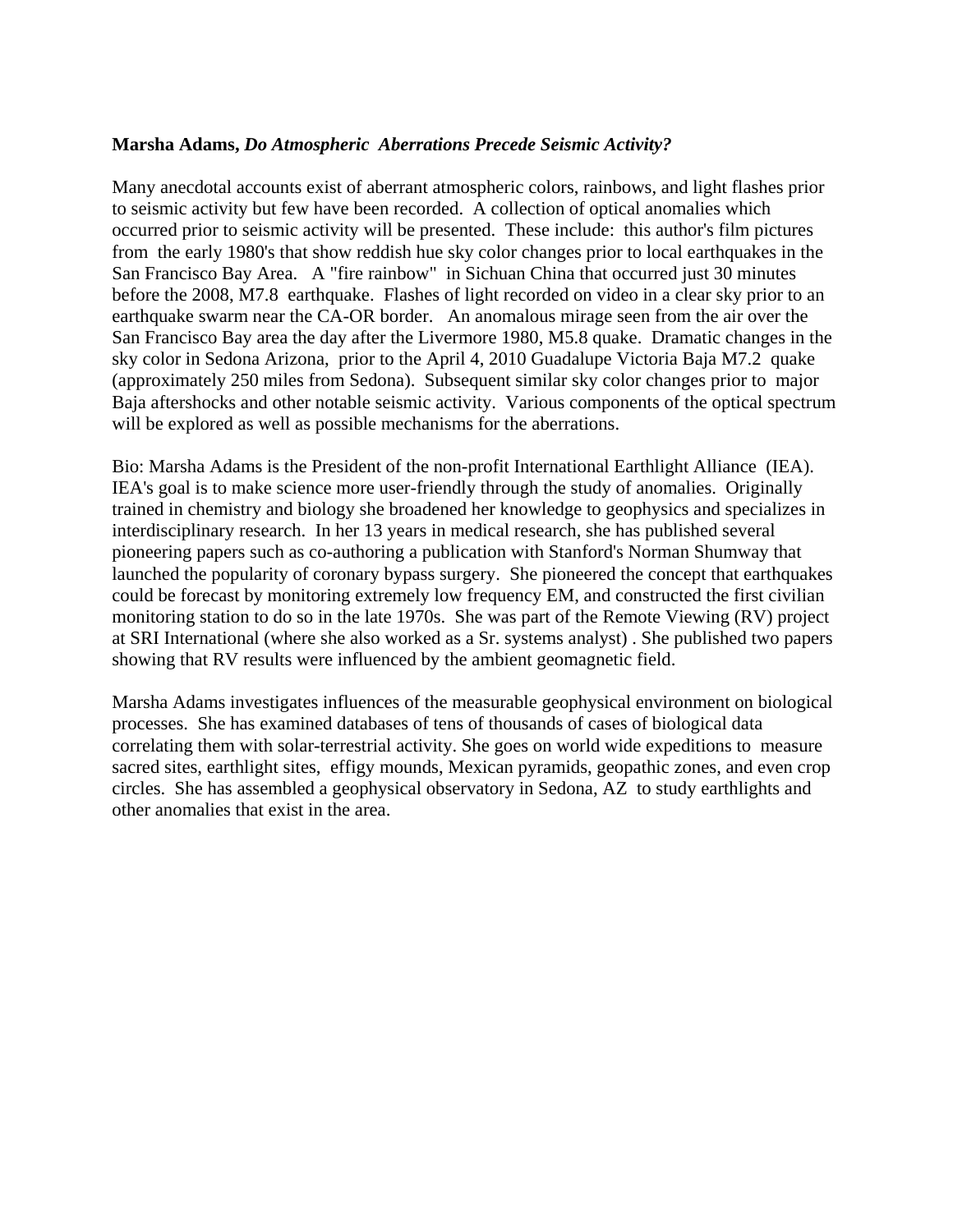#### **Courtney Brown,** *The Creation of the Asteroid Belt: Using Remote-Viewing Data to Investigate the Exploding Planet Hypothesis*

Ever wonder how the asteroid belt formed? The prevailing theory says that it is essentially a planet that never formed out of the original primeval solar nebula of gas and dust. However, there are huge problems with this theory. For example, the asteroids are large rocks that arguably needed a significant gravity source in order to form in the first place. The late astronomer Tom Van Flandern, who led the Celestial Mechanics Branch of the Nautical Almanac Office at the U.S. Naval Observatory in Washington, D.C. from 1963 to 1983, developed an alternate theory explaining the origin of the asteroid belt which he described in detail in his book: *Dark Matter, Missing Planets, & New Comets*. His idea is that a planet once existed in that location in our solar system, and it exploded. We call this the "exploding planet hypothesis." This theory has been widely ridiculed in mainstream astronomical circles, mainly because of resistance by mainstream astronomers to the idea that planets could explode in the first place. Dr. Courtney Brown presents the results of a new remote-viewing project that was conducted at The Farsight Institute that re-examines this hypothesis. Four highly trained remote viewers using CRV and HRVG military-grade methodologies participated in this scientific study. Exacting scientific controls were used throughout the data-collection process.

Bio: Courtney Brown, Ph.D., is a college professor and Director of The Farsight Institute. He has recently published a book on the science of remote viewing titled *Remote Viewing: The Science and Theory of Nonphysical Perception*.

Contact Information: www.courtneybrown.com www.farsight.org www.farsightpresentations.com

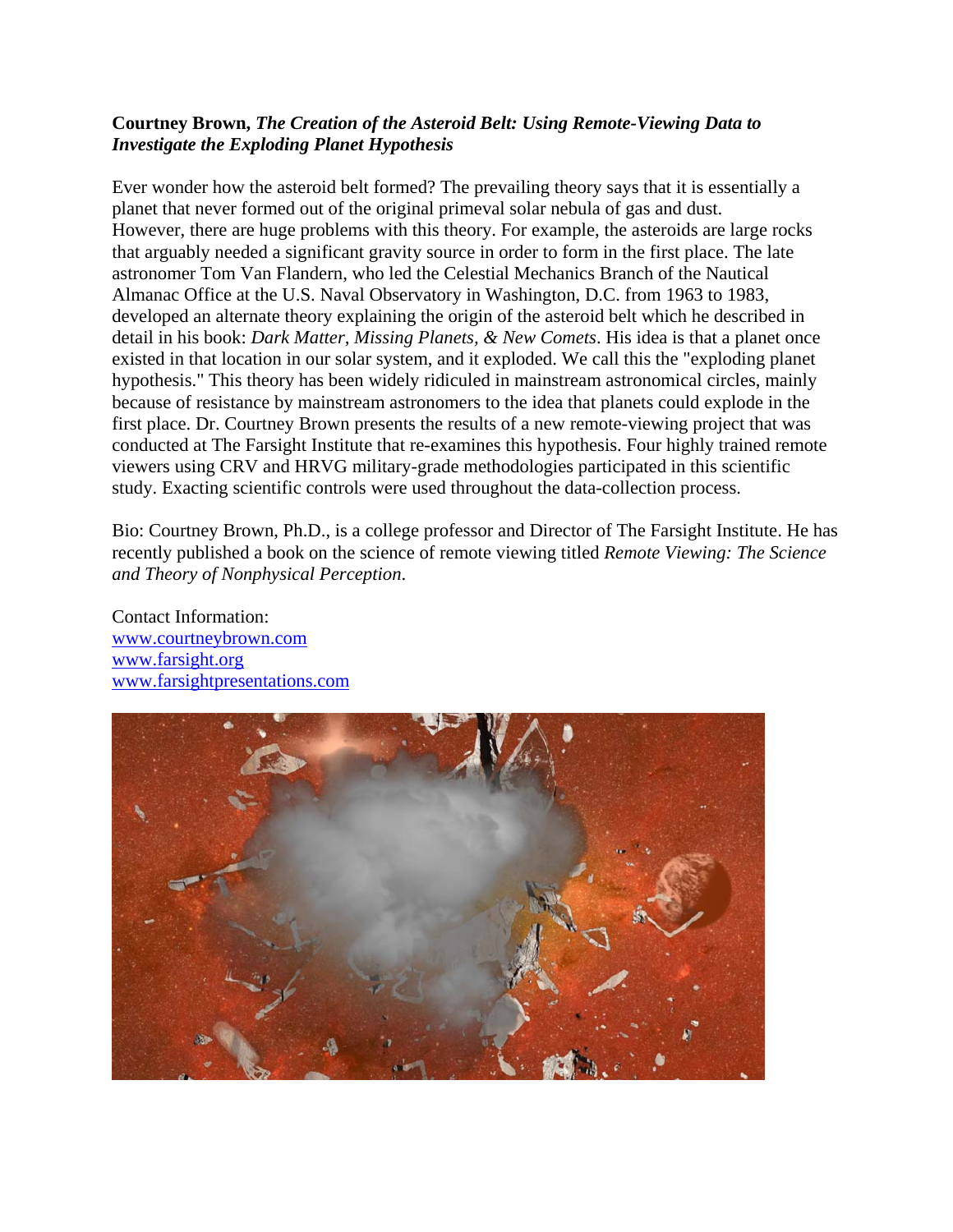#### **Francesca McCartney,** *Energy Medicine University: Education at the Frontier of Science*

Our current academic paradigm is based on archaic concepts and measurement instruments. The world has altered radically in the last 20 years with continued exponential shifts. Our interactions are now affected by global forces and unprecedented events. The structure of education needs to evolve along with the world changes. There is a paramount need for educational institutions that honor the interconnectedness of global communications, diversity of cultures, are progressive, and include ancient and new knowledge grounded in science and wisdom. These schools will teach individuals how to think differently to manage  $21<sup>st</sup>$  Century issues and future events. They will incorporate disciplines that up to now have been deemed alternative or peripheral.

Bio: Francesca McCartney holds a dual PhD in Energy Medicine and Intuition Medicine®. Since 1976, Francesca has worked full time as a holistic health educator, medical intuitive in an integrative medicine clinic, meditation instructor, and author. In 1984, she founded the Academy of Intuition Medicine, the first California State licensed vocational program in the field of energy medicine; and in 2006 established the State approved Energy Medicine University offering Master of Science and Doctor of Philosophy degrees in Integrative Holistic Health.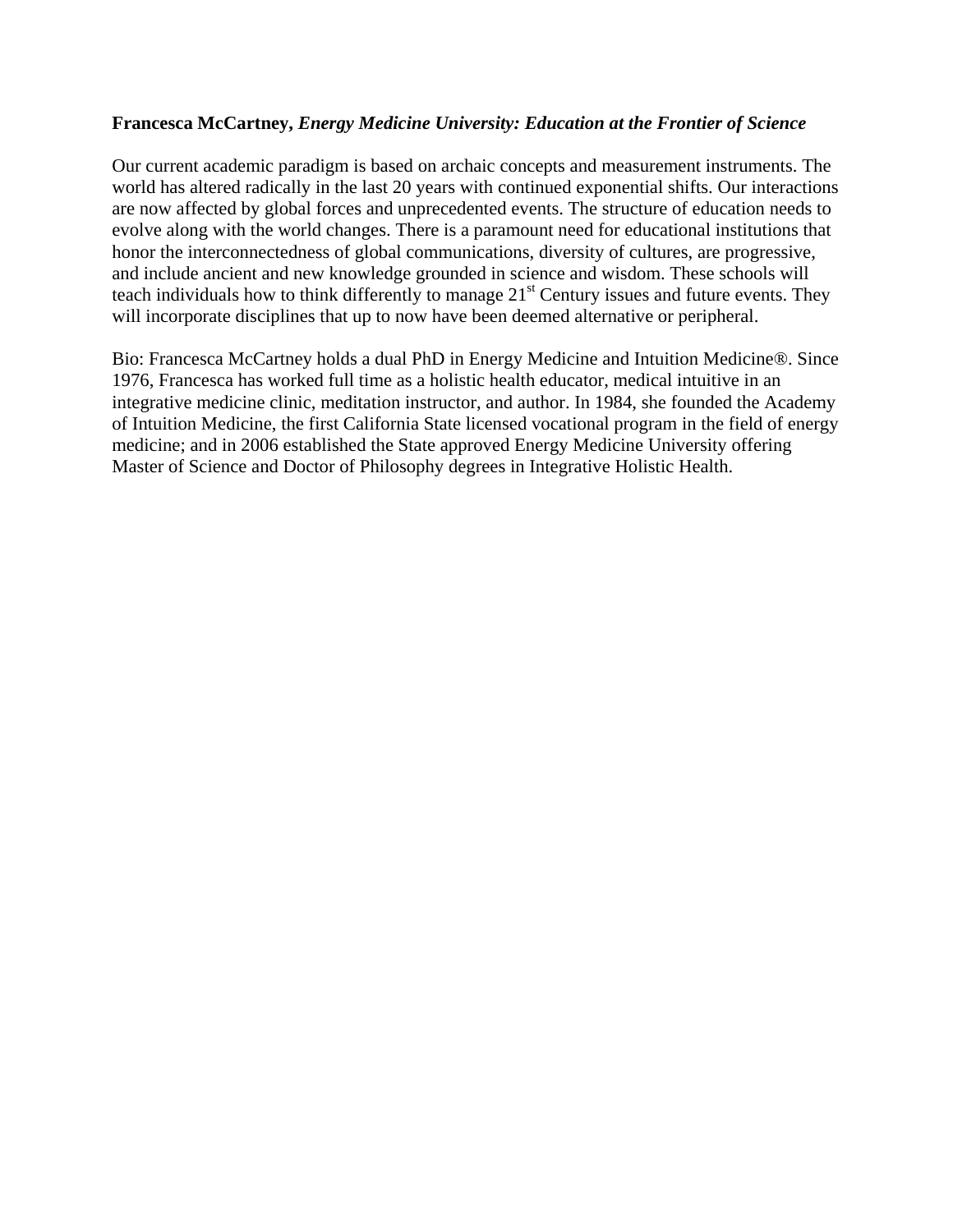#### **Dominique Surel,** *Transformational Effects of Learning Controlled Remote Viewing*

This presentation addresses the transformational impact that learning CRV can have on a viewer's consciousness and sense of reality. The actual experience of *traveling* in the time-space matrix has a dual implication: the impact on brain restructuration, and state of consciousness. The presentation explores the process of accessing non-local information to include research findings in neuroscience (brain plasticity) and quantum physics. Verbatim comments from CRV learners and operational viewers about their transformational experience will be presented.

Over time, the CRV protocol creates a communications channel and a language between the conscious and the unconscious mind. By keeping the conscious busy with administrative type chores, the door of the unconscious is then free from interference and the viewer can *travel* into the time-space matrix and retrieve information. Freeing up the unconscious and expanding the aperture creates new experiences for the individual who will see and feel impressions from different time-space-event environments. It is to be expected that the viewer's perceptions and reference points in life would then be affected.

Many CRV learners report increased clarity in decision-making and assessing situations, as well as increased positive synchronicities in their lives, and an increase in intuitive insights. The CRV experience is different than lucid dreaming or time-traveling in an altered state. The controlled remote viewer is in a state of alertness and fully conscious while following the protocol of the session.

Bio: Dominique Surel holds a Doctoral degree in Organizational Leadership, and an MBA. While living in Paris and London, she worked for over 15 years as a consultant for global corporations in strategic positioning. She also trained in Controlled Remote Viewing (CRV) to the Advanced Level with the original military viewer Lyn Buchanan. For over ten years her operational work has focused on business applications, police work, and personal development. She has been a professional radiesthésiste for over 15 years, and is a Professor at Energy Medicine University where she teaches CRV, Intuitive Intelligence, and Spiritual Leadership. She lectures internationally and conducts workshops and trainings on developing and applying Intuitive Intelligence.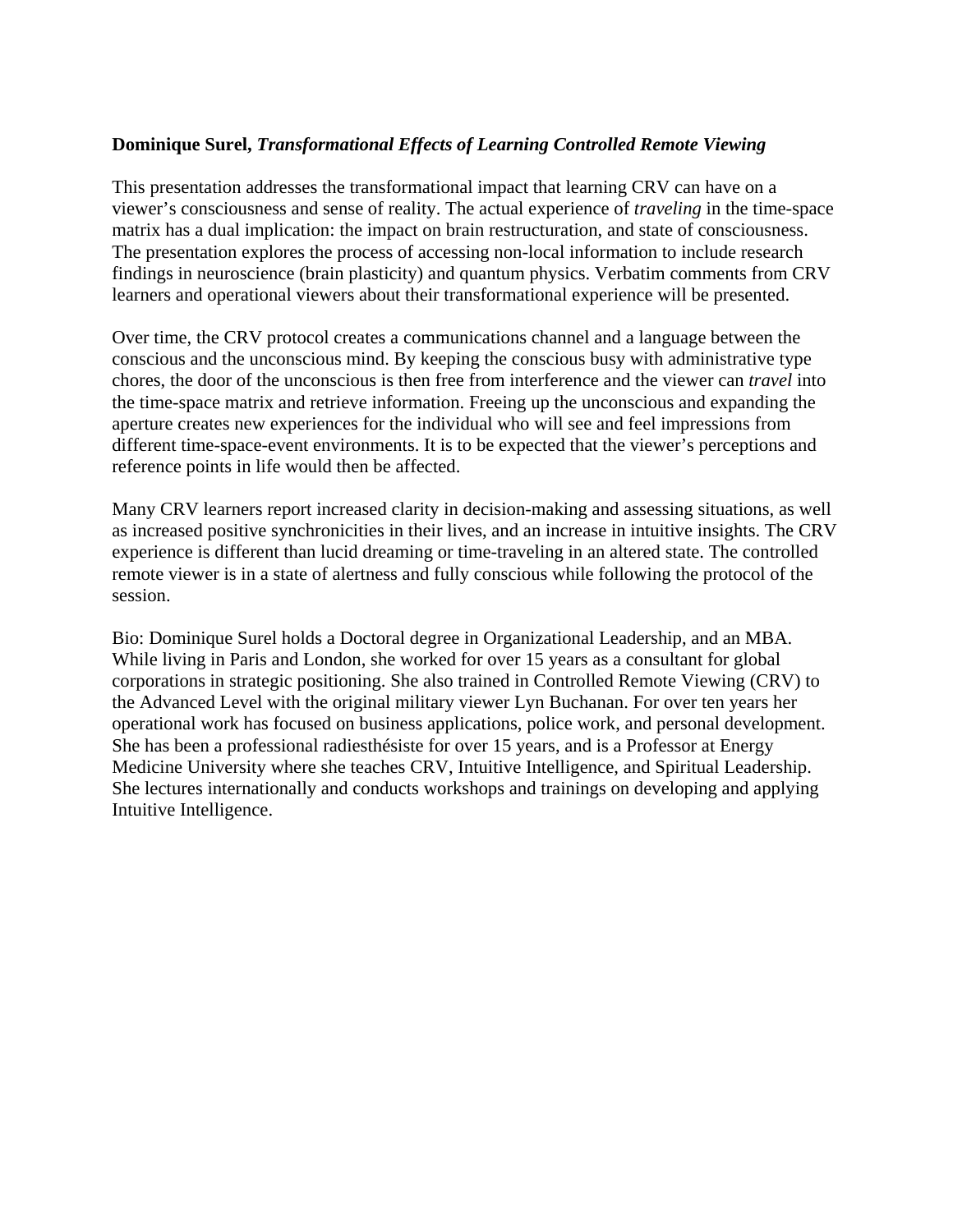#### **Alexis Champion,** *Remote Viewing Software: The Key to Profitability*

As with any technology seeking to position itself in a growing business, Remote Viewing (RV) faces the fundamental challenges of feasibility and profitability. The lack of RV software tools that could enhance the effectiveness of work in this field could be due to the fact that there are few software developers operating in the world of RV. IRIS Intuition Consulting saw the opportunity to take-on the challenge and invested in an R&D program dedicated to the development of RV software.

In 2010 nearly \$19,000 was allocated to research, and the *iCAT* session analysis software tool (using a crosschecking method) was created. This multipurpose software works on session transcripts, identifies any and all unitary information (concepts), defines sorting categories while sorting, and for projects involving more than one viewer, crosschecks through the different categories. *iCAT* has enabled the IRIS team to work almost ten times faster than when they were using MS-Excel. This significant time saving frees up the analyst to better concentrate on both the details and scope of data. Thus, project delivery times, quantity of data, and quality of RV projects have all been enhanced. All IRIS' clients benefit from this increased effectiveness and each project has become profitable. In addition, a surprising effect was noticed: as the software developed in functionality and speed of operation, the amount of information generated by the viewers increased to such a level that by September 2010, the maximum amount of time allotted to each session was decreased.

Today IRIS has embarked on another R&D project to develop a web platform so that session work can be recorded with related statistical information, and with automatic computer analysis of the session. The implementation of this web platform will help improve the training process of viewers and offer other types of valuable services to viewers whether they are professionals, amateurs, or in training. The platform could eventually define and become the international database standard for RV.

Bio: Alexis Champion holds a Ph.D. in Computer Science with a specialty in Artificial Intelligence. He is the Founder and Director of IRIS Intuition Consulting, and President of IRIS-PA a non-profit organization. From 1997 to 2003 he worked as a researcher in artificial intelligence for both corporations and governmental labs, and as a software consultant for the French Transportation industry. He has authored several internationally published articles in the fields of artificial intelligence, virtual reality, and transportation, and lectures in various countries to include Europe, USA, China and Australia. He has been operational for many years in remote viewing (ERV, GRV), classic and technical dowsing, and has been trained in Controlled Remote Viewing (CRV) by the original military viewers Paul H. Smith and Lyn Buchanan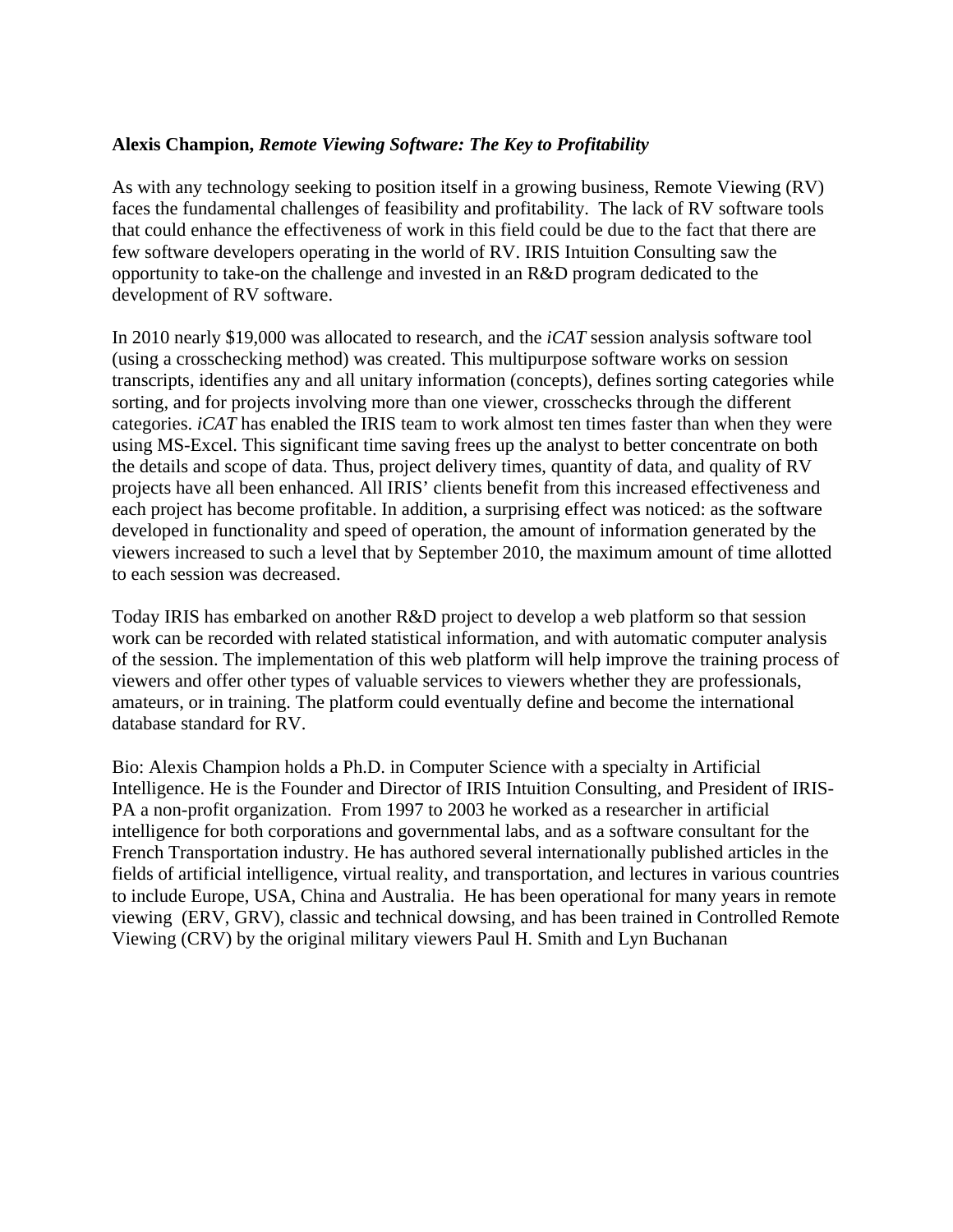#### **Dale Graff,** *Precognition and Synchronicity: Implications for Safety and Survival*

For centuries, numerous instances of spontaneous precognitive experiences about approaching future situations have been reported by credible individuals. These precognitions range from trivial to significant, may relate to the individual having the experience or to others, know or unknown. Many of these glimpses into the future provide information for the individual's physical well being and safety. Sometimes precognitions are not presented to conscious awareness but can still be effective by prompting impulses to action through intuitions and synchronicities.

To gain insight into the possible link between precognition and synchronicity, and their implications for safety and survival, I review details of a few such experiences from a case study or phenomenological point-of-view. These relate to tragic events and include the Columbia Space Shuttle disaster, the TWA 800 explosion and a colleague's unexpected death. A precognitive – synchronicity link was also observed for a witnessed replication of a "chair test." Chair tests involve predicting who will be seated in a specific seat at a future public meeting and were frequently demonstrated by Gerold Croiset, a Dutch clairvoyant, in the 1940s – 1960s.

These precognitive – synchronistic experiences along with implications from psi research and spontaneous occurrences suggest that in some instances, they can function synergistically and help individuals avoid potential injury or even death. Some precognitions may even provide hints about survival after bodily death. Issues regarding interpretation of suspected precognitions are discussed.

Dale E. Graff is a researcher, writer, and speaker internationally known for his insights into the processes of the mind. He was a director of STARGATE, the government's program for research and applications of remote viewing—an aspect of extrasensory perception (ESP). He is recognized for his understanding of our natural psi talents as being a spectrum available while awake, Conscious State Psi, (CSP) and while asleep and dreaming, Dream State Psi (DSP).

His books, *Tracks in the Psychic Wilderness* and *River Dreams* have brought him international recognition as he describes his personal evolution from scientific doubter—degrees in aeronautical engineering and physics—to that of accepting the reality of psi abilities. His books have been praised for their honesty and for the way he presents psychic experiences in a neutral perspective, free of dogma and belief systems. He has appeared on several national and international TV programs, including Good Morning America, Larry King Live, The Crier Report, CNN Sunday Morning News, and several documentaries for the A & E and History Channel.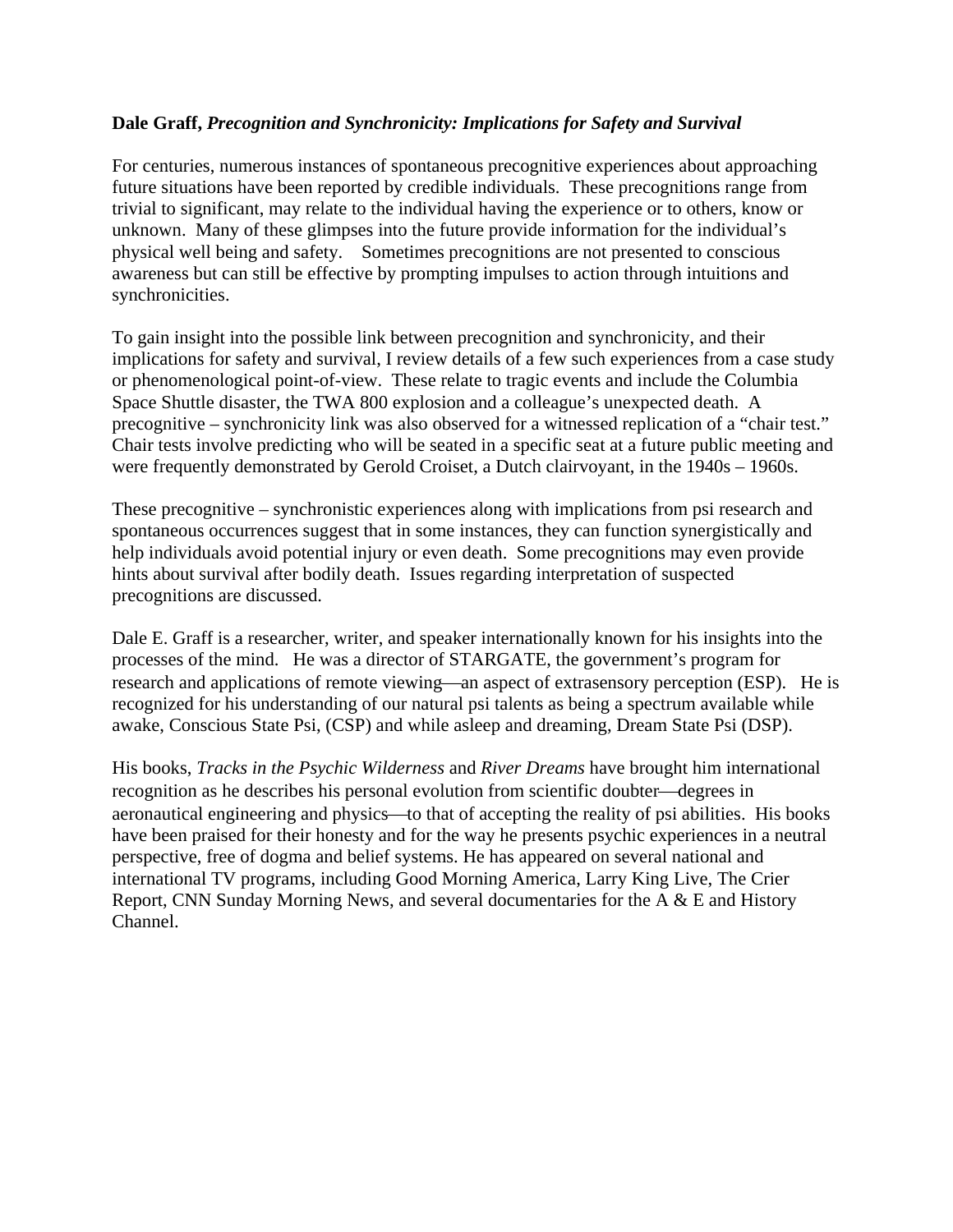#### **John MacLean,** *Premonitions and other PSI in Reliability Engineering*

I teach two classes at Utah Valley University in Orem, Utah in which we examine in the last week of class several PSI related subjects. These classes, Technology and Human Life, and Understanding Technology, are lower division University courses. In the first we consider the social, ethical and legal issues with developing technology and in the second, just understanding how current technology works. Many of my students are married with families and work full time in technology related vocations. They tend to be very pragmatic.

I only discuss in class, PSI related science that is backed up by good statistics. During one session, a crusty construction fellow inquired, "What's the Point?" He expressed the feeling of many that things like Premonitions, Remove Viewing, Telekinesis, Telepathy, and others, have no practical value and may not even be real. We have, I think, a responsibility to develop and communicate how these phenomena can be useful to society.

In that regard, this presentation will show how Premonitions and possibly some other phenomena are vital in the Reliability and Safety aspects of Aviation and other safety critical vocations including operating room personnel, ship bridge crews and industrial plant employees. One vital process for these people and indeed, even all of us, is Situational Awareness, or knowing what is going on around us. Early work in this area was done by Dr. Robert Helmreich at the University of Texas Psychology Department (ret) under a NASA contract. Training in this area is required by the FAA for all commercial aviation crews and has been found extremely valuable in many other areas.

We teach how to recognize when Situational Awareness is being lost, using 11 clues to losing it. One of these is the presence of a gut feeling that something is wrong. This is a good definition of a premonition. We will discuss how this relates to the other clues and how there may be some other PSI phenomena operating in conjunction. Some examples of this in actual operations will be given. Some rationales for ignoring such warnings will be explored.

Bio: John MacLean was born in a coal camp ghost town in Utah and grew up in Sheridan, Wyoming. He attended the University of Wyoming, and University of Utah where he received a BS in Chemical Engineering. After a successful career in the Oil Industry, including 20 patents, he received a Masters in Technology at Eastern Michigan University. During a period of consulting engineering, John became connected with the Society for Scientific Exploration at their Santa Fe meeting in the early 90's. John has been active in the SSE ever since and hosted the  $25<sup>th</sup>$  annual meeting in Utah and has served on the council for 6 years. John has taught in the Utah Valley University department of Technology Management since 2000. He has included PSI related technologies in his curriculums of two classes for the last two years.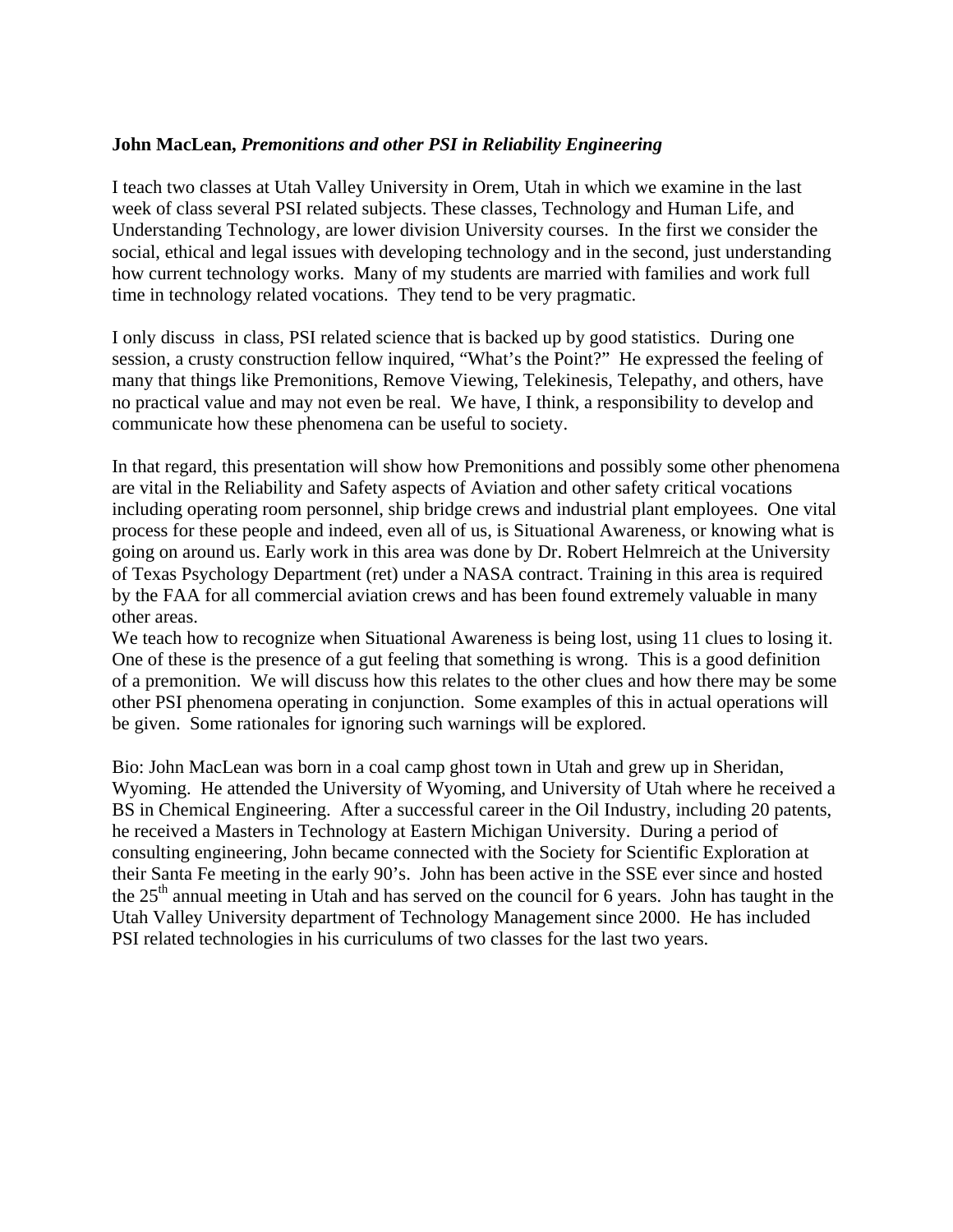#### **John B. Alexander** *- Signal to Noise: A Fundamental Problem for Phenomenology*

There are signals that can be detected or transmitted by human practitioners of remote viewing, dowsing, remote healing and other psi fields. That those signals exist, and can be detected or transmitted, is a basic premise under which psi operates. Those signals can transmit information about places, events, or other conditions that are determined to be objective targets. Scientific experiments demonstrate psi influence as statistically significant effect replicable over time.

Many counter-advocates deny the possibility that psi signals exist despite a considerable body of evidence that has been amassed. More perplexing is that some of these signals seem to violate existing notions of time and allow for both precognition and retrocognition. However the strength of those signals and effects, when compared to other information/effects, is often referred to as noise, a description of the information background environment. In fact, the "signal-to-noise ratio" is commonly used to address these issues in all signals analysis.

Throughout history psychics have made claims about their efforts in obtaining accurate information. Traditionally, they focus on extraordinary success stories supported by anecdotal evidence. Rarely acknowledged are the dramatic claims and predictions that are demonstrably wrong. In reality, such claims are seriously damaging the credibility of the entire field while clearly providing the legitimate skeptics with viable ammunition with which to attack the basic validity of all research in phenomenology.

Media attention often focuses on fast-breaking dramatic stories and pays little attention to fact checking. In their venue, the entertainment value outweighs the facts or real newsworthiness of the event. Concocted stories often are reported as if true and such events taint public perception of credible research.

Therefore, there is an urgent need to elucidate the endemic signal to noise issues attendant to all psi research. Efforts are needed to enhance weak signals while decreasing background noise. If we are to attain appropriate status in scientific disciplines, the researchers must be prepared to address both positive and negative outcomes as well as their relevancy to the public.

Bio: John B. Alexander, Ph.D. is a long time researcher of phenomenology and an SSE councilor. He retired from the Army and later Los Alamos National Laboratory. He is broadly published in many areas. His most recent book, *UFOs: Myths, Conspiracies, and Realities*, was published by St. Martin's press in Feb 201. More information is available at www.johnbalexander.com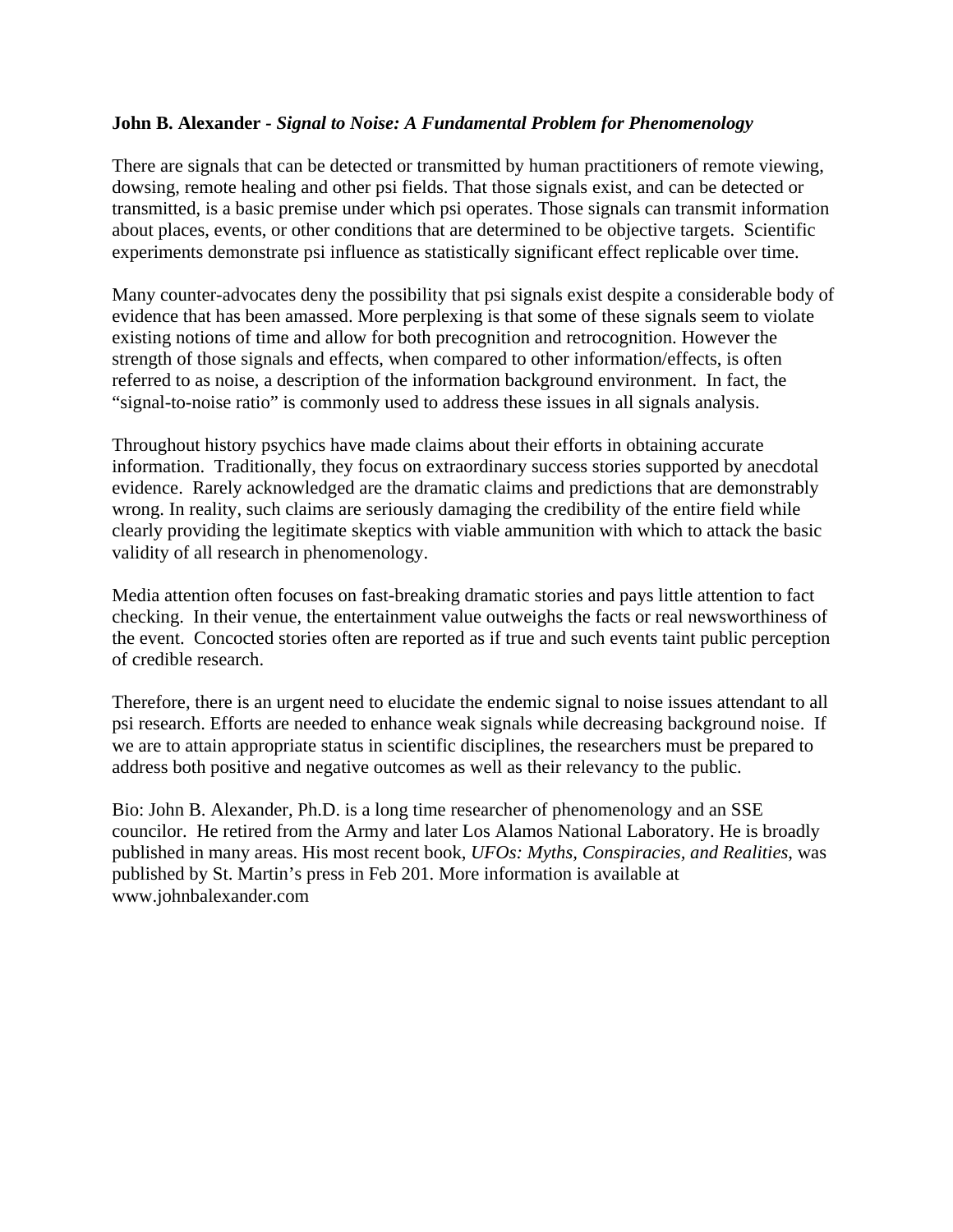#### **Jonathan Schooler,** *The Decline Effect: Exploring Why Effects Sizes often Decline Following Repeated Replications*

Although researchers in parapsychology have long acknowledged the peculiar observation that effect sizes tend to decrease with repeated replication of the same or similar paradigms, the more general observation of decline effects across broad swaths of science has yet to receive adequate attention. This talk will review decline effects in parapsychology, biology, and medicine, and consider alternative factors that may underpin this surprisingly broad and currently unexplained phenomenon. Ways to scientifically address this issue will be considered including the development of open repositories for scientific findings in which scientists log study designs before their implementation, and then subsequently report all findings regardless of outcome

Bio: Jonathan Schooler, PhD is a Professor of Psychology at the University of California at Santa Barbara, where he pursues research on consciousness, memory, the relationship between language and thought, problem-solving, and creativity. He is particularly interested in phenomena at the intersection of psychology and philosophy such as how fluctuations in people's awareness of their experience mediate mind-wandering and how exposing individuals to philosophical positions alters their behavior. A graduate of Hamilton College, he received his Ph.D. from the University of Washington in 1987 and then joined the psychology faculty of the University of Pittsburgh. He moved to the University of British Columbia in 2004 as a Canada Research Chair in Social Cognitive Science and joined the faculty at UCSB in 2007. He is coeditor of *Scientific Approaches to Consciousness*, which was published in 1997 by Lawrence Erlbaum.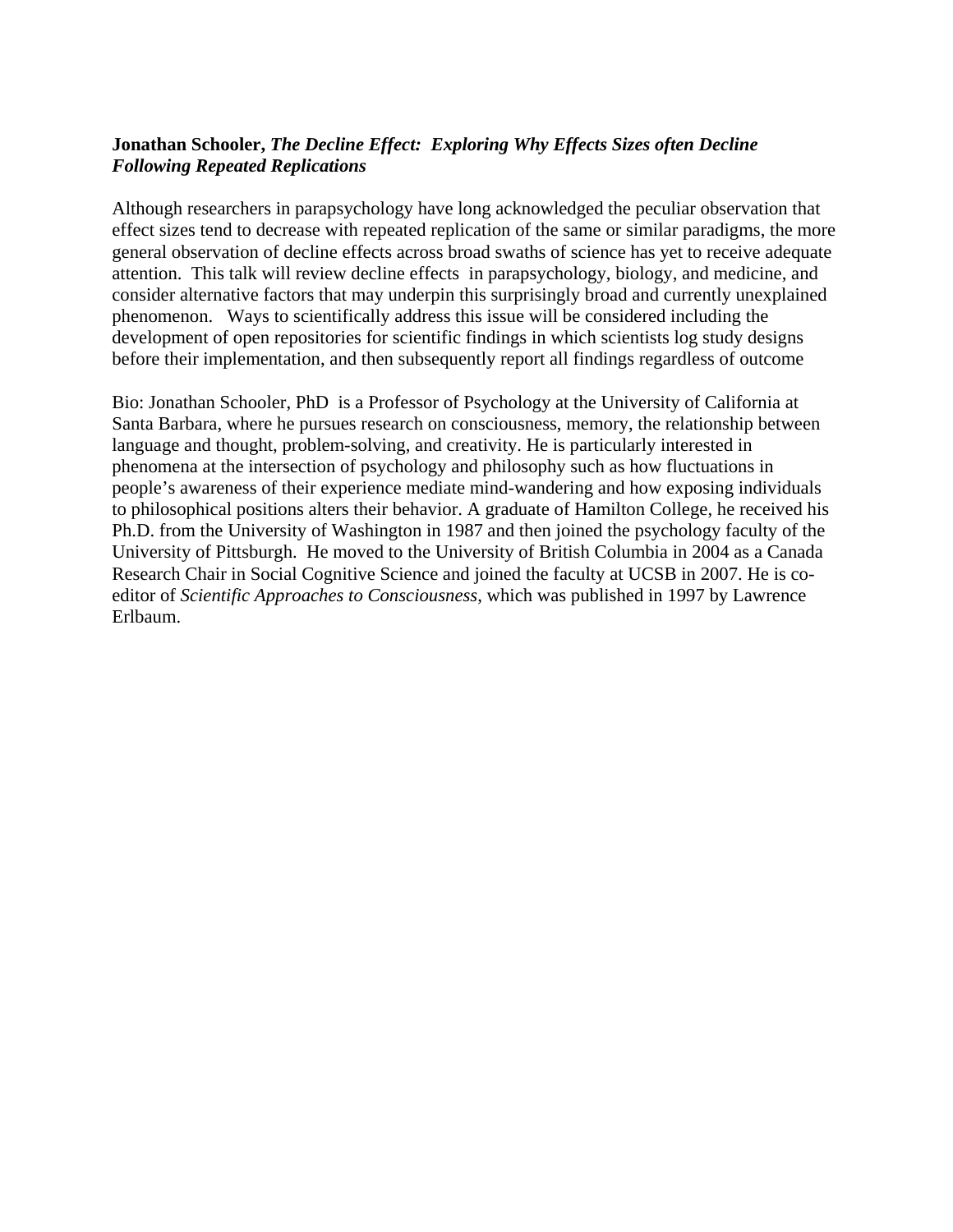#### **Henry Bauer,** *From Dawn to Decadence: The Evolution of Modern Science*

From Dawn to Decadence, the magisterial book by Jacques Barzun, has the sub-title, "500 Years of Western Cultural Life 1500 to the Present". Roughly that same period has seen also the dawn of modern science and its decadence in the latter part of the 20th century. Science changed from an elite avocation into a mass activity, from innovative and ground-breaking to overwhelmingly mediocre, and from highly trustworthy to highly unreliable.

Science became highly reliable as conservative peers resisted novel claims, insisting on strong evidence before abandoning earlier theories; but in the latter half of the 20th century, such relatively healthy resistance to unorthodox claims morphed into active suppression of minority views in science. Dogmatic insistence on wrong theories that are the basis for public policies has brought colossal damage.

A fuller discussion than I can give here is in my new book, Dogmatism in Science & Medicine: How Dominant Theories Monopolize Research and Stifle the Search for Truth (McFarland, 2011, in publication).

Bio: Henry Bauer is Professor Emeritus of Chemistry & Science Studies and Dean Emeritus of Arts & Sciences, Virginia Polytechnic Institute & State University (Virginia Tech). Earlier he had been at the Universities of Sydney, Michigan, Southampton, and Kentucky. He is Austrian by birth (1931), Australian by education (1939-56), and American (since 1969) by choice. His publications include more than a hundred articles and ten books, chiefly in chemistry and science studies --- details and CV are at www.henryhbauer.homestead.com. Currently blogging at http://hivskeptic.wordpress.com, and expecting publication by McFarland in 2011 of *Dogmatism in Science and Medicine: How Dominant Theories Monopolize Research and Stifle the Search for Truth*.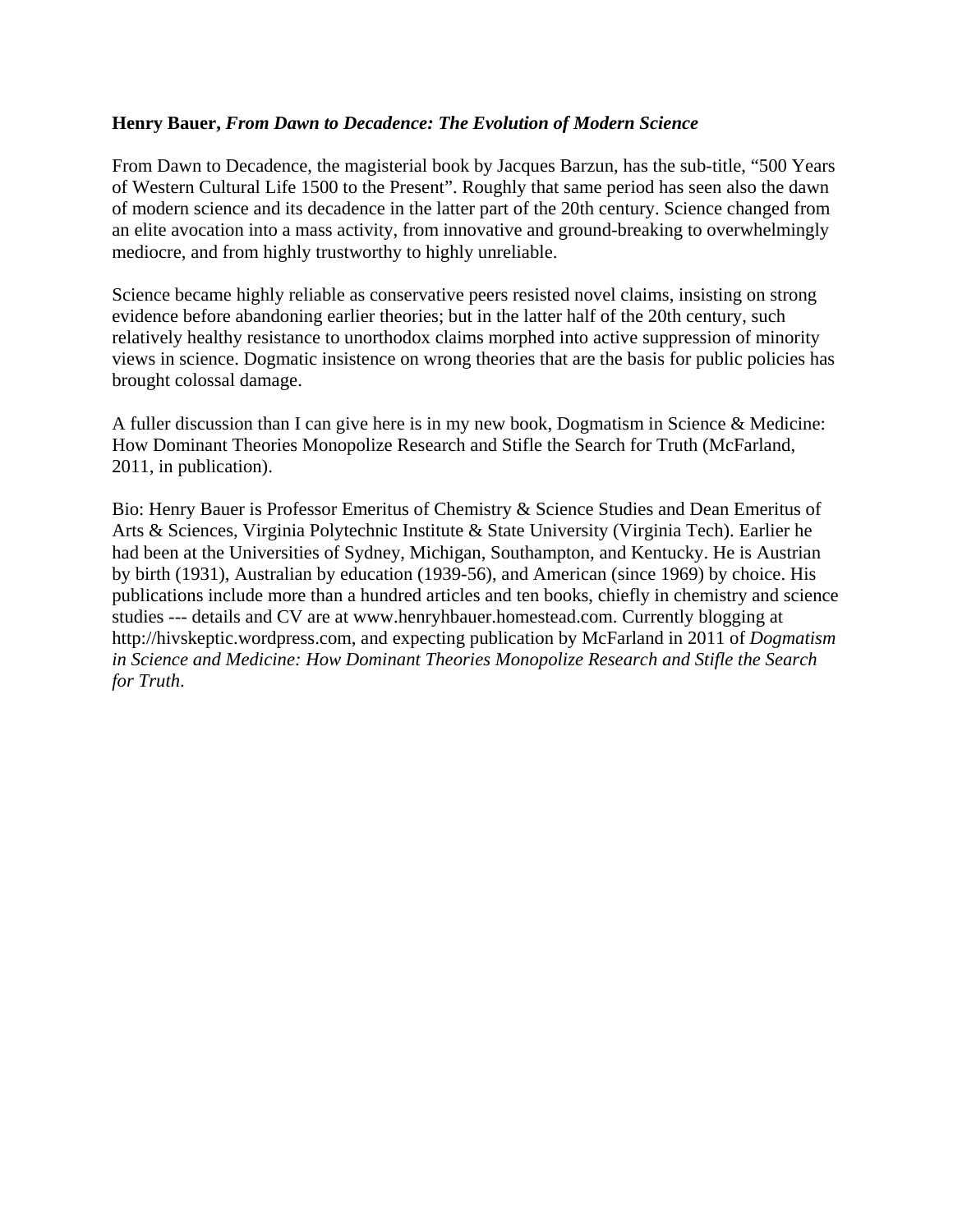#### **Ron Westrum,** *Closed Minds and Battered Kids: How Science Resists Knowledge of Anomalies*

In the middle of the 1950's, the new discipline of pediatric radiology was finding a syndrome associated with repeated injuries (sometimes in different stages of healing) to children that did not seem to be explained by the parents' "history." Children were being harmed, apparently, by why or by whom was not known. John Caffey, who wrote the first textbook on pediatric readiology, was the pioneer in bring "multiple unsuspected traumata" into the medical corpus. But he was a very reluctant pioneer, and did not connect all the dots between the injuries to children (brain hematomas, greenstick fractures in the arms and legs) and the dynamics of the family. Pediatricians mostly did not believe that parents for other caregivers would inflict injuries on the children, even though evidence was abundant that it was happening. Into this vacuum stepped Henry Kempe, charismatic pediatrician, with a background in public health, and a determination to do something about the problem. Developing interdisciplinary teams that included both physicians and social workers, Kempe used a dramatic public presentation to put child abuse ("the battered child syndrome") on the medical agenda. Within a decade, child abuse and neglect went from a stage of "uncorrelated observations" to controversy and finally public acceptance.

In considering this case, we can see that often scientists are not themselves aware of the dynamics of science, and often erroneously think that if certain events were occuring, "they would be the first to know." We can show, by contrast, that they are often the last to know, and fail to consider how their own attitudes might prevent knowledge from accumulating. Furthermore the case study underlines the processes that allow awareness to take place, including in this instance the ability to do something constructive to solve the problem. Other anomalies may well share similar dynamics, so it is important for our approach to anomalistics to take into account how anomalies reach public awareness, often in "unscientific" ways.

Bio: Ron Westrum is emeritus professor of sociology at Eastern Michigan University, where his specialty has been the dynamics of science and technology. He also is adjunct professor of "society and risk" at the University of Stavanger, Norway. He is widely recognized for his contributions to system safety, particularly in the area of corporate culture, where he has shown the consequences of different cultures in information processing. He is a member of the Resilience Core Group, and is frequently asked to present his ideas to international meetings on aviation, nuclear, and medical safety. In addition to numerous contributions to journals and handbooks, he has published three books, the most recent of which is "Sidewinder: Creative Missile Design at China Lake" (Naval Institute Press, 1999). He has two children and lives in Ann Arbor, Michigan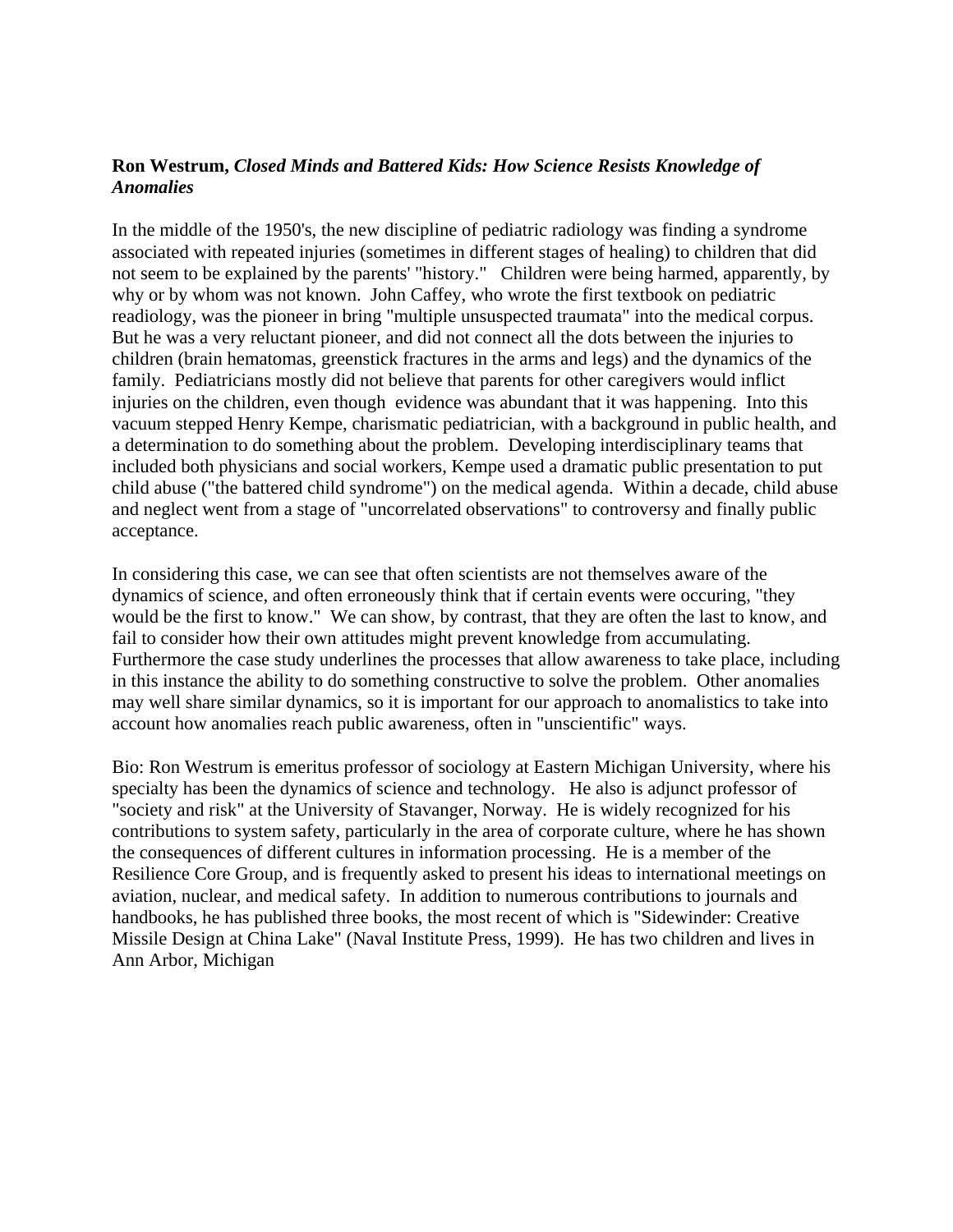#### **Claude Swanson,** *Dark Matter, Torsion and ESP Reception*

Many years of ESP and Remote Viewing experiments were analyzed by Spottiswood (Spottiswood, 1997) to determine if any astronomical, geological or meteorological phenomena might affect the accuracy of psychic reception. The largest correlation was found with sidereal time. Psychic reception was most accurate in a time window centered around 13.5 hours sidereal. This corresponds to the time when the constellation Virgo is overhead. During this period psychic reception is about 4 times more accurate than during any other time of day. A possible explanation for this effect can be found by combining three insights from astronomy and Russian torsion research. They are as follows:

1. "Left handed" torsion increases ESP abilities. This was asserted by Kozyrev in an interview in the 1970 book, *Psychic Discoveries Behind the Iron Curtain* (Ostrander, 1970), and has been confirmed in later papers and by magnetic healing pioneers Davis and Rawls in experiments (Davis, 1975).

2. In torsion experiments conducted by Kozyrev and independently confirmed by Lavrentiev, "left handed" torsion produces a "gravitation-like" effect. This implies that regions of space exhibiting anomalously strong gravity can be explained if they are charged with "left handed" torsion.

3. The region of sky which is overhead at 13.5 hours sidereal is known as the "Great Attractor" because it is a region of anomalously strong gravity (dark matter).

The logical conclusion of these insights is that the "Great Attractor" which is overhead at 13.5 hours sidereal may be charged with "left hand" torsion, which is responsible for the high gravitational attraction, and this form of torsion has also been shown to cause an increase in ESP reception abilities. The supporting evidence behind each of these three claims will be discussed at greater length in the talk.

The larger issue implied by these observations is that "dark matter" and "dark energy," which have puzzled the physics community, can be explained if torsion, as defined by Russian scientists, is included. Torsion occurs in two forms, left handed and right handed. The former appears to increase the attraction of masses and behaves as though it increases gravity, while right handed torsion appears to have the opposite effect. Therefore it may be possible to account for the puzzling observations regarding dark matter and dark energy if these two forms of torsion are considered.

While virtually unknown among Western scientists, torsion has been studied and verified over a forty year period in Russia, and has given rise to inventions, technologies and patents. The application of torsion to the sidereal time peak, as well as to the "dark matter" and "dark energy" puzzles, are but a few of many anomalies which this force may be able to explain.

#### www.SynchronizedUniverse.com

Author of *Life Force, the Scientific Basis* and *The Synchronized Universe*

#### References:

Spottiswood, James, *Journal of Scientific Exploration*, Vol. 11, No. 2, pp. 109-122 (1997)

Ostrander, Sheila and Schroeder, Lynn, *Psychic Discoveries Behind the Iron Curtain*, Bantam Books, New York (1970)

Davis, Albert R. and Rawls, Walter C., *The Magnetic Effect*, Acres, U.S.A., Kansas City, MO (1975)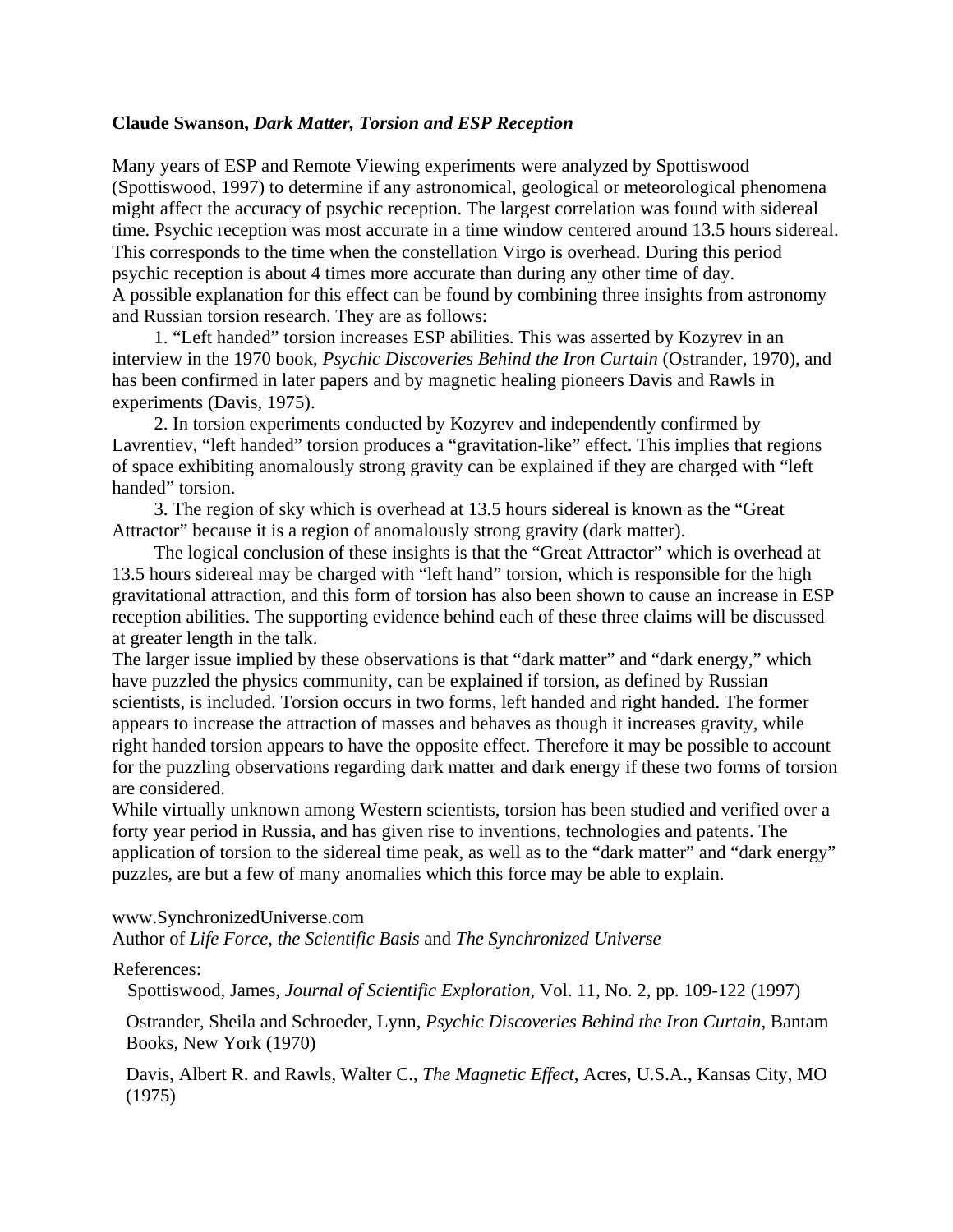#### **Alexander Trofimov,** *Kozyrev"s "Remote Viewing" Of The Universe*

 N.A. Kozyrev, an eminent Russian astrophysicist, gave proof of the unique possibility of researching the space without being constrained by the speed of light. According to his theory, cosmic consciousness of the human observer can instantly travel from one point of the Universe to another. To do this it is essential that a zone of energy -time compaction be created around the observer. 50 years after the first human space flight (Yurii Gagarin, April 12th, 1961) we had to experimentally prove a different way of cosmic traveling in Kozyrev's space.

The first trial of energy-time compacting Kozyrev's mirrors was conducted 1990-1991 in the Far North - the region where, as Kozyrev assumed, time changes its direction allowing access to the future. It was shown that a laser ray sent from the mirrors and directed at the Moon can instantly transfer information to the Moon thus allowing hundreds of people on Earth to receive this information. The photograph of the Moon was one of the objects of the experiment conducted by ISRICA in Kozyrev's Mirrors June 19th, 2001. During the experiment several energy objects were recorded on film while revolving around the head of one of the participants (Kaznacheev V.P, Trofimov A.V., 2008).

During the sun eclipse that took place on March 22, 2006, Kirlian photopolaroid device made a record of a cone of light with a coded matrix that contacted field structure of the operator in Kozyrev's Mirrors. At the time of the full solar eclipse in Novosibirsk on August 1, 2008 Doctor T.Kuznetsova laid out the specifics of a module that was replicated August 10, 2008 when using a cosmophysical hologram they managed to get digital photographs of certain photonic energy objects (possibly field forms of life) that are unknown to modern science. During the solar eclipse on June 22, 2009, with the use of a holographically altered water it was discovered that heart rates of the participants of the experiment who volunteered to observe the eclipse synchronized with each other. There were volunteers from Novosibirsk, Tashkent (Uzbekistan) and Beijing (China).

Researchers from ISRICA were able to give on 2010 -11 years descriptions of moonscape and various objects on and under the surface of the Moon; the information about these objects is being constantly supplemented and systematized. These descriptions were obtained by ISRICA researchers within the framework of "Remote Viewing" method from the compacted energy- time zone in Kozyrev's mirrors. It seems that the promising new holographic mirror technology can be used to synchronically monitor near and deep space, various paleoastronomical objects on the Earth (according to N. A. Kozyrev's 'the past and the future in the present' formula), as well as searching for remote contacts with extraterrestrial civilizations.

#### Bibliography

Kaznacheev V.P. Trofimov A.V. Reflections on Life and Intelligence on Planet Earth. Problems of Cosmo-Planetary Anthropoecology. Published by Academy for future science. USA, Germany, Wasserburg - 2008 - 320 pages.

International Scientific Research Institute of Cosmic Anthropoecology (ISRICA) Novosibirsk, Russia, isrica2@rambler.ru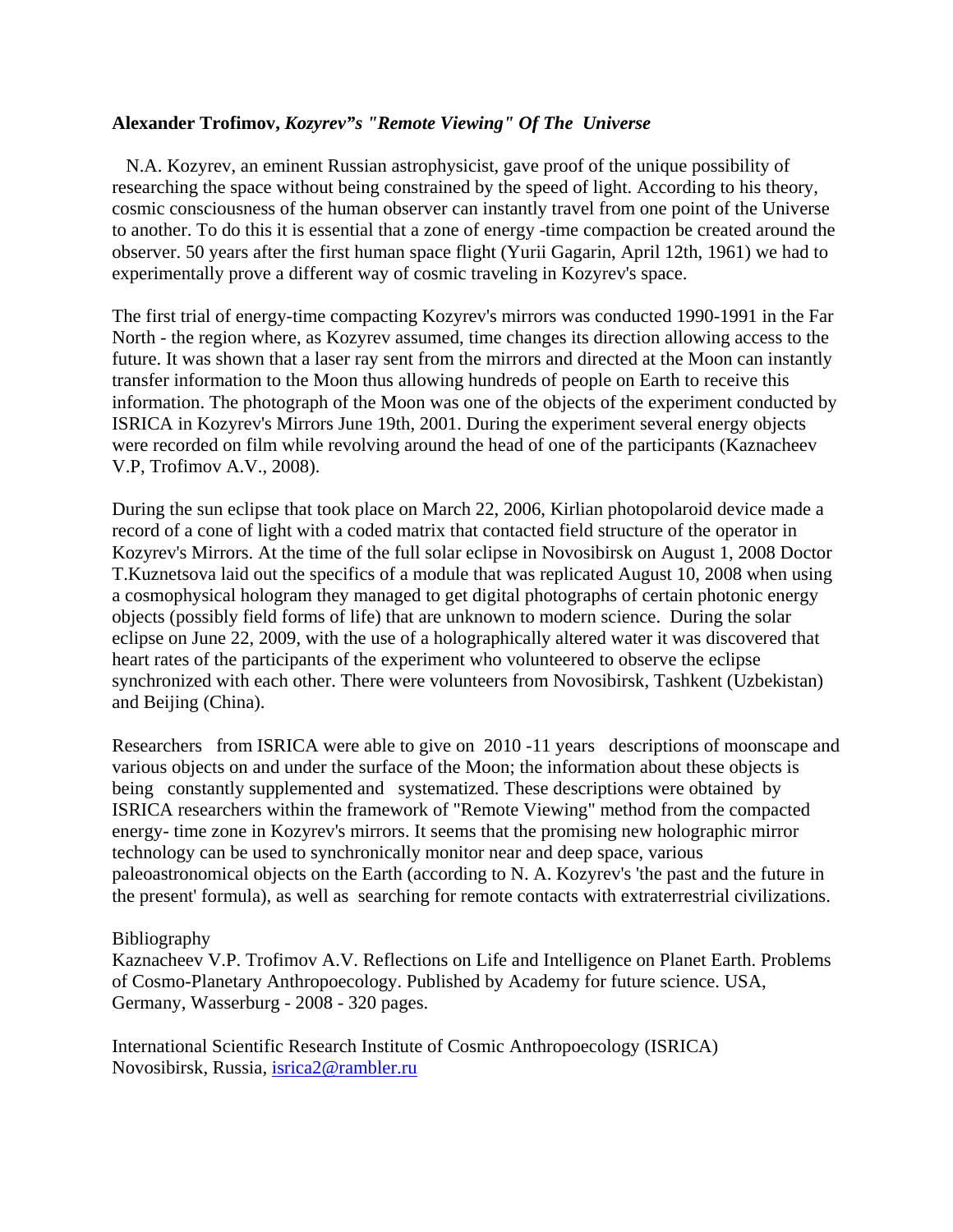#### **Walter Cruttenden,** *The Cosmic Influence: A Framework for Epochal Changes in Consciousness*

Ancient cultures around the world spoke of a vast cycle of time with alternating dark and golden ages; Plato called it the Great Year. Recent archaeological and anthropological evidence suggests that long before the classical Dark Age mankind had knowledge of astronomy, mathematics, advanced engineering techniques and many other capabilities that don't easily fit the linear paradigm. The myth and folklore from multiple yet unrelated cultures hint at a pre Babel consciousness that goes beyond the limits of the five senses, implying abilities that are the subject of much SSE research today.

This talk explores the possibility that the precession of the equinox (the movement of the stars across the sky – at about 50" per year), which so fascinated the ancients, has been misdiagnosed and may be the observable of our solar system in motion. Beyond producing changes in our ionosphere, magnetosphere, and the ebb and flow of the ice ages, it might also be the indirect mechanism resulting in the waxing and waning of consciousness implied in the writings of men from Hesiod to Newton.

Bio: Walter Cruttenden is the Director of the Binary Research Institute in Newport Beach, California, author of *Lost Star of Myth and Time*, and writer producer of the award winning documentary film, *The Great Year*, as well as many articles and papers on the subject of solar system motion and its influence on history and consciousness. Walter is the host of a regular podcast series, *The Cosmic Influence*, and organizer of the annual *Conference on Precession and Ancient Knowledge* (CPAK), which features authors and scientists from around the world addressing the topic of ancient knowledge.

In his early career, Cruttenden founded and served as CEO of two well known investment banking and brokerage firms; Cruttenden Roth (now Roth Capital, one of the largest providers of equity capital to emerging growth companies in the world), and E\*Offering, formerly part of E\*Trade Securities, both which specialized in the research and funding of new growth companies, mostly in the technology and biotech industries.

Cruttenden has appeared several times on *The History Channel, PBS* and many news programs, and has been a repeat guest on syndicated radio shows, especially in the alternative science field, such as *Coast to Coast*, with George Noory.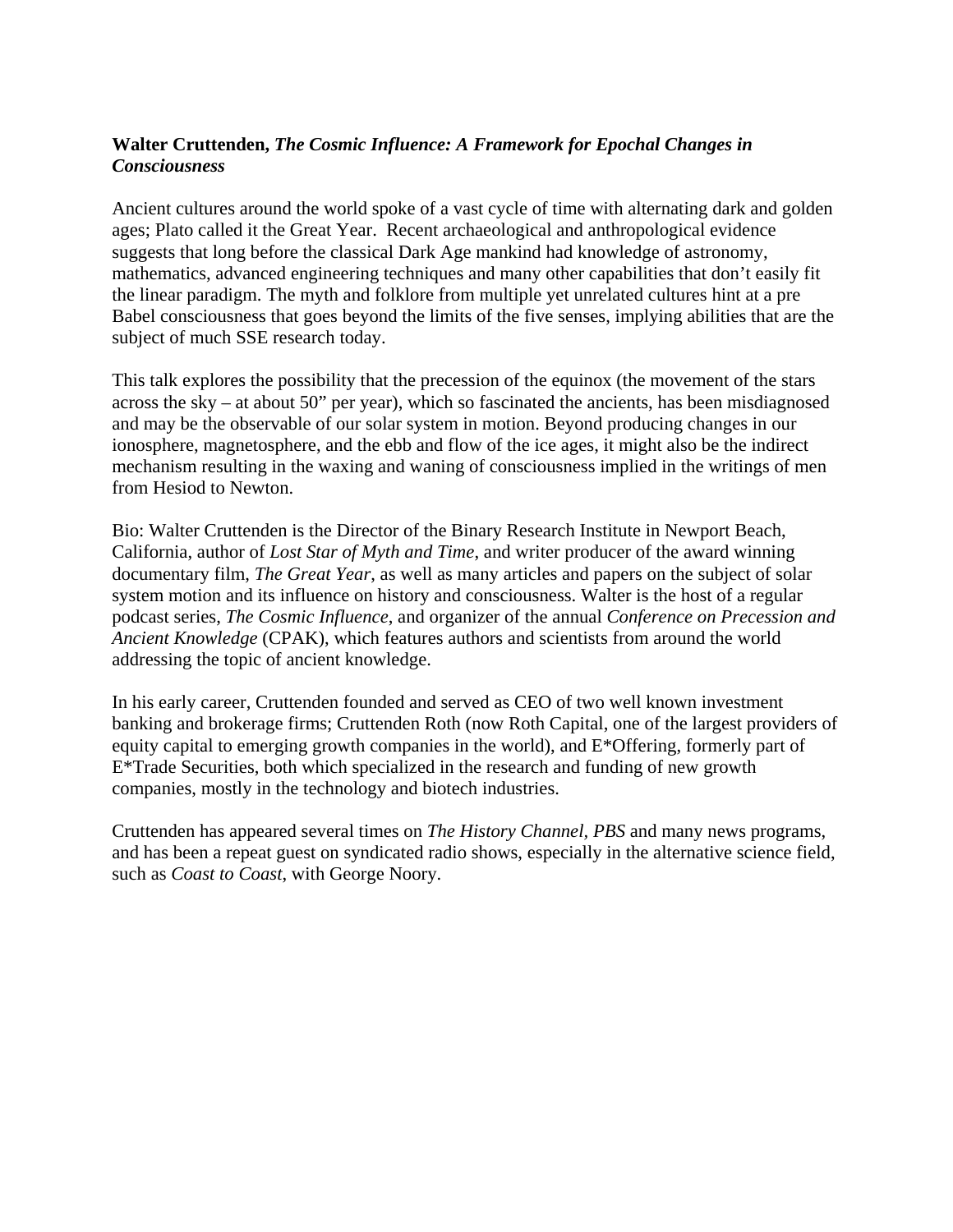

The Society for Scientific Exploration, SSE, is a multidisciplinary professional organization of scientists and other scholars committed to studying phenomena that cross or are outside of the traditional boundaries of science and, for these or other reasons, are ignored or studied inadequately within mainstream science.

The Society publishes the Journal of Scientific Exploration as a professional forum for the presentation, scrutiny and criticism of scientific research on topics outside the established disciplines of mainstream science.

#### **NEW IDEAS ARE COMING**

Each year our Society evaluates new ways to grow.

We have supported our goals with your individual contributions and other significant donations.

The SSE is a concept we all believe in. SSE is essential to the progress of science. This critical avenue of academic communication of unconventional research areas needs to be maintained.

Please join us with your extra support to maintain the quality of our Journal and loyalty to the SSE.

Consider planning your finances to make a donation consistent with your budget, and the various ways that you can leave us money in the context of your will, trust, or insurability.

Please make your tax-deductible donation today to: **The Society for Scientific Exploration** and mail to

> **John Reed, Treasurer** 33079 Garfield Road, #136 **Fraser, MI 48026**